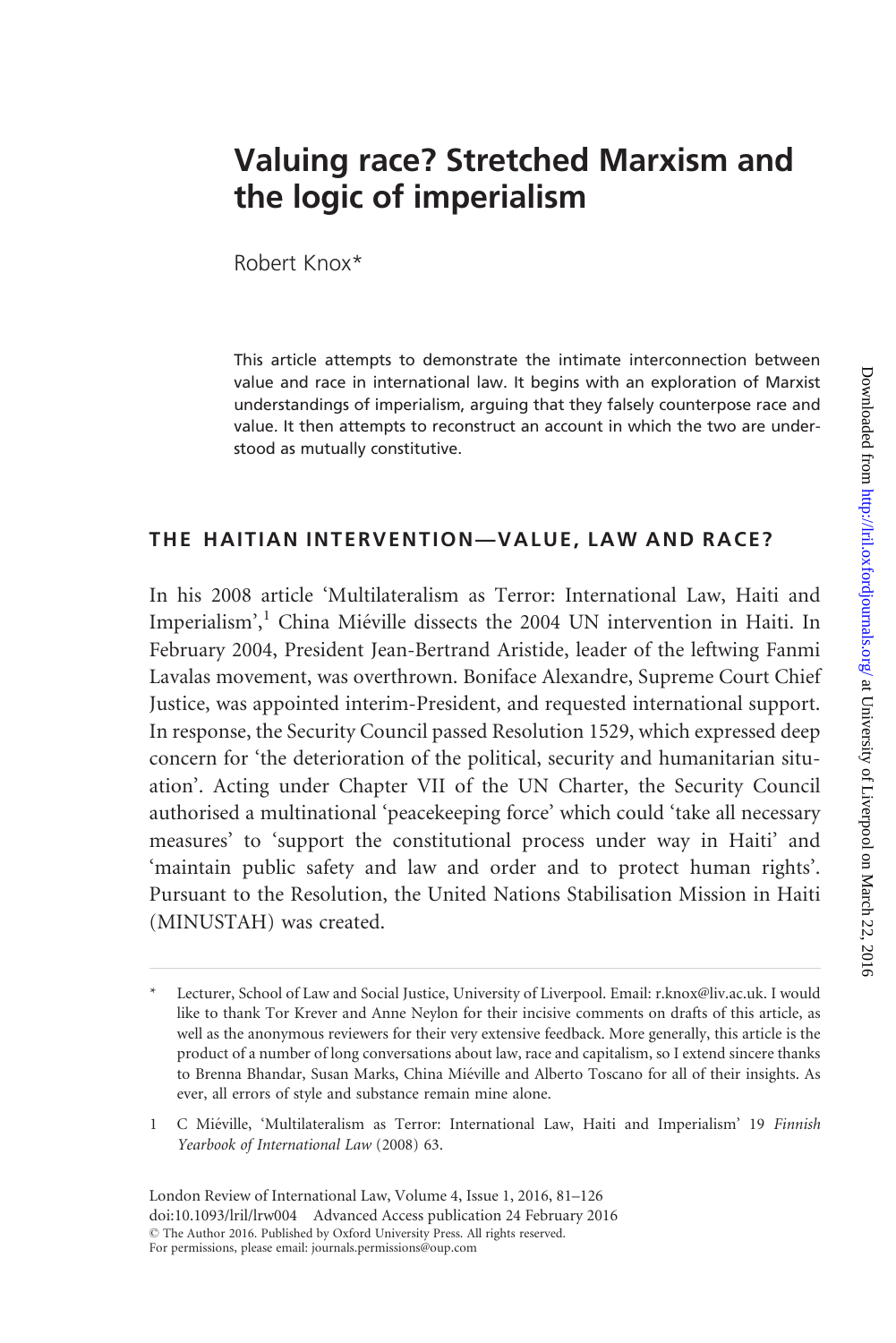For the international legal community, Miéville notes, this intervention was unexceptional. In the wake of the 2003 invasion of Iraq, Haiti seemed to be a model of good practice: a multilateral intervention 'with the full backing of the UN Security Council'.<sup>2</sup> Miéville insists that behind this veneer of legality lies a host of problems. In the 'officially sanctioned story' Aristide was 'yet another brutal tinpot Dictator' who had been overthrown by a mass movement and voluntarily fled.<sup>3</sup> Miéville argues that '[t]his is a risible misrepresentation.<sup>14</sup> Aristide was expelled from Haiti by the US marines and forced into exile. His crime was not acting as a dictator, but rather being the central figure in Lavalas, 'the popular movement that . . . represented a significant threat to the power of the (US-supported) Haitian elite'.<sup>5</sup>

For Miéville, the 2004 coup was an attempt by the Haitian elite to topple a popular left-wing figure, with the support of the US, France and Canada.<sup>6</sup> This elite included the very judiciary endorsed by the UN. On this reading, far from 'restoring order', the UN intervention legitimised the coup, by providing political and military support for the regime established in its wake.<sup>7</sup> During the intervention there were thousands of politically-motivated murders carried out by anti-Lavalas organisations, sheltered by the UN. MINUSTAH itself 'occupied and attacked pro-Lavalas slums... in the name of 'anti-gang' activity ... leading to arbitrary mass arrests and many civilian deaths'.<sup>8</sup> This culminated in MINUSTAH's killing of Emmanuel Dread Wilme, popular Lavalas militant and alleged 'gang leader'.

Miéville uses the intervention to illustrate that 'multilateralism' is in no way inimical to imperialism. In the Haitian case, he argues, powerful imperialist states were able to use international law to further their own interests. Miéville holds that the motivation for the coup was the fact that the Aristide regime had passed a raft of progressive social legislation, which had strengthened the Haitian working class, in particular increasing the minimum wage in Haiti's textile sector, threatening the cheap labour that was the lifeblood of North American textile companies. One of the first moves of the post-coup regime

- 2 Ibid 73.
- 3 Ibid 77.
- 4 Ibid.
- 5 Ibid.
- 6 Ibid 78-79.
- 7 Ibid 70.
- 8 Ibid 80.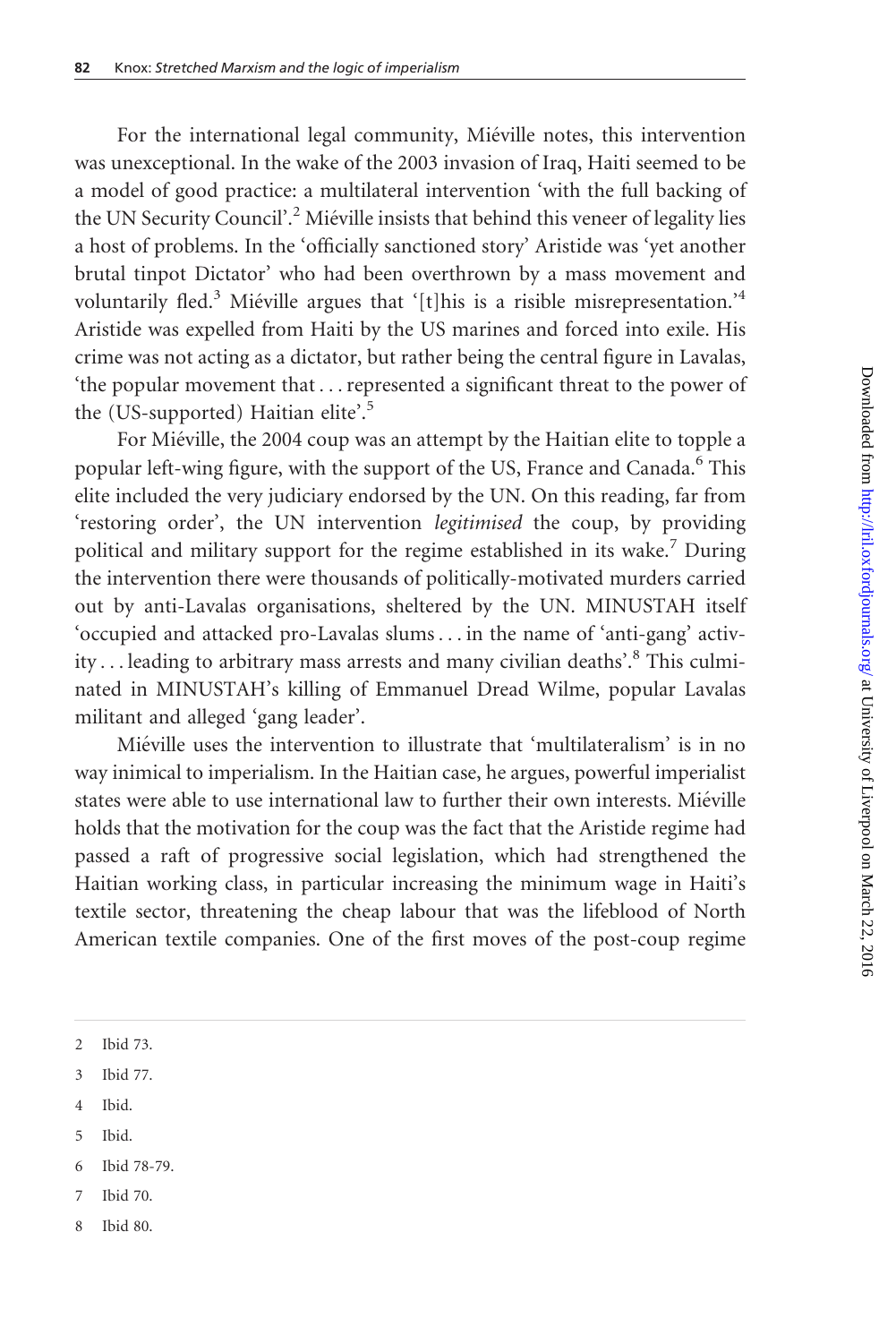was to cut the minimum wage.<sup>9</sup> In this way, a key function of international law in this instance was to 'maximize profit' through propagating 'instability' and 'unleashing' 'murderous violence'.<sup>10</sup>

Miéville's account is a perfect demonstration of the interconnection between value and violence. Since the late 19th century, scholars, militants and activists have sought to make sense of this connection through the concept of 'imperialism'.<sup>11</sup> Over the past decade, such theorising has made a resurgence in international legal scholarship. It has been self-identified critical and radical scholarship that has been at the forefront of the resurgence. Most prominent have been those influenced by the Marxist tradition, and by postcolonial scholarship under the umbrella of Third World Approaches to International Law (TWAIL).

Miéville's discussion of Haiti is an exemplary illustration of how Marxists have approached the question of imperialism. Marxists have foregrounded the role of *value* in their accounts of imperialism, arguing that imperialism is above all an economic process linked with the expansion of capitalist social relations. In the case of Haiti, the intervention served both the interests of a particular section of the North American capitalist class—the textile sector—and 'more generally underscore[ed] the preferred contemporary dynamics of capital-ingeneral towards outsourcing, privatization and the race to the bottom'.<sup>12</sup>

Whilst Miéville makes a convincing case for the centrality of capitalist accumulation to the 2004 intervention, there is an obvious absence from his account. Haiti's population is almost entirely black. Those states that Miéville charges with helping to foment the coup—and certainly most of their chief representatives—are white. Despite this, within Miéville's account there are only two references to racism.<sup>13</sup> In both cases, he argues that the 'media' had misrepresented the Haitian situation by mediating its reporting through racist stereotypes. This misrepresentation was vitally important in legitimating the intervention. This raises a question. Was it *just* the media that reproduced racial stereotypes? How was international law involved here?

Miéville notes that the international legal community was largely silent on the intervention; despite the fact that an issue 'informed by bread-and-butter international law problematics such as intervention, sovereignty, the UN and

- 11 A Colás, Empire (Polity Press, 2006).
- 12 Miéville (2008) 88.
- 13 Ibid 76, 79.

Ibid 87.

<sup>10</sup> Ibid 89.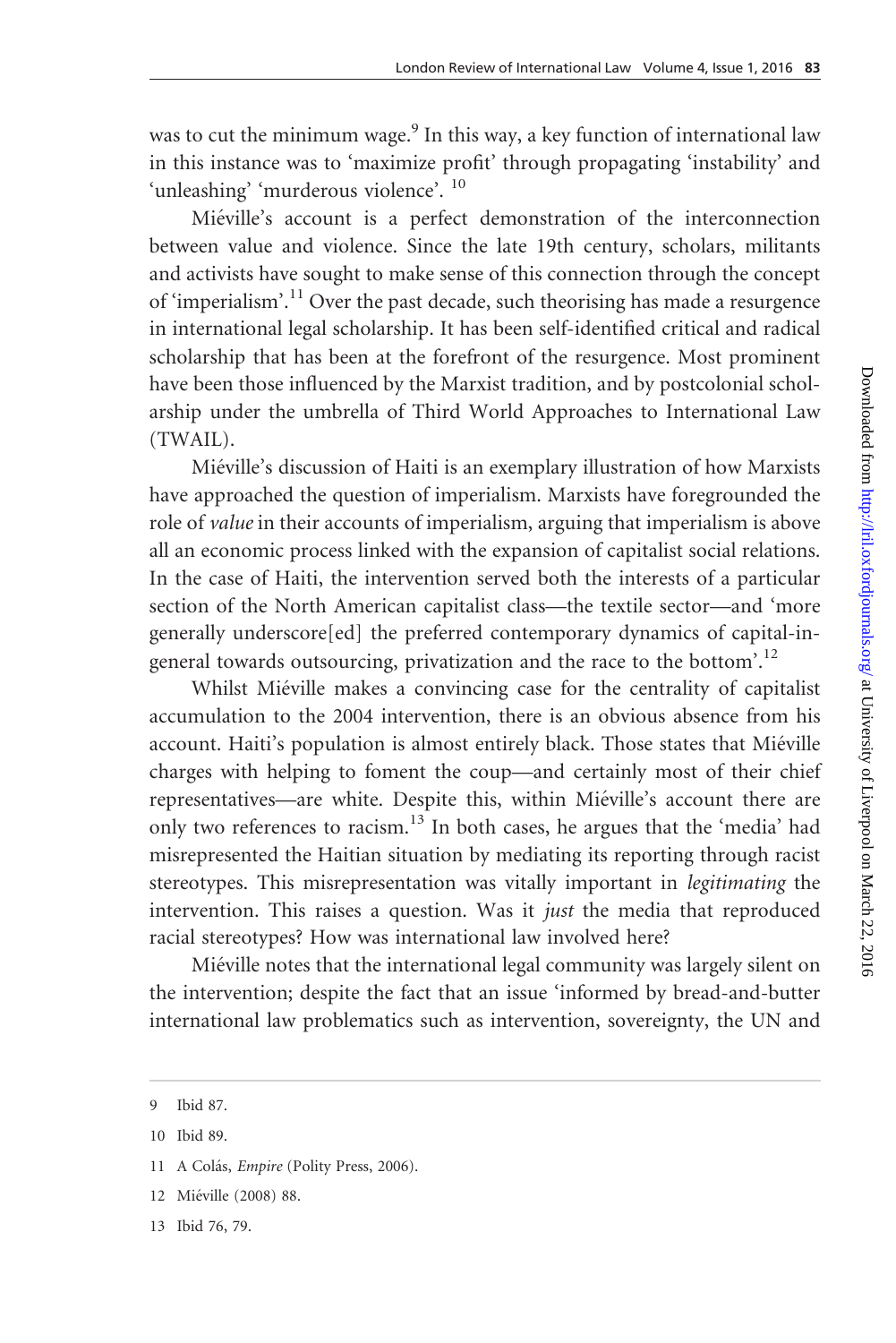multilateralism  $\dots$ should obviously be of central interest'.<sup>14</sup> Miéville contends that such a silence is due to the fact that the intervention was a 'rebuke' to the international lawyers' commitment to multilateralism. There is something to this. However, this fails to account for why the 'factual' story about Aristide has been so readily accepted. Here, the 'racist reporting' alluded to by Miéville seems key. By reproducing racialised stereotypes about the propensity towards violence of black Haitians, the violence of the intervention was able to be hidden.

Perhaps, more importantly, one of the key manoeuvres of MINUSTAH was to cast political Lavalas activists as 'gang members' and 'armed bandits'. On this basis, UN attacks on these activists could be justified in the name of repressing criminal activity.<sup>15</sup> The attempt to cast political activism or resistance as 'gang activity' or 'terrorism' is a classic racialised trope.<sup>16</sup> As Antony Anghie and Makau wa Mutua have noted, the law on the use of force constitutes certain people as legitimate targets for military intervention by casting them in roles the 'savage' or the 'uncivilised'—which draw upon and reinforce established, racialised tropes about non-Europeans.<sup>17</sup>

Race, therefore, constitutes a remarkable absence from Miéville's analysis. This article argues that Miéville's analysis is symptomatic of a wider trend within Marxist international legal scholarship. These scholars have tended to present their accounts of imperialism as a process driven by the expansion of capitalist value as opposed to work in the postcolonial tradition that emphasises racial and cultural factors. Consequently, the two most prominent radical strands in thinking about imperialism in international law frequently talk past each other.

This article contests this opposition, through exploring the Marxist tradition itself. It begins by exploring how the Marxist tradition has understood imperialism. It argues that contemporary Marxist accounts have erected an overly rigid division between value and race. It then questions this division, demonstrating that the tradition of Third World Marxism, as represented by Frantz Fanon, provides a 'stretched Marxist' alternative in which race and value are seen as co-constitutive. Finally, the article returns to Haiti, deploying this

<sup>14</sup> Ibid 81.

<sup>15</sup> Ibid.

<sup>16</sup> I McClaurin, Black Feminist Anthropology: Theory, Politics, Praxis, and Poetics (Rutgers UP, 2001) 112.

<sup>17</sup> M Mutua, 'Savages, Victims, and Saviors: The Metaphor of Human Rights' 42 Harvard International Law Journal (2001) 201; A Anghie, 'The War on Terror and Iraq in Historical Perspective' 43 Osgoode Hall Law Journal (2005) 45.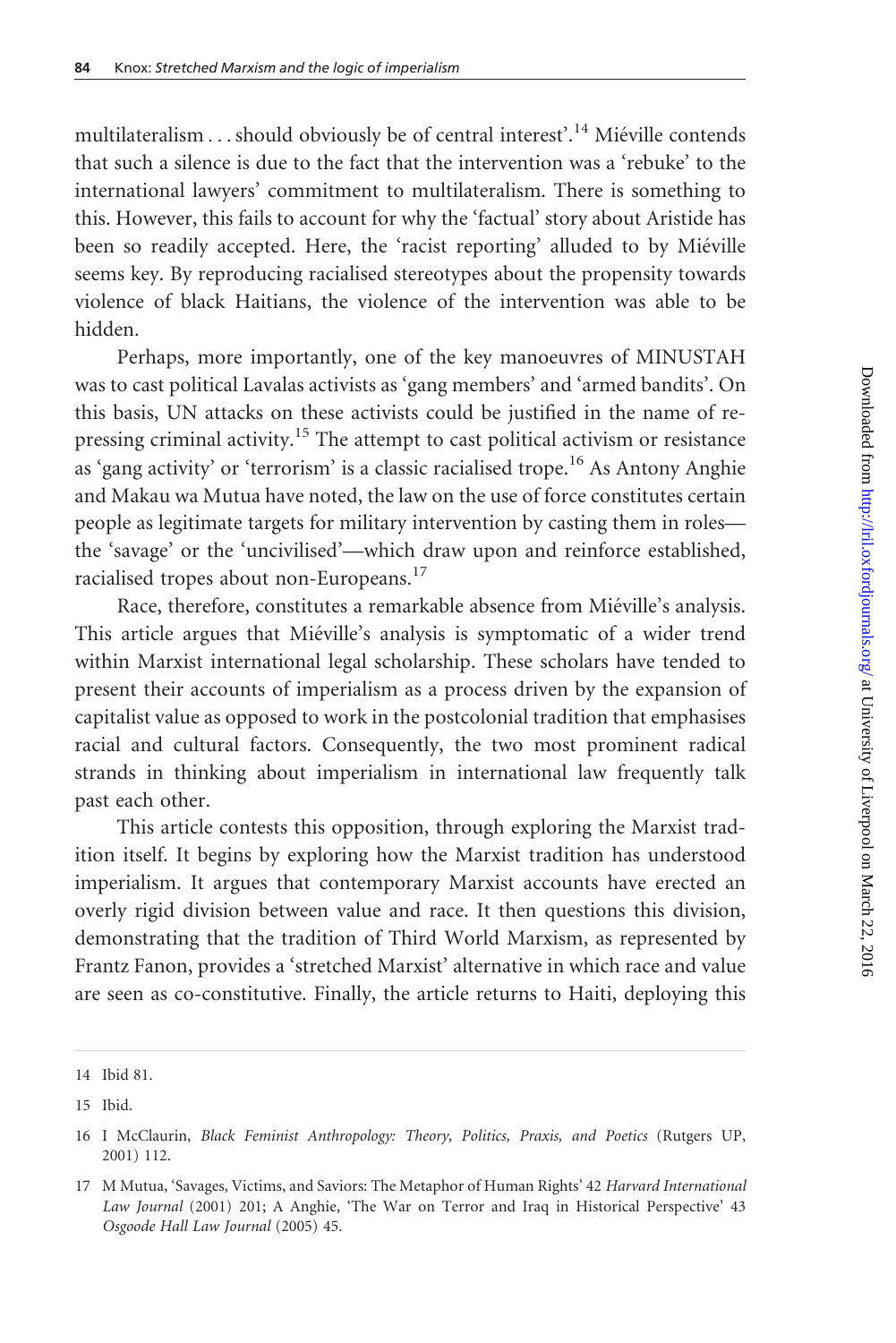framework to illustrate how race and accumulation came together to ultimately produce the 2004 intervention.

## IMPERIALISM AND VALUE

The starting point for Marxist accounts of imperialism is Marx's political economic writings. Although these writings never directly addressed imperialism, they provided a description of the dynamics of capitalist value which have undergirded explanations of its expansion. Marx discussed these matters in his writings on 'primitive accumulation'.<sup>18</sup> Primitive accumulation described the process through which capitalism's preconditions were established. For Marx this was a twofold process, involving the 'historical origins of ...wage labor, as well as... the accumulation of the necessary assets in the hands of the capitalist class to employ them'.<sup>19</sup> The former case concerned the enclosure of common land, which deprived feudal peasants of any way of surviving outside of wage labour.

In the latter case, Marx was concerned with how capitalists gained sufficient material wealth to begin production. Here capitalists were forced to plunder resources from all over the globe. Thus, the dawn of capitalist production was marked by the 'discovery of gold and silver in America, the extirpation, enslavement and entombment in mines of the indigenous population of that continent, the beginnings of the conquest and plunder of India, and the conversion of Africa into a preserve for the commercial hunting of blackskins'.<sup>20</sup> Equally, 'the colonies provided a market for the budding manufactures' and the treasures captured outside Europe flowed back to the mother country'.<sup>21</sup>

In this way, early European expansion was driven by the imperative to obtain reserves of resources. However, such expansion did not involve fundamentally transforming those non-European territories. The impetus for social transformation was instead to be found in the logic of mature capitalism. In order to compete with their rivals, Marx argued, individual capitalists would constantly have to invest in productive technologies, and then undercut their rivals on price. But this meant that in order to secure the same profit levels, capitalists would need to constantly increase production.<sup>22</sup>

22 Ibid 436.

<sup>18</sup> K Marx, Capital: A Critique of Political Economy, vol. 1 (Penguin, 1990) 873-943.

<sup>19</sup> D Harvey, A Companion to Marx's Capital, vol. 1 (Verso Books, 2010) 291.

<sup>20</sup> Marx (1990) 915.

<sup>21</sup> Ibid 918.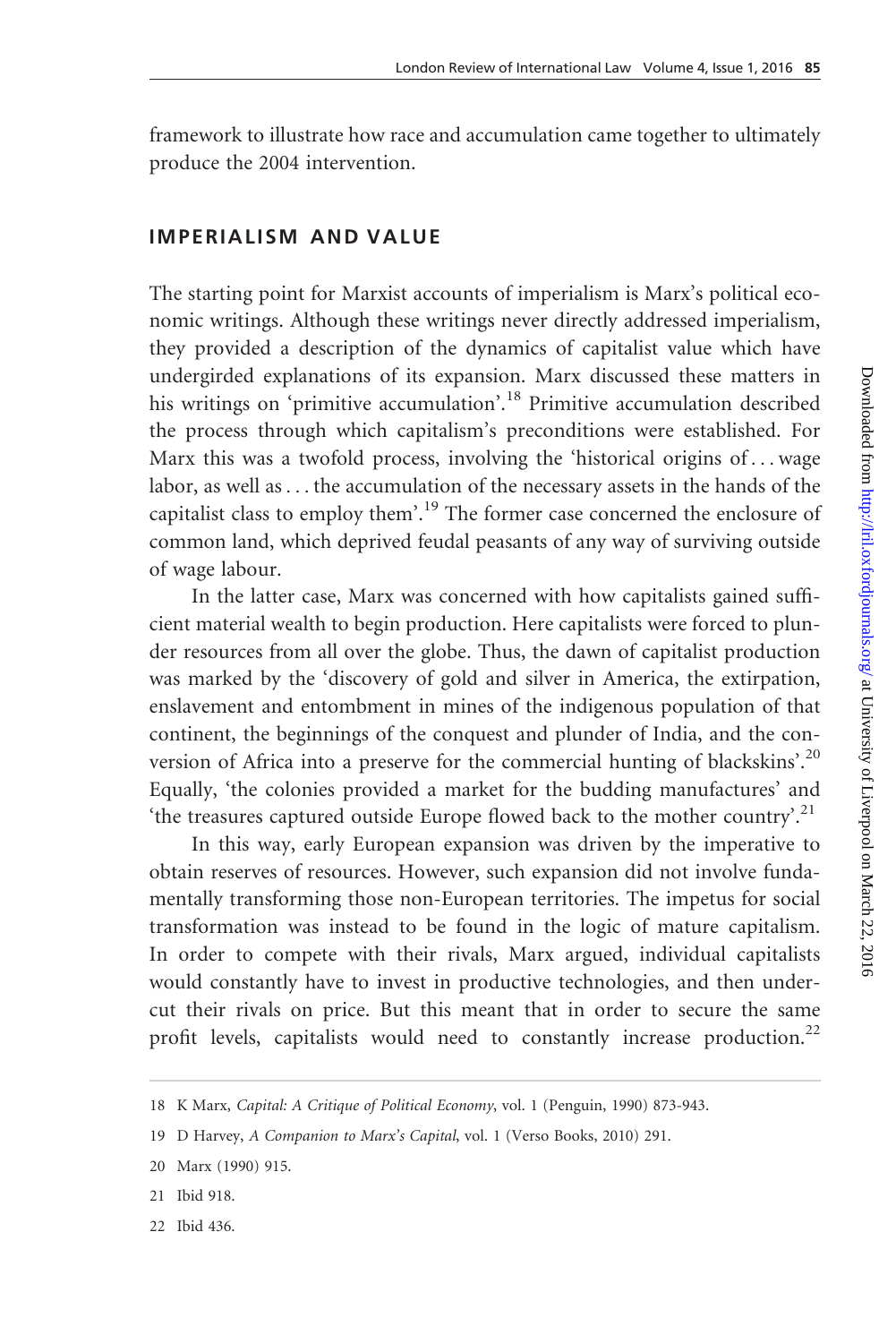As a result, 'the need of a constantly expanding market for its products chases the bourgeoisie over the whole surface of the globe' creating a world market in the process.<sup>23</sup>

Marx's reflections on the world market, however, suggest a situation in which capitalism 'diffuses' evenly out from Europe.<sup>24</sup> This could not fully account for the uneven distribution of wealth between different countries, or the scramble for colonial territory. Writing in the period leading up to the First World War, and in the shadow of the 'Scramble for Africa', a number of Marxist theorists of imperialism—amongst them Nikolai Bukharin, Rudolf Hilferding, Vladimir Lenin and Rosa Luxemburg—sought to understand this new terrain. They argued that as capitalism matured it became increasingly prone to crisis. In particular, it was subject to falling profit rates, $25$  the production of too much capital to be invested domestically (overaccumulation), $^{26}$  and a lack of effective demand for its products owing to the impoverishment of the domestic working class.27

All of these tendencies added impetus for capitalists to expand beyond their own national borders. Since less advanced capitalist countries have lower levels of labour productivity, investing capital abroad, either in the form of loans or in the form of directly building up businesses, generates higher profit rates.<sup>28</sup> Labour in less advanced capitalist countries can also be exploited at higher rates and be subject to greater discipline or coercion.<sup>29</sup> On this basis, mature capitalism was no longer simply premised on the export of commodities to the world market, but the export of capital.<sup>30</sup> This export of capital also required the export of capitalism. In order to expand, foreign labour would need to be 'freed' by breaking up pre-capitalist social relations. Moreover, given the relative permanence of invested capital, these investments required

- 24 JM Blaut, Geographical Diffusionism and Eurocentric History (Guilford Press, 1993) 8-26.
- 25 K Marx, Capital: A Critique of Political Economy, vol. 3 (Penguin Classics, 1993) 317-78.
- 26 R Luxemburg, The Accumulation of Capital (Routledge, 2003) 11.
- 27 A Shaikh, 'An Introduction to the History of Crisis Theories', in Union for Radical Political Economics (ed.) U.S. Capitalism in Crisis (Economics Education Project of the Union for Radical Political Economics, 1978) 219.
- 28 VI Lenin, Imperialism, the Highest Stage of Capitalism: A Popular Outline (Foreign Languages Press, 1970) 97; NI Bukharin, Imperialism and World Economy (Merlin Press, 1972) 98-100.
- 29 Luxemburg (2003) 343-46.
- 30 Lenin (1972) 73-76.

<sup>23</sup> K Marx & F Engels, 'Manifesto of the Communist Party', in R Tucker (ed.), The Marx-Engels Reader (WW Norton & Company, 1978) 469, 476.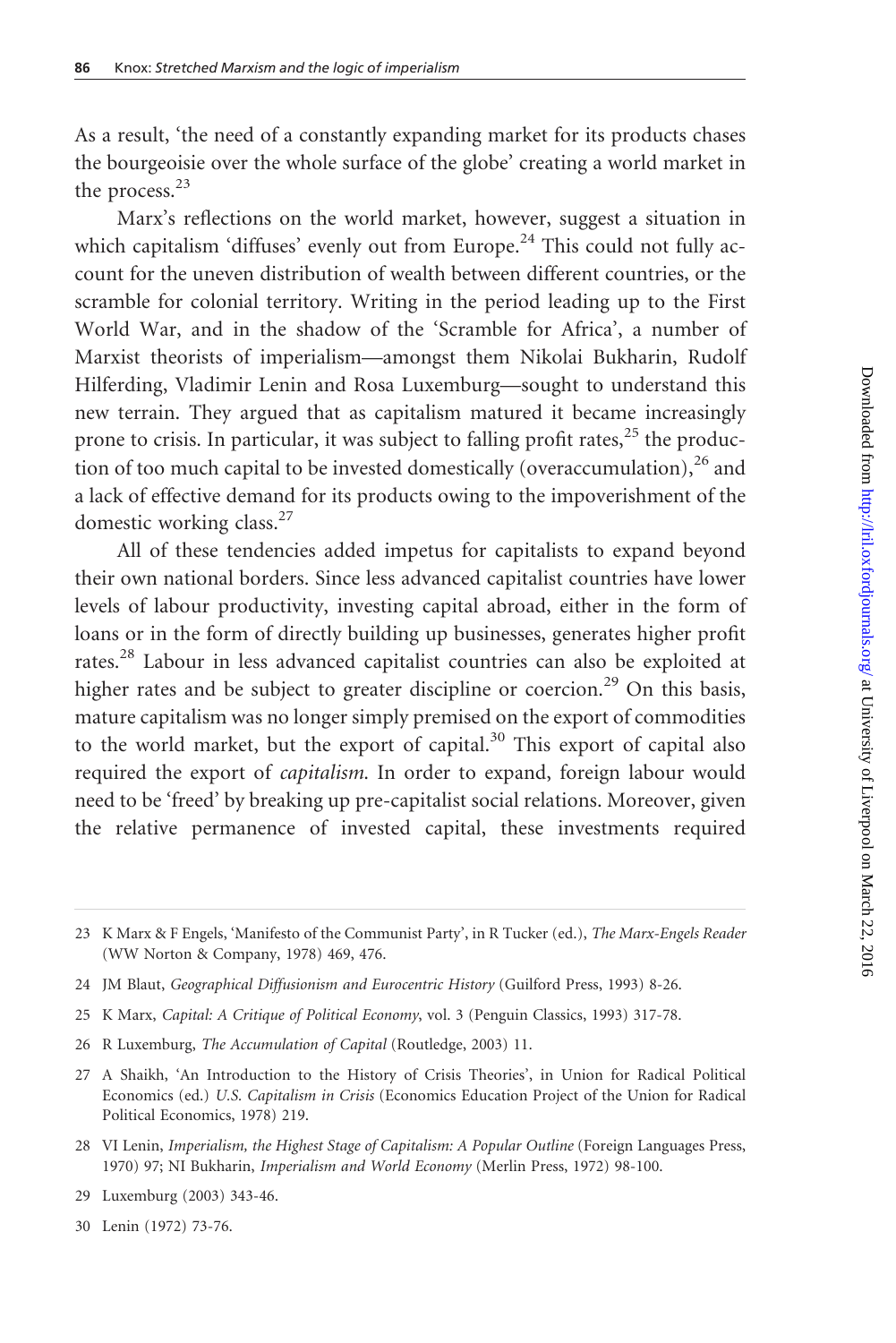'protection', in the form of direct colonisation, or through other forms of control.<sup>31</sup> All of this required the coercive power of the capitalist state.

For the 'classical' theorists of imperialism, then, capitalism's endless drive to expand required that pre-capitalist societies be forced to submit to its logic. At the same time, the wealth that was realised in these territories was only reinvested to facilitate greater profits, with the bulk of the profits flowing back to Europe. For Bukharin and Lenin, this created an 'international division of labour' characterised by 'a few consolidated, organised economic bodies ("the great civilised powers")... and a periphery of undeveloped countries with a semi-agrarian or agrarian system'.<sup>32</sup> Even after capitalist social relations were fully implanted into this 'periphery of undeveloped countries', the advanced powers intervened to maintain the conditions of profitability.

These theorists emphasised both the territorial nature of imperialism and the struggle between capitalist states for these territories. At the close of the Second World War, and with the wave of decolonisation, these emphases gave way. In the mid-to-late 20th century, Marxists began to focus more closely upon the effect that imperialism had on the dominated territories themselves. Under the rubric of 'neo-colonialism'<sup>33</sup> these Marxists argued that the international division of labour had systematically underdeveloped the global periphery.<sup>34</sup> This was so both in terms of its legacy—because European powers had focused on narrow extractive industries<sup>35</sup>—and because the structure of the world economy continued to transfer value away from peripheral states.<sup>36</sup> Contemporary imperialism is thus characterised primarily through forms of economic dependence, with political and military interventions focused on combating threats to the imperialist system and creating the conditions for continued profitability.

In the Marxist tradition, then, one can find a very specific understanding of imperialism, rooted in the nature of value under capitalism. The logic of competition compels capitalists to constantly expand. However, this soon comes up against a number of 'limits'. Imperialism is the attempt to come to terms with these limits, operating as, what David Harvey calls, a 'spatial

<sup>31</sup> Ibid 101.

<sup>32</sup> Bukharin (1972) 74.

<sup>33</sup> K Nkrumah, Neo-Colonialism: The Last Stage of Imperialism (Panaf, 1971).

<sup>34</sup> S Amin, Unequal Development: An Essay on the Social Formations of Peripheral Capitalism (Monthly Review Press, 1976); P Baran, The Political Economy of Growth (Monthly Review Press, 1962); W Rodney, How Europe Underdeveloped Africa (Howard University Press, 1982).

<sup>35</sup> F Fanon, The Wretched of the Earth (Grove Press, 1963) 148-56.

<sup>36</sup> S Amin, Imperialism and Unequal Development (Monthly Review Press, 1977) 108.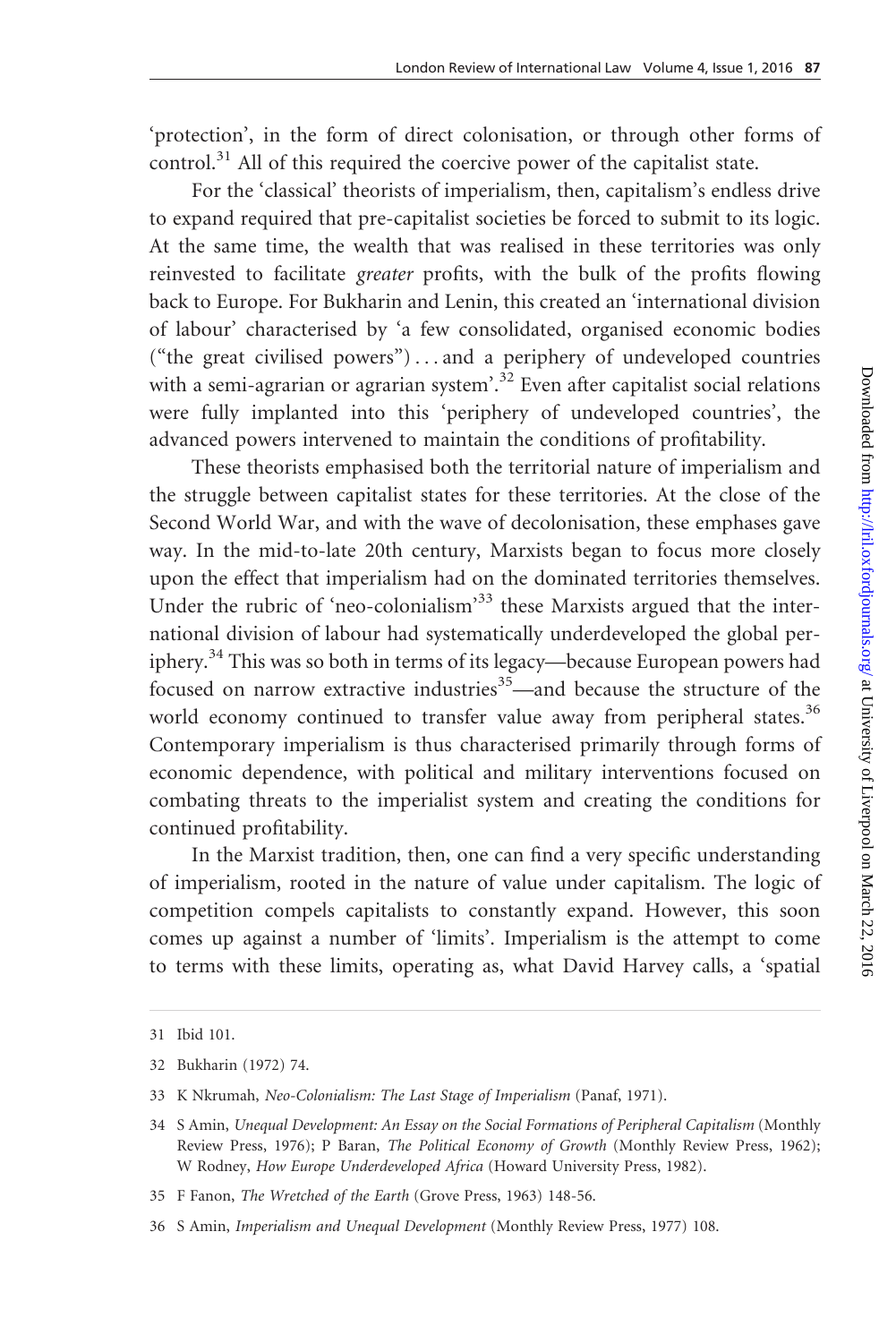fix' to the contradictions of capitalist accumulation.<sup>37</sup> Imperialism is thus a 'historical solution worked out at the "political" level in response to the fundamental contradictions of the corresponding globally dominant mode of production'.<sup>38</sup>

## IMPERIALISM'S INTERNATIONAL LAW

Although there are references to international law in the major Marxist texts on imperialism, they tend to be relatively slim, with law seen as a kind of adjunct to the inevitable unfolding of an economic logic.<sup>39</sup> Nonetheless, this understanding of imperialism has been central to the attempts of Marxist jurists to systematically analyse international law. Of these jurists, the most famous and influential has been Evgeny Pashukanis. Pashukanis attempted to put forward a 'general theory' of law, concerned with the 'basic ... most abstract juridic concepts' which would be 'equally applicable to any branch of law'.<sup>40</sup> Pashukanis argued that it was only possible to distinguish law from rules in general if law was understood as a specific social relationship. This firstly required demarcating the specific features of the legal form, and secondly analysing the historical and material conditions under which this form came about.<sup>41</sup> Pashukanis located these conditions within the phenomenon of commodity exchange. In every exchange of commodities, each owner must recognise the other as a mutual proprietor with an equal right to ownership.<sup>42</sup> When disputes arise within commodity exchanges they must be regulated and resolved, but such regulation has to recognise and uphold the formal, abstract equality of the individuals involved. This is law: a form of social regulation between abstract, formally equal subjects.<sup>43</sup>

Thus, for Pashukanis, there is a structural link between law and capitalism. Prior to capitalism, commodity exchange did exist, but it was scattered. Correspondingly, law existed at the margins of social life, intertwined with

40 EB Pashukanis, 'The General Theory of Law and Marxism', in P Beirne & R Sharlet (eds), Pashukanis, Selected Writings on Marxism and Law (Academic Press, 1980) 37, 39.

- 42 Marx (1990) 178.
- 43 Pashukanis, 'General Theory' (1980) 67.

<sup>37</sup> D Harvey, The Limits to Capital (Verso, 1999) 413-39.

<sup>38</sup> A Rasulov, 'Writing About Empire: Remarks on the Logic of a Discourse' 23 Leiden Journal of International Law 23 (2010) 449, 469.

<sup>39</sup> VI Lenin, 'A Caricature of Marxism and Imperialist Economism', in MS Levin (ed.), V.I. Lenin, Collected Works, vol. 23 (Progress Publishers, 1964) 28, 48.

<sup>41</sup> Ibid 58.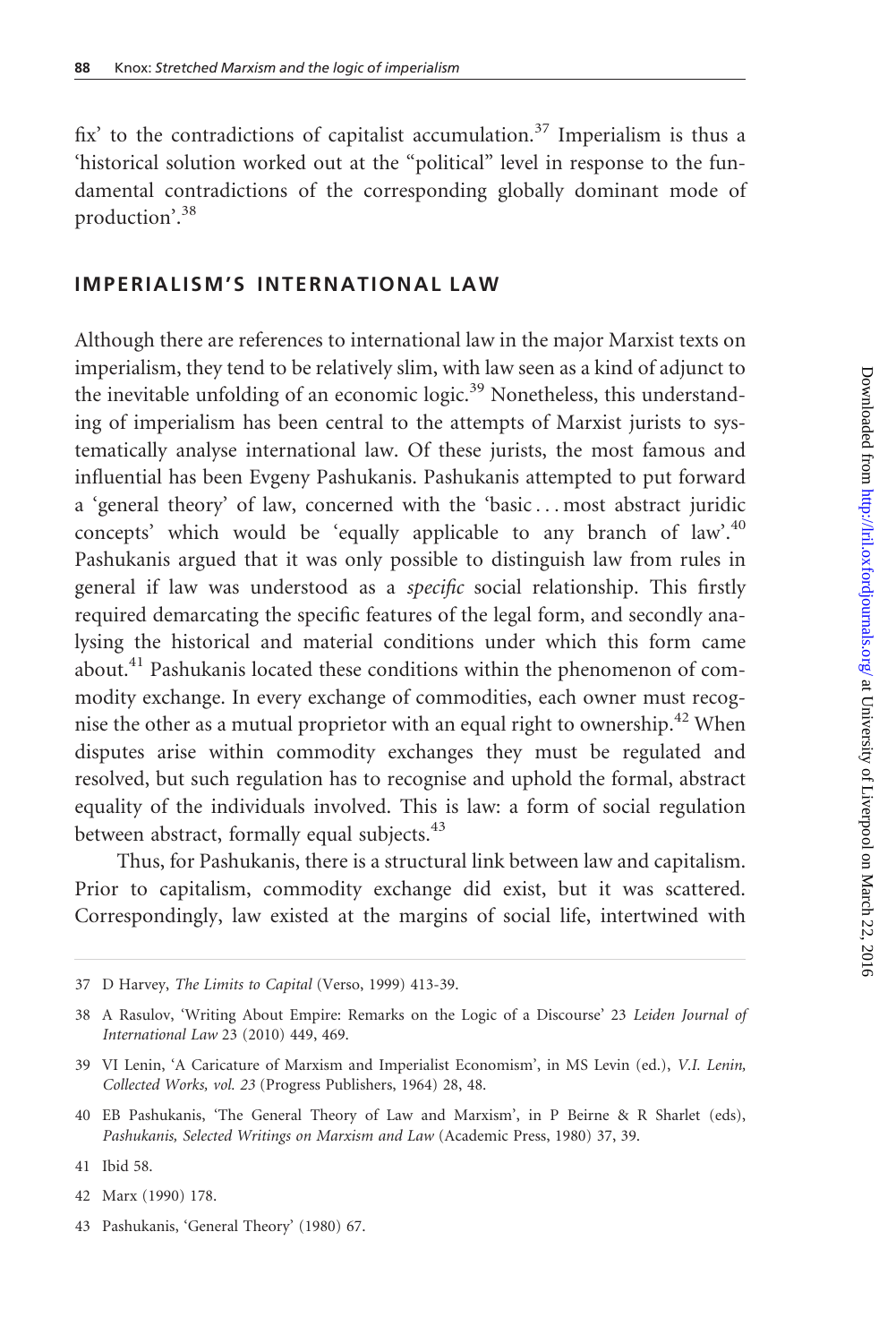other forms of regulation.<sup>44</sup> It was only with the rise and spread of capitalism that law assumed a central role in society. However, Pashukanis did not simply state that 'more exchange' leads to 'more law'. Capitalism is not simply an 'exchange society' but rather one built upon the exploitation of labour power. Under capitalism proper, everyone becomes a commodity owner because even members of the working class own their labour power.

With 'the full development of bourgeois relations', value becomes increasingly abstract and less concentrated in specific activities. In particular, labour becomes associated with 'socially useful labour in general'.<sup>45</sup> In this development, exchange value becomes 'the embodiment of social production relationships which stand above the individual'.<sup>46</sup> This increasing abstraction sets the material conditions for the fully-fledged emergence of the legal form. The legal subject emerges as an entirely abstract category, divorced from particular legal rights, enabling 'man to be transformed from a zoological being into an abstract and impersonal subject of law, into a juridic person'.<sup>47</sup> This legal subject is 'the abstract commodity owner elevated to the heavens'.<sup>48</sup>

The formal, abstract equality that Pashukanis ascribed to the legal form very closely resembles one of the key elements of international law: sovereignty. Pashukanis argued that 'sovereign states co–exist and are counterposed to one another in exactly the same way as are individual property owners with equal rights', $49$  since the territory of a state is functionally its private property and states engage directly in exchange.<sup>50</sup> Since capitalism was only generalised through imperialism, international law is also intimately connected with imperialism. Following Lenin, Pashukanis argued it was necessary to understand international law as 'the legal form of the struggle of the capitalist states among themselves for domination over the rest of the world.<sup>51</sup> Imperialist states are able to act through international law, using it to articulate their interests, with international law serving to 'concretize' economic and political relationships.<sup>52</sup>

52 Ibid 181.

<sup>44</sup> Ibid 80-81.

<sup>45</sup> Ibid 81.

<sup>46</sup> Ibid 77.

<sup>47</sup> Ibid.

<sup>48</sup> Ibid 81.

<sup>49</sup> EB Pashukanis, 'International Law', in Beirne & Sharlet (eds) (1980) 168, 176.

<sup>50</sup> Ibid.

<sup>51</sup> Ibid 169.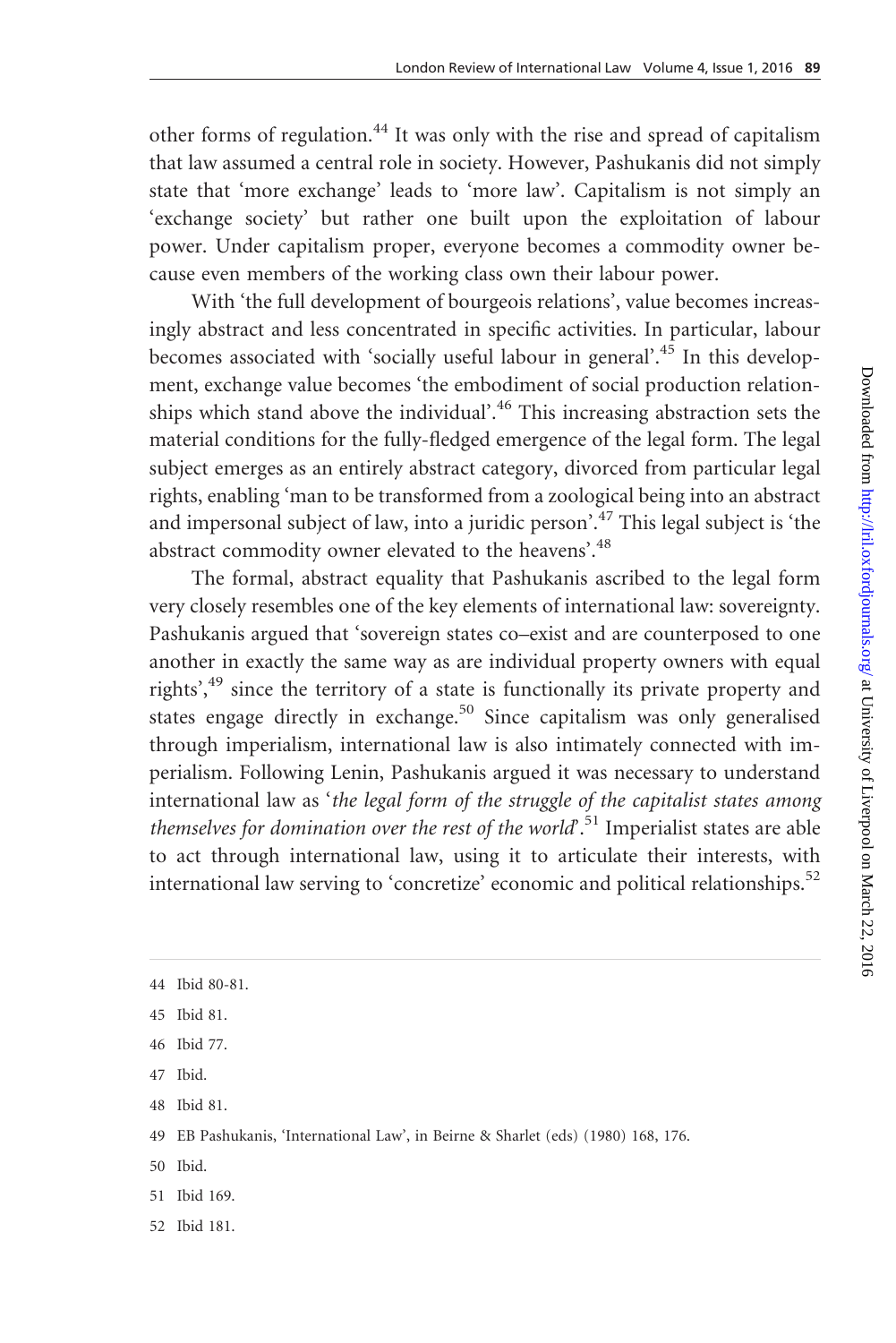In this way, international law both expresses inter-imperialist rivalries and enables advanced capitalist states to dominate the global periphery. Pashukanis noted that the strictures applied to protect 'bourgeois property' in Europe did not apply to colonial wars, where local populations were liquidated 'without regard for age and sex<sup>'.53</sup> The class structure of international law was thus revealed in the concept of 'civilisation', which allowed imperialist states to relate with each other, while the rest of the world was 'considered as a simple object of their completed transactions'.<sup>54</sup>

For Pashukanis, this imperialism was wholly compatible with formal legal equality, since 'in principle ...states have equal rights... in reality they are unequal in their significance and their power'.<sup>55</sup> It is this insight that Miéville has used to explore the relationship between imperialism and international law. Miéville argues that violence and commodity exchange are intrinsically interlinked, since private ownership necessarily 'implies the exclusion of others'.<sup>56</sup> One can only 'own' something insofar as one is able to stop others from taking it, or seek redress if they do. Logically, therefore, coercion is implied 'in the very nature of commodity exchange and production'.<sup>57</sup> This coercion is law, since the violence that secures ownership is simultaneously the vindication of legal rights.<sup>58</sup> Domestically, this violence is frequently, although not exclusively, exercised by the state. However, at the level of international law '[t]here is no state to act as final arbiter of competing claims' and as a result '[t]he means of violence remains in the hands of the very parties disagreeing over the interpretation of law.'<sup>59</sup> In the uneven system of imperialism, powerful imperialist states are able to resolve legal disputes to their advantage.<sup>60</sup> Thus, for Miéville, 'without imperialism there could be no international law', since it provides the violence that makes international law a reality.<sup>61</sup>

According to the commodity-form theory, therefore, there are deep structural connections between international law and value. On the 'ontological

59 Miéville (2005) 292.

60 Ibid.

61 Ibid 293.

<sup>53</sup> Ibid 172.

<sup>54</sup> Ibid.

<sup>55</sup> Ibid 178.

<sup>56</sup> C Miéville, 'The Commodity-Form Theory of International Law: An Introduction' 17 Leiden Journal of International Law (2004) 271, 287.

<sup>57</sup> C Miéville, Between Equal Rights: A Marxist Theory of International Law (Brill, 2005) 127.

<sup>58</sup> S Marks, 'International Judicial Activism and the Commodity-Form Theory of International Law' 18 European Journal of International Law (2007) 199, 204.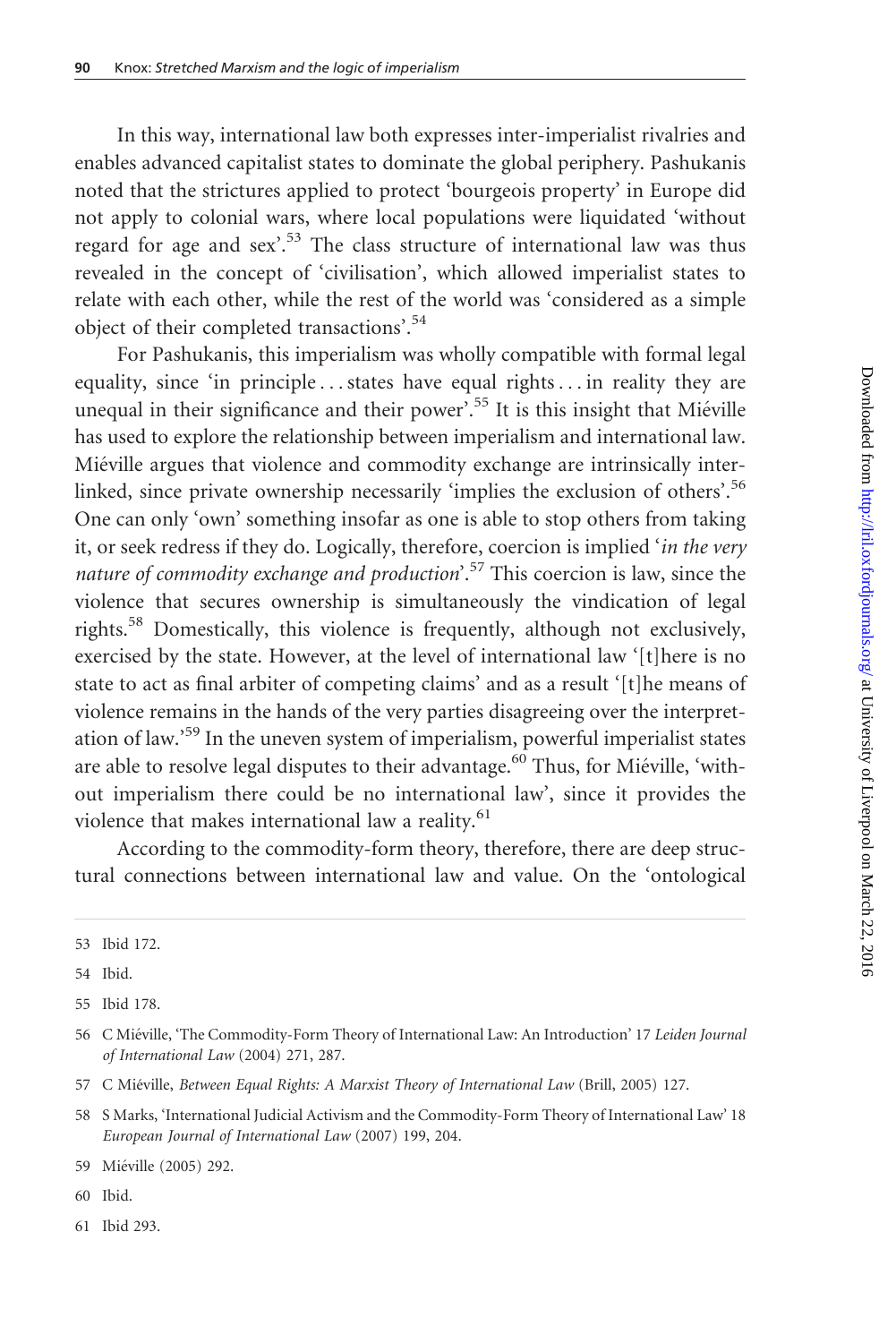level', the international legal *form* is systematically generated by commodity exchange. Owing to this close connection, the *content* of international law is provided by the social relations of imperialism. Although the precise explanation of the commodity-form theory is not shared by all Marxist theorists of international law, they have built upon its basic insights.

BS Chimni holds that 'law and legal relations are reflective of the social relations which constitute a particular society'.<sup>62</sup> For Chimni, the international division of labour means that certain states and classes possess different levels of social power.<sup>63</sup> Dominant states and classes are able to pursue their interests through international law and international institutions.<sup>64</sup> As a result, Chimni argues, international law is 'a system of principles and norms arrived at primarily between states, and secondarily through a network of non-state entities, embodying particular class interests'.<sup>65</sup> These dominant class and state forces are able to use international law to pursue their projects of capitalist accumulation.<sup>66</sup>

Marxists have also understood international law as an ideological accompaniment to imperialism. Susan Marks, in particular, has argued that international law serves as ideology insofar as it establishes and sustains relations of domination.<sup>67</sup> She argues, for example, that 'democracy promotion' in international law acts as a form intervention into peripheral societies, designed to influence their behaviour and to contain any popular radicalism associated with social breakdown. The 'low intensity democracy' promoted by international law 'forestalls far-reaching structural change in peripheral and semi-peripheral regions' and so protects 'relatively low wage, low profit, less monopolized economic activities' as well 'expanding the reach of global

- 64 BS Chimni, 'Third World Approaches to International Law: A Manifesto' 8 International Community Law Review (2006) 3, 26.
- 65 BS Chimni, 'Prolegomena to a Class Approach to International Law' 21 European Journal of International Law (2010) 57, 74.
- 66 As a Marxist Chimni believes that the class struggle is the driving factor, and that oppressed classes can also win legal victories. Ibid 77. He also stresses that capitalist accumulation is not the only factor in the determination of international law, which would 'represent crude economic determinism'. Chimni (2004) 7.
- 67 S Marks, The Riddle of All Constitutions: International Law, Democracy, and the Critique of Ideology (Oxford UP, 2003) 10.

<sup>62</sup> BS Chimni, International Law and World Order: A Critique of Contemporary Approaches (Sage Publications, 1993) 218.

<sup>63</sup> BS Chimni, 'An Outline of a Marxist Course on Public International Law' 17 Leiden Journal of International Law (2004) 1, 5.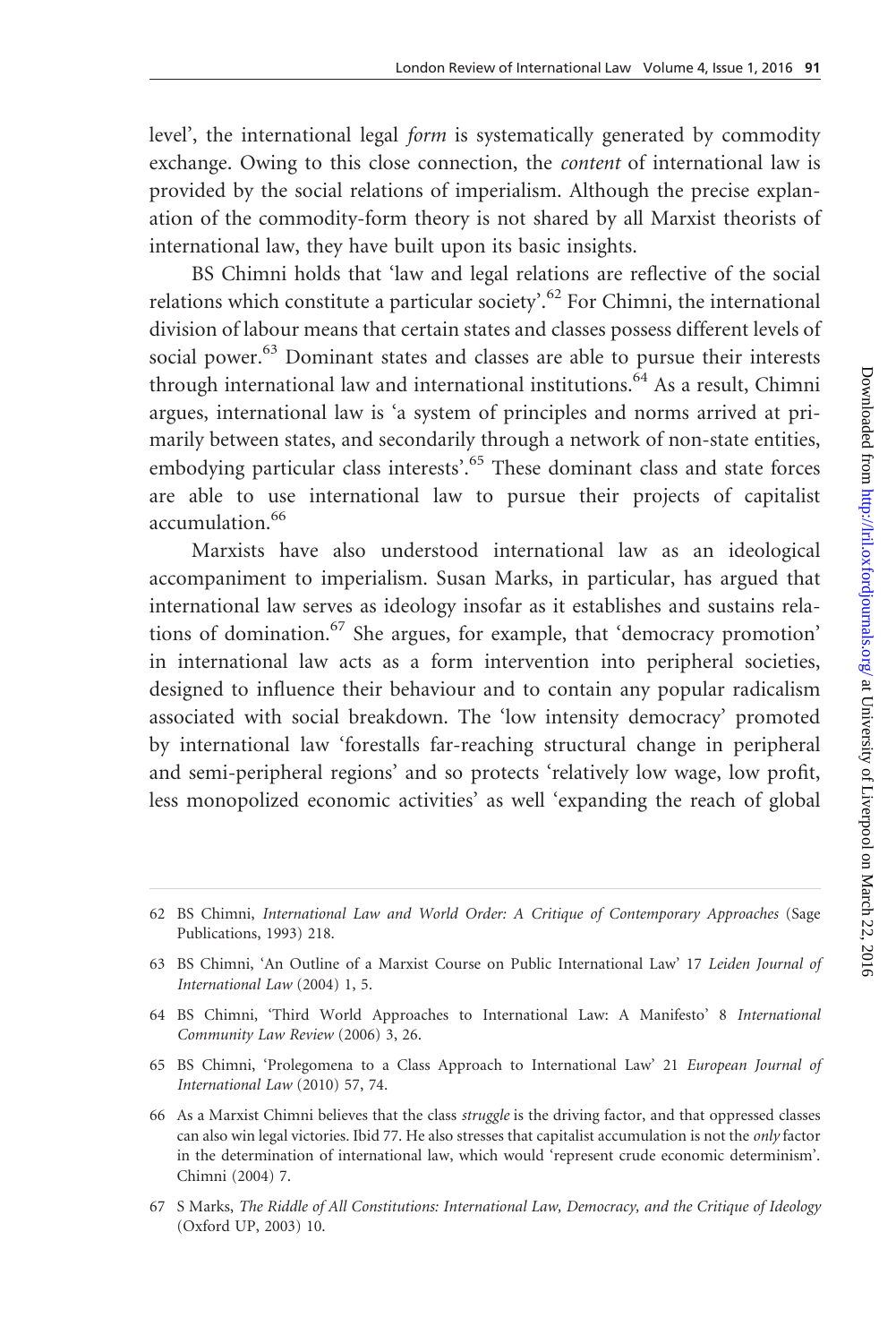markets and eliminating the remaining barriers to the transnationalization of capital'.<sup>68</sup>

Although there are a number of different possible ideological manoeuvres, contemporary theorists of ideology have stressed the role that international law plays in separating the effects of imperialism from imperialism itself. Tor Krever has analysed how international criminal law 'abstracts individuals from a concrete context' and so 'portray[s] the incidents at its centre as resulting from "rotten apples" and their bad behaviour'.<sup>69</sup> Susan Marks has argued similarly in respect of the discourse of human rights. The effect of this is to divorce poverty and violence from imperialism's logic, treating them instead as aberrations, which are pathological to capitalism's normal function.<sup>70</sup> International law's silence about 'systemic logics' is thus a 'silence about capitalism'.<sup>71</sup>

## FROM PRIMITIVE ACCUMULATION TO NEO-COLONIALISM

For contemporary Marxist scholars, then, international law serves as an ideological and structural field through which the social relations of imperialism are articulated.<sup>72</sup> As such, they have mapped international legal transformations onto capitalism's changing configurations.

As Chimni notes, the origin of international law 'is inextricably bound up with colonialism'.<sup>73</sup> The 'discovery' of gold in the Americas in the late-1400s provided the backdrop for the first articulation of a specifically 'international' law.<sup>74</sup> At the time, the European legal order was a feudal one, based on the respublica Christiana, with individual monarchs deriving their power from the Pope.<sup>75</sup> In 1493, Pope Alexander VI passed two Papal Bulls, granting the Spanish monarchy exclusive jurisdiction over the West Indies.<sup>76</sup> Feudal law

- 74 Miéville (2005) 178.
- 75 Ibid 173.

<sup>68</sup> Ibid 57.

<sup>69</sup> T Krever, 'International Criminal Law: An Ideology Critique' 26 Leiden Journal of International Law (2013) 701, 721.

<sup>70</sup> S Marks, 'Exploitation as an International Legal Concept', in S Marks (ed.), International Law on the Left: Re-Examining Marxist Legacies (Cambridge UP, 2008) 281, 300.

<sup>71</sup> Ibid 302.

<sup>72</sup> A Rasulov, 'The Nameless Rapture of the Struggle: Towards a Marxist Class-Theoretic Approach to International Law' 19 The Finnish Yearbook of International Law (2008) 243.

<sup>73</sup> Chimni (2004) 7.

<sup>76</sup> D Castro, Another Face of Empire: Bartolome De Las Casas, Indigenous Rights, and Ecclesiastical Imperialism (Duke UP, 2007) 23.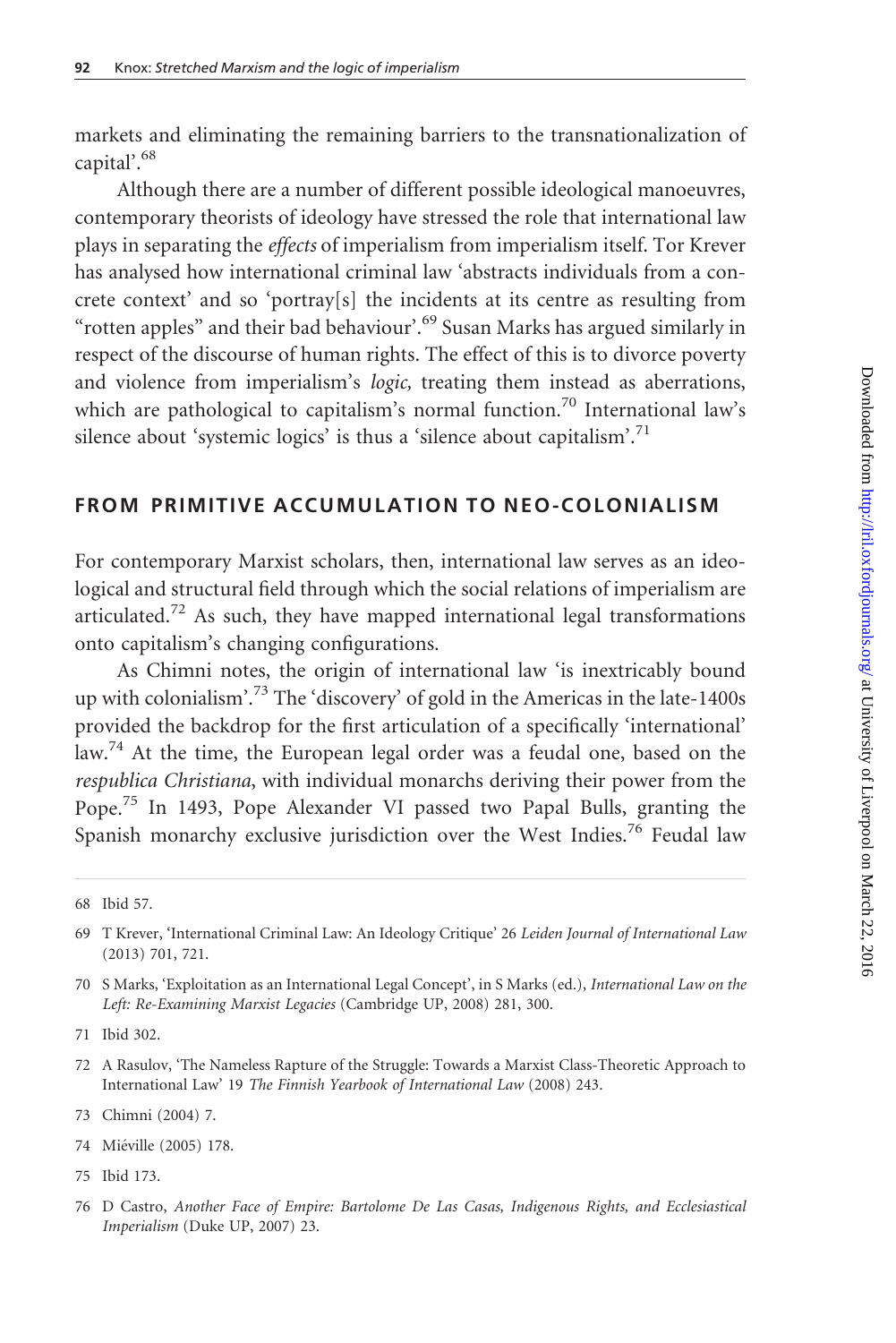was structured around the idea that 'various polities were defined either as enemies or members of [the] *respublica* [Christiana]'.<sup>77</sup> Yet, these categories did not self-evidently apply to the natives. Thus, although the Spanish were given control over the West Indies, it was uncertain what relationship they would have with the native populations, triggering a debate among Spanish jurists.

The crucial figure in this regard was Vitoria.<sup>78</sup> Vitoria argued that, rather than the divine law of the Pope, it was human law which would govern who owned the New World. For Vitoria, this human law was represented by the 'law of nations' (jus gentium), the rules of which were ascertained by human reason. Crucially, Vitoria classed the natives as possessing reason, meaning that they could not be arbitrarily deprived of their property.<sup>79</sup> However, the natives were also governed by this jus gentium, the contents of which included the right to trade and the right to evangelise. Any prevention of this right could be met with violent force, which would represent a 'just war'.

Miéville argues that Vitoria's argument was determined by Spain's colonial strategy, which 'revolved around the brutal extraction of goods and bullion from America'.<sup>80</sup> Accordingly, as Neocleous states, 'the question of *just war*, is shot through with the categories of the war on the commons and the language of enclosures'.<sup>81</sup> The early elaboration of international law was thus driven by the process of primitive accumulation, which involved simple 'colonial plunder' without any fundamental transformation of native societies.<sup>82</sup> Consequently, as Chimni has noted, 'the nature of international economic relations in the period-  $\ldots$  did not require a doctrine of inequality of states to be posited',  $83$  international law simply had to legitimate extraction.

In the mid-1600s, the rise of maritime-mercantile forces—specifically the Dutch and the English—led to a new configuration in the world economy.<sup>84</sup> This mercantilist system was organised around two key legal innovations: Maritime protectionism and East India Companies. In the former case,

<sup>77</sup> Miéville (2005) 173.

<sup>78</sup> Ibid.

<sup>79</sup> A Anghie, Imperialism, Sovereignty, and the Making of International Law (Cambridge UP, 2005) 20.

<sup>80</sup> Miéville (2005) 178.

<sup>81</sup> M Neocleous, 'International Law as Primitive Accumulation; Or, the Secret of Systematic Colonization' 23 European Journal of International Law (2012) 941, 957.

<sup>82</sup> Miéville (2005) 207.

<sup>83</sup> Chimni (1993) 227.

<sup>84</sup> Ibid 224-25.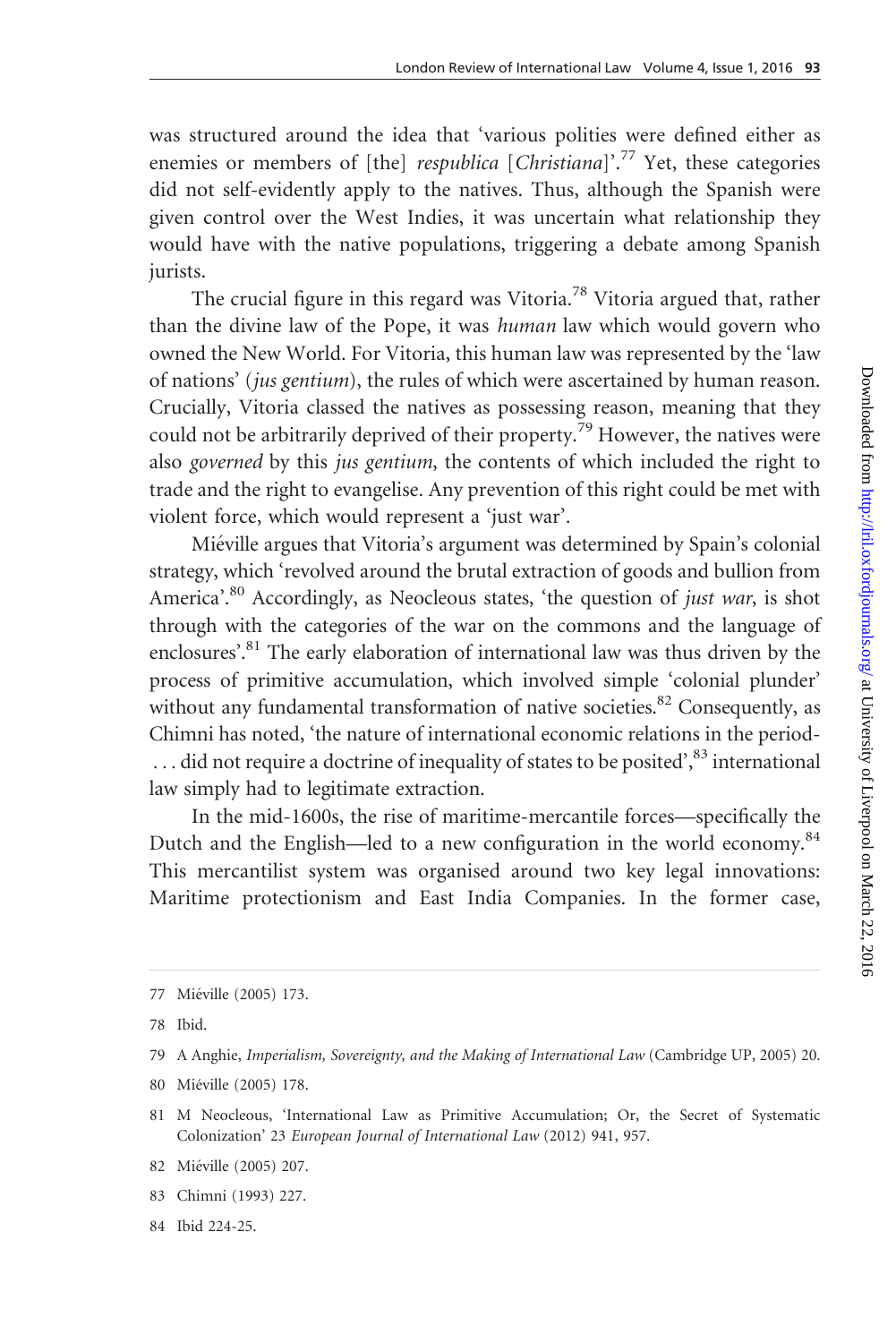European mercantilist states established trade monopolies in their colonies.<sup>85</sup> These monopolies were not coupled with formal assertions of control over the colonies. Both the English and the Dutch mediated their rule through 'East India Companies'. These were state-monopoly companies, imbued with a degree of international legal personality.<sup>86</sup> For Miéville, this configuration of European capitalism simply 'did not necessitate a set of complex international legal structures'.<sup>87</sup> Although capitalist processes had advanced within England and Holland, on the international level they were still organised around trade and extraction: asserting control would represent an unnecessary burden.

However, all this changed with Britain's industrial revolution in the 1760s which 'rendered the mercantile system ... anomalous, and underlined the need for large colonial monopoly markets' to absorb the 'flood of products pouring out of the new factories'.<sup>88</sup> The colonies, previously the source of simple tribute, needed to be transformed into markets for industrial manufacture, meaning that Britain needed to take greater control of its colonies.<sup>89</sup> Chimni argues that this need for social transformation created a necessity for the legal transformation of colonies into 'objects'.<sup>90</sup>

These developments deepened in the mid-1800s, with the birth of imperialism proper. The scramble for colonies occasioned by European capitalist development created a new set of legal problems. For Miéville, this period was initially one of 'ad-hoc legality'.<sup>91</sup> European capitalist states used various legal instruments to acquire footholds in the non-European world. They made treaties with tribal chiefs, established protectorates, and concluded unequal treaties with those they could not subjugate by force. The ad hoc nature of these developments put them at odds with natural law theory. Miéville argues that the legal positivists—who stressed state practice as the source of international law—provided 'the tools necessary' to legitimate this ad hoc practice. $92$ 

By emphasising the centrality of state will, the international legal positivists—James Lorimer, MF Lindley, Henry Wheaton and John Westlake facilitated the new expansion of European capitalism. However, their solution

- 89 Miéville (2005) 235.
- 90 Chimni (1993) 230.
- 91 Miéville (2005) 240.
- 92 Ibid 242.

<sup>85</sup> Ibid 225; Miéville (2005) 206-08.

<sup>86</sup> G Baars, 'Law(yers) Congealing Captialism: On the (Im)possiblity of Restraining Business in Conflict through International Criminal Law', PhD Thesis (2012) University College London, 89.

<sup>87</sup> Miéville (2005) 232.

<sup>88</sup> Chimni (1993) 228.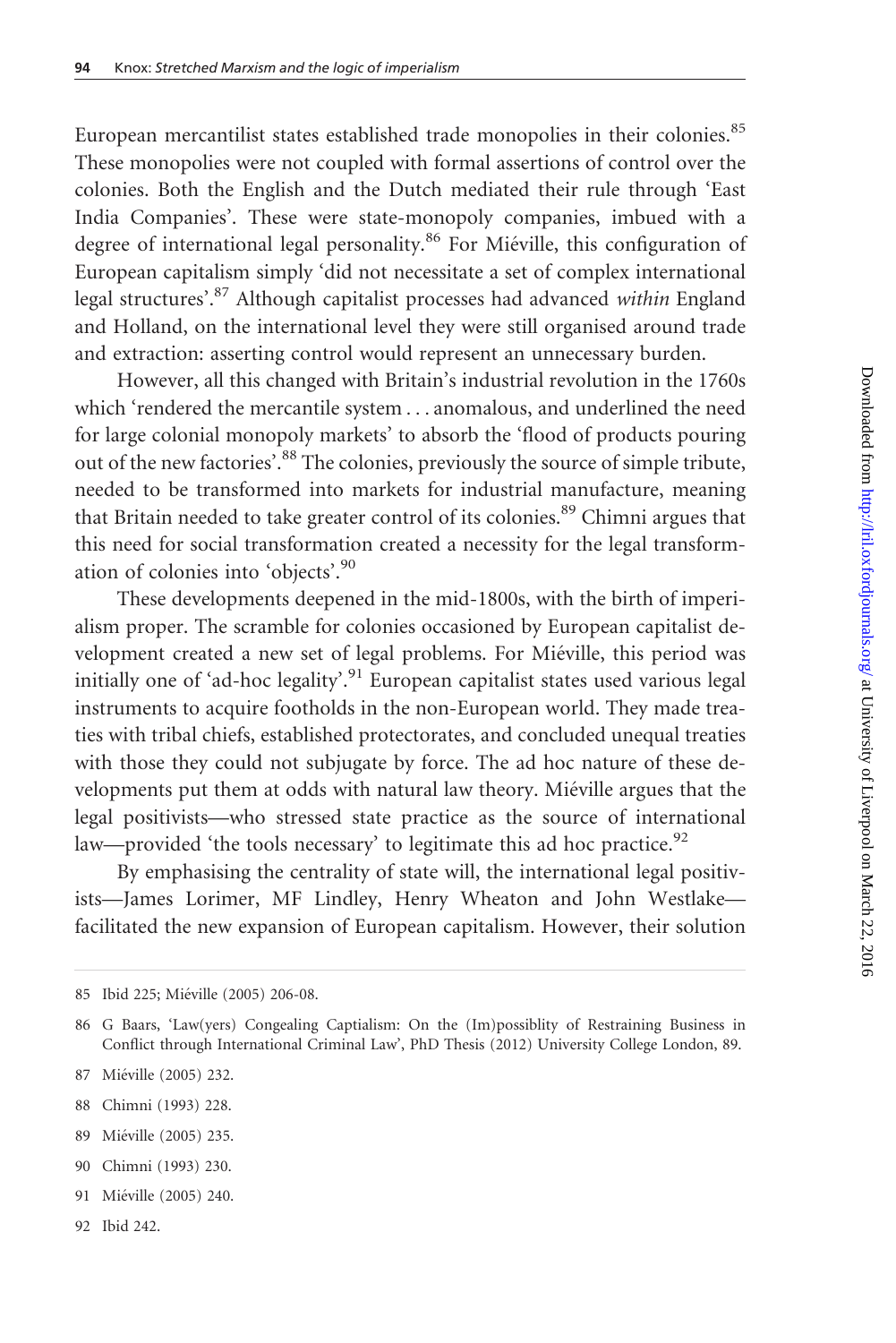also raised a dilemma. Insofar as European states concluded legal agreements with non-European societies, they appeared to endorse the idea that non-European societies possessed legal personality. This clashed with the need to subordinate and transform these societies. Accordingly, the chief theoretical dilemma of international legal positivism was 'how to engage in international intercourse without spreading the bacillus of sovereignty'.<sup>93</sup> To do this, they engaged in the language of 'civilisation'.<sup>94</sup>

In the positivist schema, international law was generated by and governed 'civilised' societies, who formed a Family of Nations. Only insofar as a territory adopted European-inflected social norms could it become a member of the Family of Nations and so be entitled to the protection of international law.<sup>95</sup> This operated as a continuum: 'semi-civilised' societies would be able to engage in limited legal contact, without being fully protected by the law, and 'barbarous' or 'uncivilised' societies would have no legal personality at all. Miéville argues that while these doctrines did not 'finally answer the question of what legal capacity' flowed from imperial treaties, they did 'formalise ... ad-hoc responses to the question'.<sup>96</sup> This, for Miéville, was precisely what they were designed for, to legitimate the particular practices of capitalist expansion.

The logic of this categorisation was such that many non-European societies 'voluntarily' sought to conform to the standard of civilisation. The Ottoman Empire, Japan and Siam were able to gain admission into the 'Family of Nations'. In order to do this, they had 'to guarantee basic rights relating to dignity, property, freedom of travel, commerce and religion'. These rights all facilitated the movement of European capital.<sup>97</sup> Chimni thus reads the doctrine of civilisation as crucially linked to the consolidation of imperialist capitalism. It was able to 'accommodate the rise of non-European great powers' and force them to adopt capitalist social relations as well as providing 'the ideological justification for declaring the barbarous and semi-civilised colonial world outside the pale of operation of the law of nations' 98

- 97 Anghie (2005) 86.
- 98 Chimni (1993) 233.

<sup>93</sup> Ibid 243.

<sup>94</sup> GW Gong, The Standard of Civilization in International Society (Oxford UP, 1984) 14-15.

<sup>95</sup> M Koskenniemi, The Gentle Civilizer of Nations the Rise and Fall of International Law, 1870-1960 (Cambridge UP, 2002) 86-88.

<sup>96</sup> Miéville (2005) 245.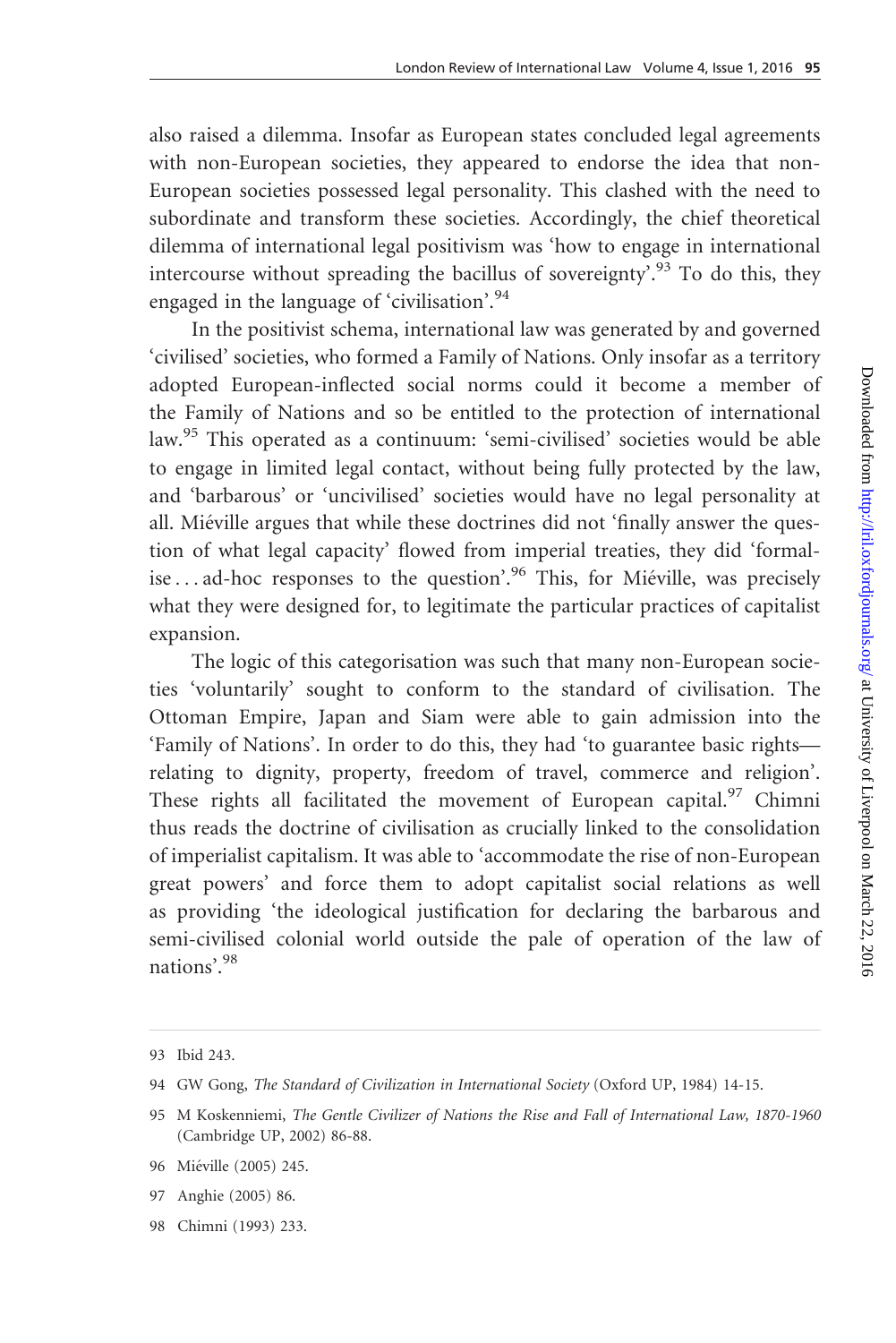Of course, such a situation did not last. The anti-colonial movement, backed by the USSR, was able to turn international law against colonialism,<sup>99</sup> with the UN General Assembly declaring colonialism contrary to the Charter. However, for Marxists, imperialism is not exhausted by formal colonialism. Instead, '[f]aced with the collapse of the colonial system, monopoly capital devised new means to subordinate the economies of newly independent states $^{100}$ 

Miéville argues that these 20th century developments were anticipated by the US treatment of Latin America. He notes that the US did not oppose the independent states that emerged from the Liberation Wars of the 18th and 19th centuries. Rather, in 1823 Secretary of State James Monroe adopted the 'Monroe Doctrine', which stated that the US would attempt to exclude European influence in the region. This was not coupled with an assertion of juridical control. Instead the US pioneered an 'imperialism of recognition'—it would only recognise those states with 'democratic' constitutions.<sup>101</sup> At the same time, the US was able to use its considerable economic and political power to influence policies of the countries in its 'backyard'. This was coupled with military interventions into recalcitrant states. In this way, Miéville argues, Latin America represented a kind of laboratory which set the scene for postcolonial imperialism.<sup>102</sup>

Marxist scholars have identified three key axes through which international law has continued to mediate the expansion of capitalist accumulation in the face of colonial independence. The first of these is international economic law. Chimni maintains that since the 1980s, capitalism has witnessed the birth of a 'global imperialism'. What is distinctive about this new configuration is that it is driven by the interests of an emergent *transnational* capitalist class composed of the owners and managers of transnational corporations and financial institutions, whose productive and investment activities take place across national borders.<sup>103</sup> He argues that this class aims to create 'a global economic space in which uniform global standards and norms are to be implemented by all states' so as to facilitate the global accumulation of capital.<sup>104</sup>

102 Ibid 238.

104 Chimni (2010) 71.

<sup>99</sup> B Bowring, Degradation of the International Legal Order: The Rehabilitation of Law and the Possibility of Politics (Routledge-Cavendish, 2008) 30-38.

<sup>100</sup> Chimni (1993) 236.

<sup>101</sup> Miéville (2005) 239.

<sup>103</sup> BS Chimni, 'International Institutions Today: An Imperial Global State in the Making' 15 European Journal of International Law (2004) 1, 8.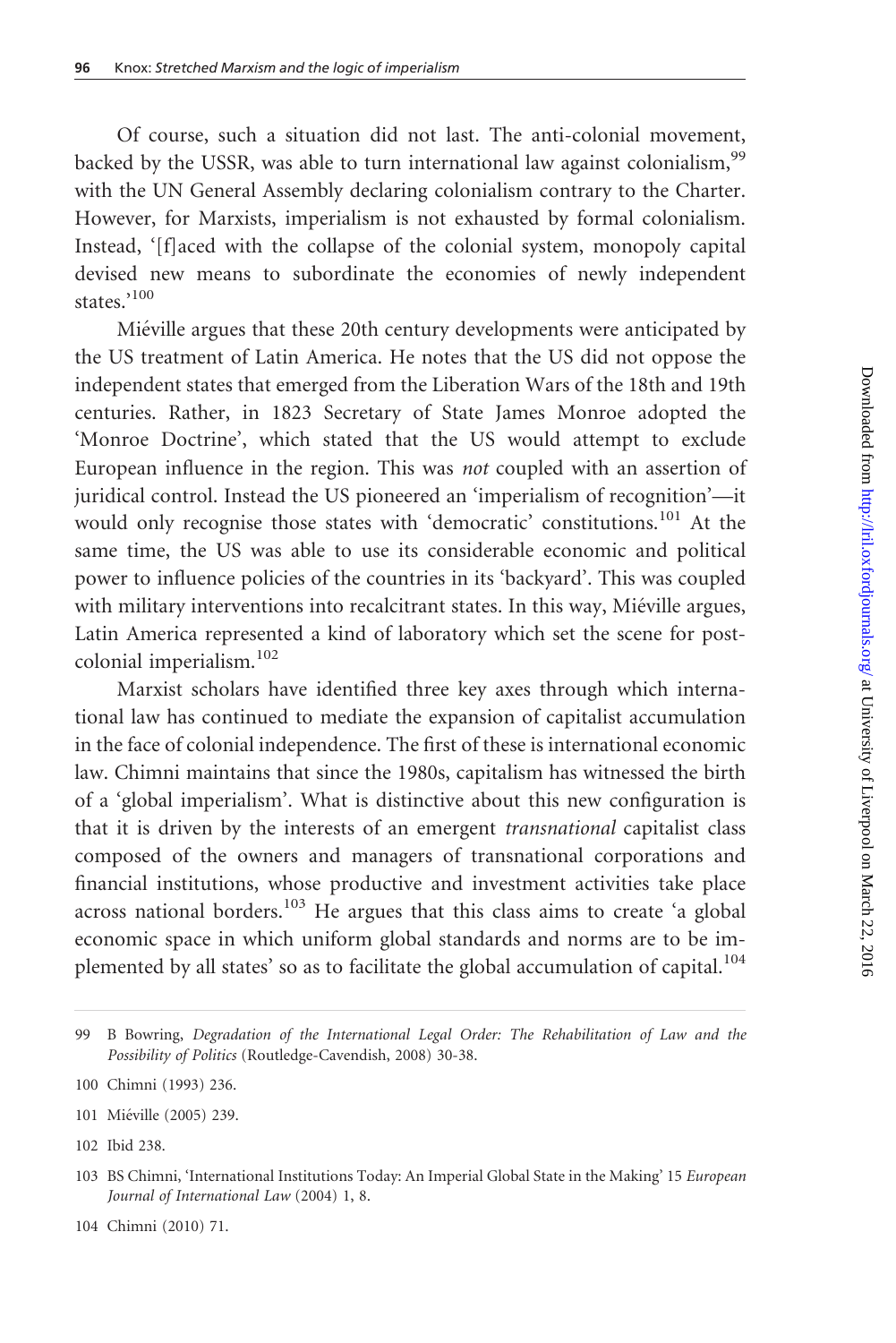This transnational capitalist class has brought together a network of international institutions which constitute a 'nascent global state'.<sup>105</sup>

The chief institutions responsible for implementing this programme are the IMF, the World Bank and the WTO. A number of Marxist scholars, both within and without the international legal discipline, have drawn attention to the key role that the IMF and World Bank played in spreading neoliberal economic policies throughout the Global South through the use of conditionalities.<sup>106</sup> In this model, debt-stricken countries in the Global South receive financial aid on condition that they reform their economies and open themselves up to global capital. As Krever has demonstrated, this also operates at a more subtle level, with the World Bank's 'legal reform' and 'good governance' packages reproducing neoliberal ideology.<sup>107</sup> The WTO, with its emphasis on breaking down 'barriers' to trade and the creation of a global intellectual property rights regime, has also been crucial in this process. $108$ 

The second axis for modern imperialism has been military intervention.<sup>109</sup> As detailed above, Miéville has demonstrated the connection between military interventions and capital accumulation. Similarly, Neocleous reads the 2003 Iraq war as fundamentally structured around questions of primitive accumulation. He notes that immediately after the invasion a new Constitution was passed which committed Iraq to a programme of privatisation.<sup>110</sup> Chimni has argued that contemporary military interventions have been mounted 'to quell the possibility of any challenge' to the interests of powerful states.<sup>111</sup> He argues that humanitarian intervention and the war on terror in particular have served the role of legitimising interventions of the 'Western power bloc' (acting in the interests of the transnational capitalist class) 'against third world states'.<sup>112</sup>

Humanitarianism has not simply undergirded military intervention, it has also served as a powerful axis for imperialism in its own right. As Marks has

- 108 BS Chimni, 'The World Trade Organization, Democracy and Development: A View from the South' 40 Journal of World Trade (2006) 5.
- 109 R Knox, 'Civilizing Interventions? Race, War and International Law' 26 Cambridge Review of International Affairs (2013) 111.
- 110 Neocleous (2012) 960.
- 111 Chimni (2006) 19.
- 112 Chimni (2004) 14.

<sup>105</sup> Chimni (2004) 2.

<sup>106</sup> D Harvey, A Brief History of Neoliberalism (Oxford UP, 2005) 29; V Prashad, The Poorer Nations: A Possible History of the Global South (Verso, 2012) 50-57.

<sup>107</sup> T Krever, 'Quantifying Law: Legal Indicator Projects and the Reproduction of Neoliberal Common Sense' 34 Third World Quarterly (2013) 131.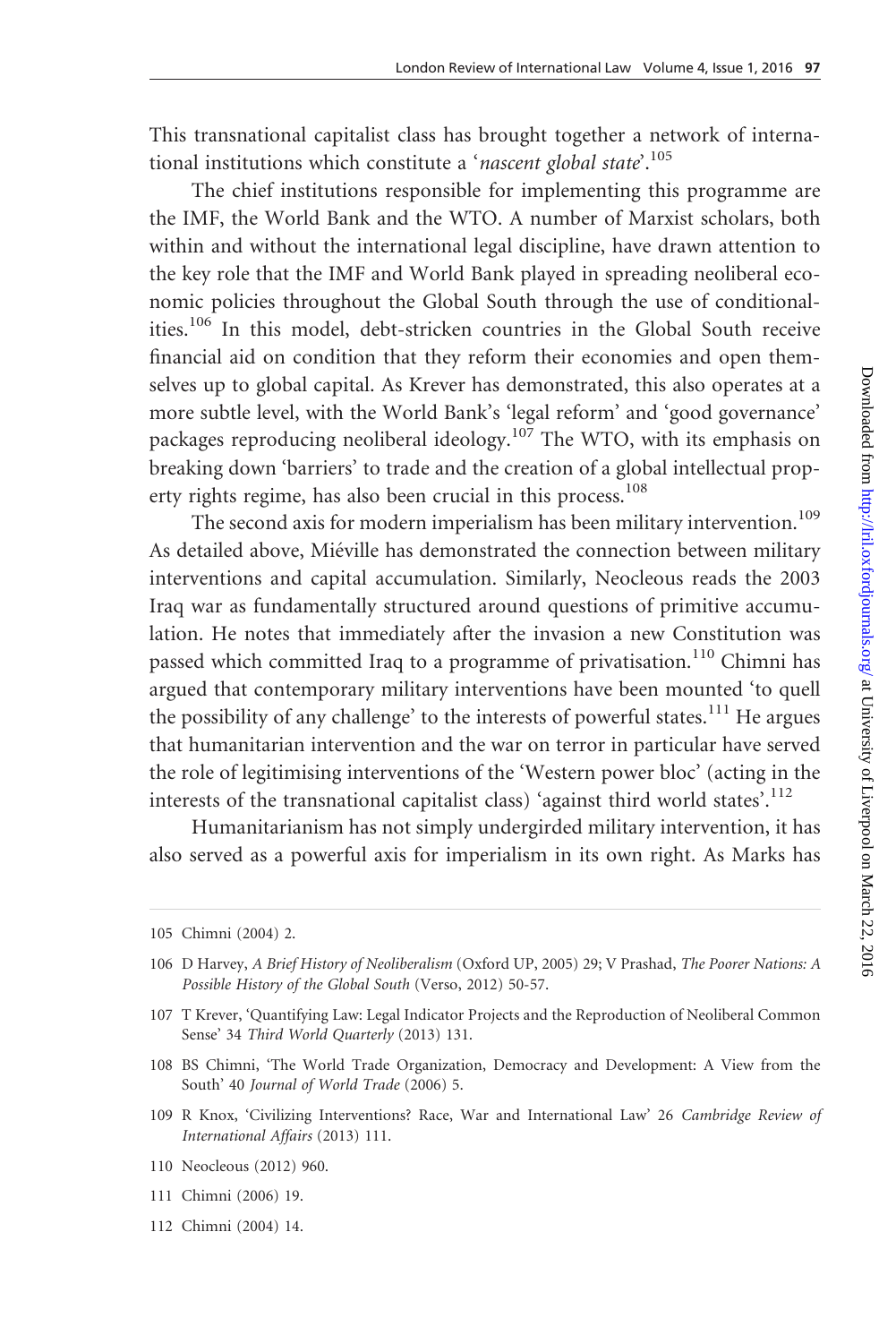demonstrated, the language of human rights has enabled a series of *non-military* interventions within peripheral societies to transform them in ways more amenable to capitalist accumulation.<sup>113</sup> This process has been accelerated by the development of international criminal law, which has 'operated to reproduce one-sided narratives of complex conflicts, demonizing some perpetrators as hostis humani generis, while legitimating military interventions in the name of humanity'.<sup>114</sup> The language of humanitarianism has also proved a powerful tool in co-opting and recasting resistance to imperialism in a language which effaces its root causes.<sup>115</sup>

# VALUE VS. RACE?

The above sketch was necessarily brief, missing out on much of the fine texture of Marxist historical descriptions, as well as some important historical periods. However, what it demonstrates is how contemporary Marxist scholars have understood the relationship between international law and imperialism. Essentially, they have examined different international legal arguments through the periodisation of capital's expansion. As the character of this expansion has deepened, so too has international law's reach. Once again, although these accounts demonstrate the importance of capitalist expansion to international law, race remains a glaring absence.

Yet, throughout the history of imperialism race is very prominent. Most obviously, imperialism has largely been characterised by white, European states expanding into and subordinating non-white, non-European societies. Although some rising powers are non-white and non-European, the contemporary division of labour has largely mirrored these historical patterns. These brute facts would seem to merit some mention in any account of imperialism.

These brute facts have also had distinct international legal implications. As the rest of this article will argue, many of the key moments described by Marxists as driven by capitalist expansion were also steeped in racism. Spain's initial conquest of the Indies were premised—in part—upon the intrinsic superiority of Christian civilisation, as were other instances of colonial dispossession. All of the major European mercantilist powers (and the US) made huge profits through the slave trade and the sale of slave-produced

<sup>113</sup> Marks (2003).

<sup>114</sup> T Krever, 'Dispensing Global Justice' 85 New Left Review (2014) 67.

<sup>115</sup> S Marks, 'Human Rights and the Bottom Billion' 1 European Human Rights Law Review (2009) 37; S Marks, 'Human Rights and Root Causes' 74 The Modern Law Review (2011) 57; Krever (2013).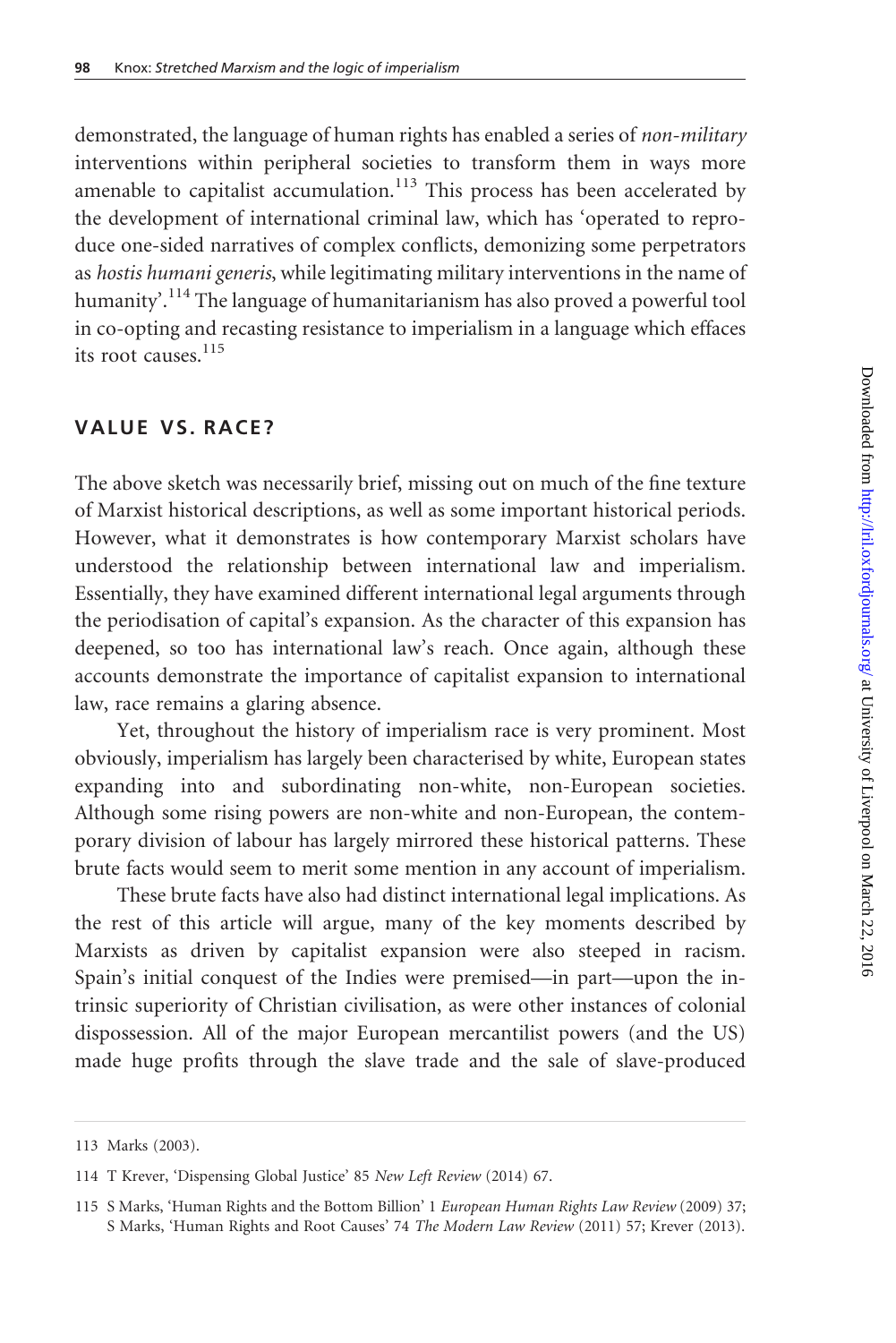goods, as permitted by international law.<sup>116</sup> Ideas of racial inferiority clearly also underlay the legal positivists' invocation of civilisation, particularly in their assumption that less-developed European polities were evidently civilised, whereas many territorially-bounded African Kingdoms were counted as uncivilised.<sup>117</sup> These ideas carried through into notions of the duty of European states to 'civilise' the rest of the world, as embodied in Article 6 of the General Act of the Berlin Conference  $(1885)$ .<sup>118</sup> Even the early experiments in limited self-determination—the League of Nations Mandates and the UN Trust Territories—continued to embed notions of Europe's civilisational superiority.<sup>119</sup>

The victories of the anti-colonial movement made such *explicit* racism impossible. Yet, the three axes of modern imperialism described above all bear traces of racism. The prime target of international financial institutions remains peripheral countries, with these institutions drawing on racist stereotypes: branding their targets as 'lazy' and 'corrupt'.<sup>120</sup> Military interventions reproduce assumptions about the 'savagery' of non-European societies and their propensity towards violence.<sup>121</sup> 'Humanitarianism' is frequently racially coded. For example, many have remarked that the international criminal court has focused exclusively on African countries.<sup>122</sup> While Krever and Marks are surely correct to stress that the languages of international criminal law and international human rights law displace 'root causes' to focus on 'monsters', we might note that the ability to portray certain individuals as 'monsters' often relies on racial stereotypes about the propensity of black people towards violence.<sup>123</sup>

- 116 UO Umozurike, 'The African Slave Trade and the Attitudes of International Law Towards It' 16 Howard Law Journal (1971) 334.
- 117 M Mutua, 'Why Redraw the Map of Africa: A Moral and Legal Inquiry' 16 Michigan Journal of International Law (1995) 1113, 1125.
- 118 'General Act of the Conference of Berlin Concerning the Congo' 3 American Journal of International Law Supplement: Official Documents (1909) 7.
- 119 Anghie (2005) 115-96.
- 120 JT Gathii, 'Representations of Africa in Good Governance Discourse: Policing and Containing Dissidence to Neo-Liberalism' 18 Third World Legal Studies (1998) 65.
- 121 Mutua (2001).
- 122 Krever reflects, to some degree, on the racialised nature of ICC prosecutions (see Krever (2014) 94-95), however, he does not connect this to his wider analysis of international criminal law's ideological functions.
- 123 Marks argues in respect of Haiti that human rights law tends to treat Haiti's problems 'as a local dysfunction', but surely this also recapitulates racial stereotypes about black self-governance. See S Marks, 'Human Rights in Disastrous Times', in J Crawford & M Koskenniemi (eds), The Cambridge Companion to International Law (Cambridge UP, 2012) 309, 324.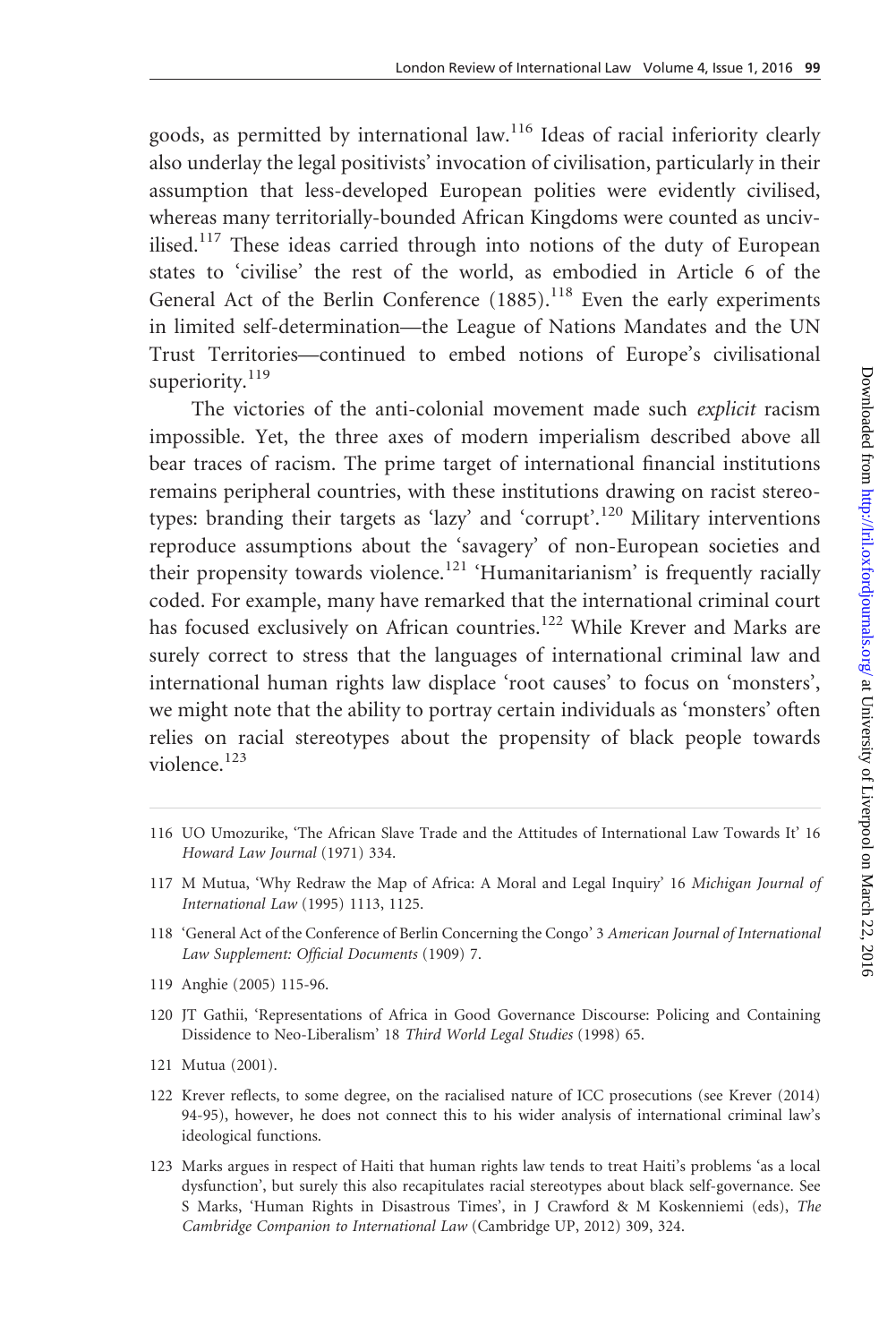In general, these issues are simply absent from much contemporary Marxist scholarship. In those instances where Marxist scholars do mention issues of race or racism, they tend to be understood as counterposed to processes of capitalist accumulation. Grietje Baars, for instance, insists that the language of the civilising mission was rhetoric used to 'cover (up) the economic motivations of colonialism'. Instead, she argues, we should speak of a 'capitalising mission'.<sup>124</sup> 'Civilisation' was a re-branding exercise, but the process 'forever remain[ed] truly a "capitalising mission".<sup>125</sup> Similarly, Neocleous has argued that Anghie's work 'stars savages and races, but primitive accumulation fails to appear'.<sup>126</sup> He goes so far as to state that colonial confrontations were not concerned with 'racial supremacy over "the other"' but 'with the violent enclosure of lands and resources for capital accumulation'.<sup>127</sup>

In contemporary Marxist scholarship, therefore, international law is seen as mediating the expansion of capitalist economic processes. When issues of race are mentioned they are seen as *competing* with economic explanations. This is most clearly seen in Miéville's reflections on the language of 'civilisation'. In his 'counterintuitive materialist analysis'<sup>128</sup> Miéville argues that the real driving force for the development of the language of civilisation was the necessity of trading with the 'semi-civilising' powers. For him, civilisation arises in order to make sense of this situation, as an ad hoc rationalisation for the expansion of capitalism. Explicitly, he argues that civilisation must not be understood as a 'discursive strategy for "othering"'.<sup>129</sup> He specifically bemoans Anghie's invocation of the importance of 'the other' for the development of international law as a 'modern-day banality'.<sup>130</sup>

In this respect, it is telling that both Miéville and Neocleous invoke Anghie's work as a foil to their own explanations. Anghie is one of the pioneers of TWAIL scholarship, which has emphasised issues of race and culture as the driving force behind international law's relationship to imperialism.<sup>131</sup> Viewed in this way, race and value are competing explanations. Either imperialism is

- 126 Neocleous (2012) 944.
- 127 Ibid 954.
- 128 Miéville (2005) 243.
- 129 Ibid 248.
- 130 Ibid 247, note 101.
- 131 Anghie (2005) 6.

<sup>124</sup> G Baars, 'From the Dutch East India Company to the Corporate Bill of Rights: Corporations and International Law', in U Mattei & JD Haskell (eds), Research Handbook on Political Economy and Law (Edward Elgar, 2015) 276.

<sup>125</sup> Baars (2012) 99.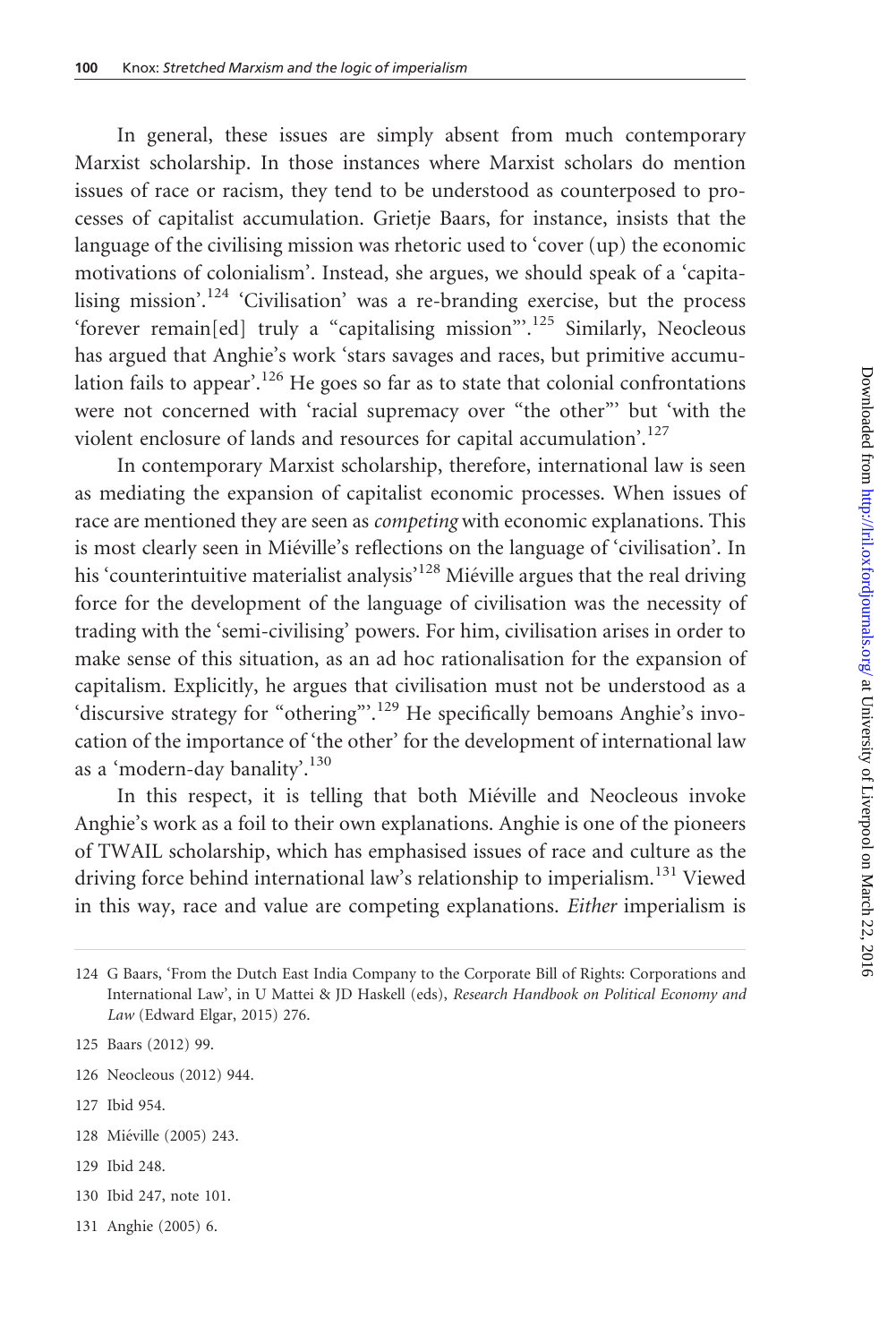about value, and international law can be understood as articulating the requirements of capital accumulation, or imperialism is a cultural process of 'othering', with international law serving to manage 'cultural difference'. This counterposing creates a degree of mutual antipathy between Marxist and TWAIL scholarship.<sup>132</sup>

Given this, it is fitting that the one figure who, in part, escapes from this problem is Chimni, who self-identifies as both a Marxist and a TWAIL scholar. Chimni argues that '[t]he category of "class" is not to be viewed in opposition to that of gender and race'. Instead class is 'a complex unity which encompasses the gender and race divides', which are 'neither simply subsumed under the category of class nor are mere additions to it'.<sup>133</sup> He notes that insofar as international law is rooted in imperialism, 'its racial past continues to haunt its present<sup>'</sup>.<sup>134</sup> Although such a perspective has not animated all of Chimni's work, he does offer an extremely suggestive way forward. Crucial here is his argument—in respect of gender—that 'in many respects colonialism and patriarchy represented two sides of the same coin'.<sup>135</sup> Here we can find the seeds of an account in which race and value are not opposed explanatory accounts, but are conceived of as part of the same process. This was the argument of the radical anti-colonial Marxists in the Third World, to whom this article now turns.

# THIRD WORLD MARXISMS

In part, the counterposition between race and value described above reflects an inattentiveness to the Marxist tradition itself. The Marxist tradition has a complex relationship with the anti-colonial and Third World movements. The Bolsheviks were the first political movement to put systematic opposition to imperialism at the heart of their political programme. The practical effects of this were important. During the interwar period, the 'Third International brought emissaries from throughout the colonies, who now formed a single, unified front meeting European intellectuals on a formally equal footing.'<sup>136</sup>

135 Ibid.

<sup>132</sup> JD Haskell, 'TRAIL-Ing TWAIL: Arguments and Blind Spots in Third World Approaches to International Law' 27 Canadian Journal of Law & Jurisprudence (2014) 383, 409-10.

<sup>133</sup> Chimni (2010) 63.

<sup>134</sup> Ibid 75.

<sup>136</sup> T Brennan, 'Postcolonial Studies between the European Wars: An Intellectual History', in C Bartolovich & N Lazarus (eds), Marxism, Modernity and Postcolonial Studies (Cambridge UP, 2002) 185, 193.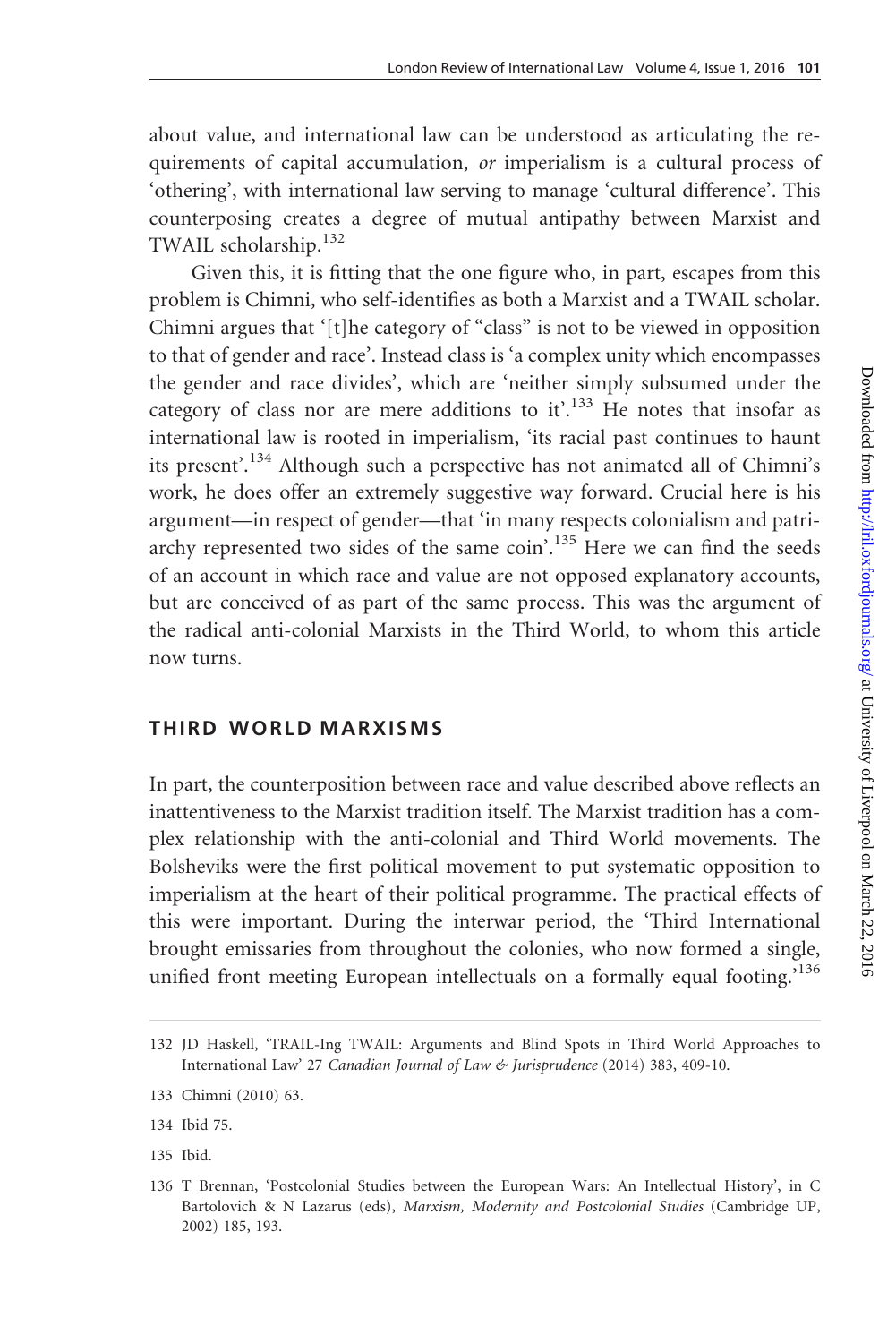This was central to the emergence of a 'full-blown culture of antiimperialism'.<sup>137</sup> This alliance continued into the Cold War, with the USSR providing support to the national liberation movements.<sup>138</sup>

At the same time, Marxist analysis became important in the national liberation movements themselves. The Chinese and Cuban Revolutions were by Communists or figures sympathetic to Communism. The Algerian Front de Libération Nationale (FLN) was strongly sympathetic to Marxism, consciously borrowing from the 'era's Marxist-Leninist tropes'.<sup>139</sup> Similarly, the struggle against Portuguese colonialism was led by organisations rooted in the Marxist tradition.<sup>140</sup> These movements engaged in various forms of solidarity, and came together in conferences and organisations with the aim of combining anticolonialism with radical social transformation. Theoretically, these movements held to an understanding of imperialism rooted in the Marxist tradition. At the same time, however, they were confronted with a very different set of problems from metropolitan Marxists. In the words of Aimé Césaire, these Third World Marxists wanted 'Marxism and communism be placed in the service of black peoples, and not black peoples in the service of Marxism and communism', meaning that it had to be 'rethought by us, rethought for us, converted to us'.<sup>141</sup>

As such, the Third World Marxists had to grapple with several distinct issues. Firstly, they were less concerned with the rivalries between imperial powers, than how their actions had played out in colonial and post-colonial societies.<sup>142</sup> This meant a focus on underdevelopment, and the cultural and political transformations that had followed in the wake of imperialism. Second, given that their underdeveloped societies were not traditionally considered as 'objectively' ready for revolution, they focused much more closely on 'the significance of subjective conditions for the creation of a revolutionary situation'.<sup>143</sup> Finally, given the unevenness of capitalist development in the Third World, and the continuing existence of the international division of labour, they confronted a system marked by 'racial domination ... peripheral economies undergoing a volatile but uneven and incomplete process of modernization; simultaneous but discrete historical modes of production; the persistence

143 Ibid 7.

<sup>137</sup> Ibid 191.

<sup>138</sup> Bowring (2008) 38.

<sup>139</sup> JK Byrne, 'Our Own Special Brand of Socialism: Algeria and the Contest of Modernities in the 1960s' 33 Diplomatic History (2009) 427, 430.

<sup>140</sup> A Hughes, 'The Appeal of Marxism to Africans' 8 Journal of Communist Studies (1992) 4, 12.

<sup>141</sup> A Césaire, 'Letter to Maurice Thorez' 28 Social Text (2010) 145, 150.

<sup>142</sup> RJC Young, Postcolonialism: An Historical Introduction (Blackwell, 2001) 19.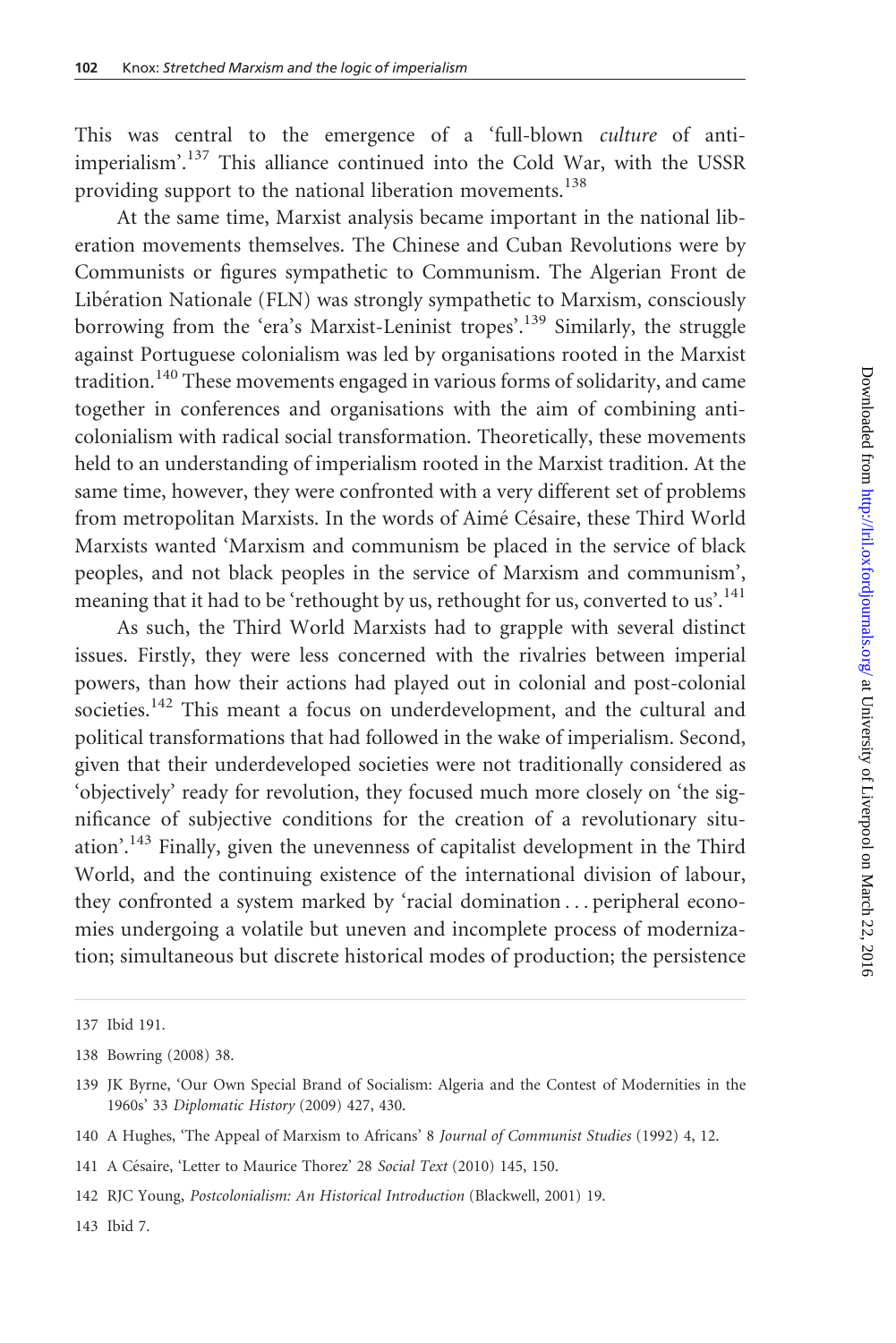of pre-modern practices and archaic social forms, discontinuous but coexistent with mechanization, industrialization and urbanization'.<sup>144</sup>

This situation produced a 'syncretic Marxism' that was 'distinguished from orthodox European Marxism by combining its critique of objective material conditions with detailed analysis of their subjective effects'.<sup>145</sup> In this tradition, questions of race and value were seen as mutually intertwined. This syncretic Marxism was present in a number of Marxists hailing from the non-European world—Amilcar Cabral, José Carlos Mariátegui, Mao Tse-tung to name but a few—but the most systematic and influential of these figures was undoubtedly Frantz Fanon.

# STRETCH-MARX

Fanon's biography is emblematic of this syncretic Marxism. Fanon was born in Martinique, then a colony of France, and was the descendant of African slaves. Participating in the Second World War he was shocked by the racial hierarchies of the French military.<sup>146</sup> After the war he became a psychiatrist, moving to Algeria in 1953 to practise. At the same time, he became increasingly involved in radical, anti-colonial politics, and was won over to the FLN's struggle, which he viewed as the vanguard of the anti-colonial movement.<sup>147</sup> In *Black Skin*, *White* Masks and The Wretched of the Earth, he put forward an understanding of race deeply rooted in the logic of capitalist value. In these texts, he insisted that the 'orthodox Marxist' understanding of the relationship between race and value could not adequately capture the reality of colonialism, since:

The originality of the colonial context is that economic reality, inequality, and the immense difference of ways of life never come to mask the human realities. When you examine at close quarters the colonial context, it is evident that what parcels out the world is to begin with the fact of belonging to or not belonging to a given race, a given species. In the colonies the economic substructure is also a superstructure. The cause is the consequence; you are rich because you are white, you are white because you are rich.<sup>148</sup>

- 147 Ibid 82.
- 148 Fanon (1963) 40.

<sup>144</sup> B Parry, Postcolonial Studies: A Materialist Critique (Routledge, 2004) 83.

<sup>145</sup> Young (2001) 7.

<sup>146</sup> P Hudis, Frantz Fanon: Philosopher of the Barricades (Pluto Press, 2015) 18-19.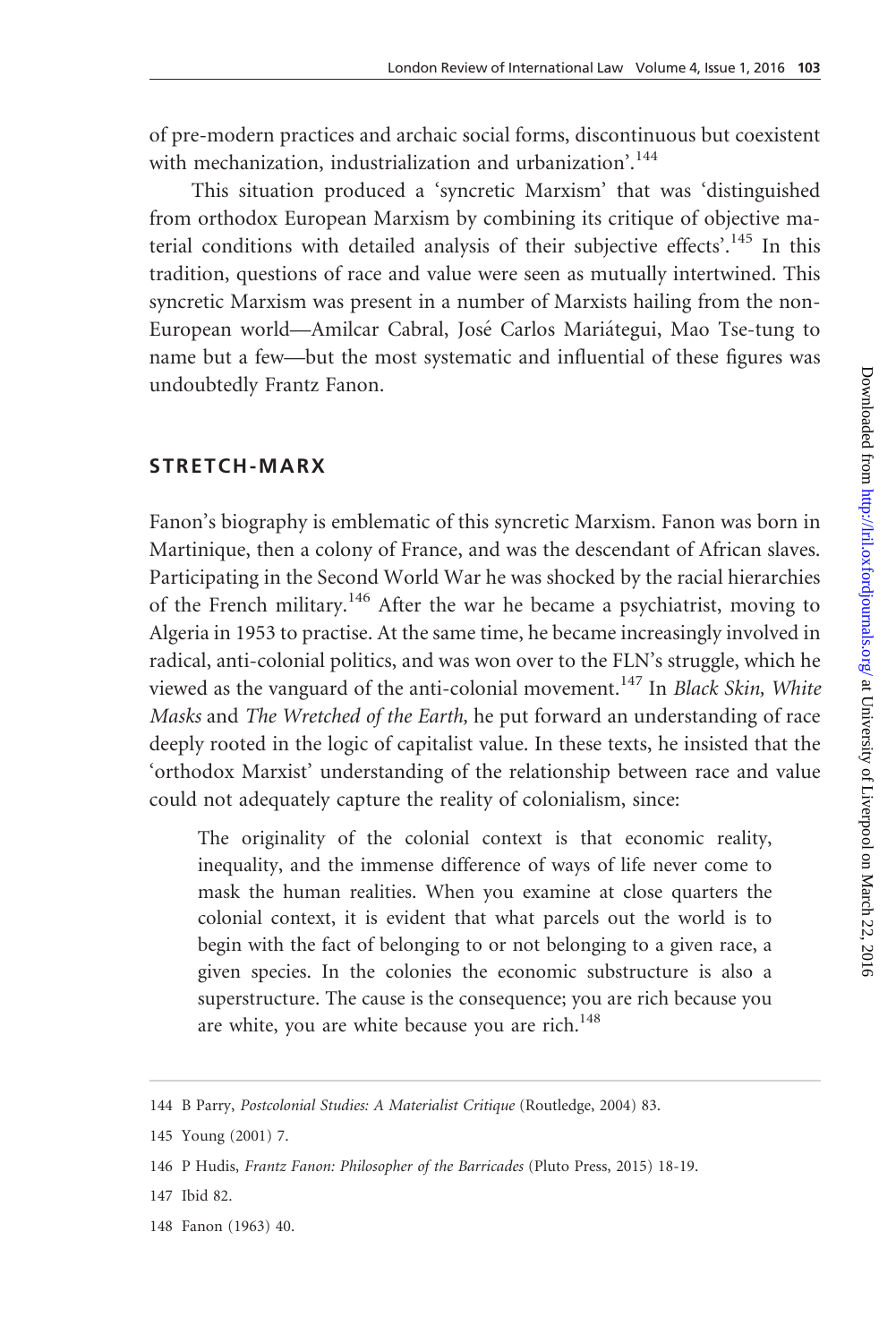Some have read this quote as a wholesale repudiation of Marxism.<sup>149</sup> However, Fanon follows this statement up with another, namely that 'Marxist analysis should always be slightly stretched every time we have to do with the colonial problem'.<sup>150</sup> The use of the term 'slightly stretched' should alert us that Fanon did not jettison the Marxist framework, but rather read Marxist categories through the experience of the Third World. Fanon did not argue that racism 'explains' the reality of colonialism or imperialism. In the earlier Black Skin, White Masks—usually taken as Fanon's least Marxist text—he had explicitly disavowed such a position, arguing that '[t]he Negro problem does not resolve itself into the problem of Negroes living among white men but rather of Negroes exploited, enslaved, despised by a colonialist, capitalist society that is only accidentally white.'<sup>151</sup>

In this respect, Fanon held to the classical Marxist notion that imperialism was driven by the logic of expanding capitalist value. At the same time, he insisted that this explanation missed something vital about colonialism. Fanon's argument boiled down to the fact that 'in the colonial context', race served a role in structuring the distribution of the political and economic benefits of imperialist exploitation.<sup>152</sup> It was by virtue of their race that white settlers gained access to the material benefits of colonial capitalism. At the same time, these settlers accrued a series of political and ideological benefits. These benefits extended across class lines, meaning that traditional Marxist notions of class could not be mechanically applied.

Vitally, then, Fanon did not argue that race trumps value, or that race is more important than class. He was instead making the more subtle point that under the material conditions of imperialism, race will play a crucial role in organising and structuring social existence. What would have traditionally been considered by Marxists to be part of the 'superstructure' played a crucial role in the economic 'base'. This was a 'stretching' of Marxism, because it would have to depart from the traditional Marxist schema. But this did not mean abandoning the historical materialist method. Instead it was necessary to deploy a materialist analysis of race as a social form. This analysis would first have to outline how race is socially produced. It would then reflect on the particular set of material conditions that allowed race to exert such a determining role in structuring imperialist social formations.

<sup>149</sup> N Larsen, Determinations: Essays on Theory, Narrative and Nation in the Americas (Verso, 2001) 17.

<sup>150</sup> Fanon (1963) 40 (emphasis added).

<sup>151</sup> F Fanon, Black Skin, White Masks (Pluto Press, 1986) 202.

<sup>152</sup> F Fanon, Toward the African Revolution: Political Essays (Grove Press, 1988) 36.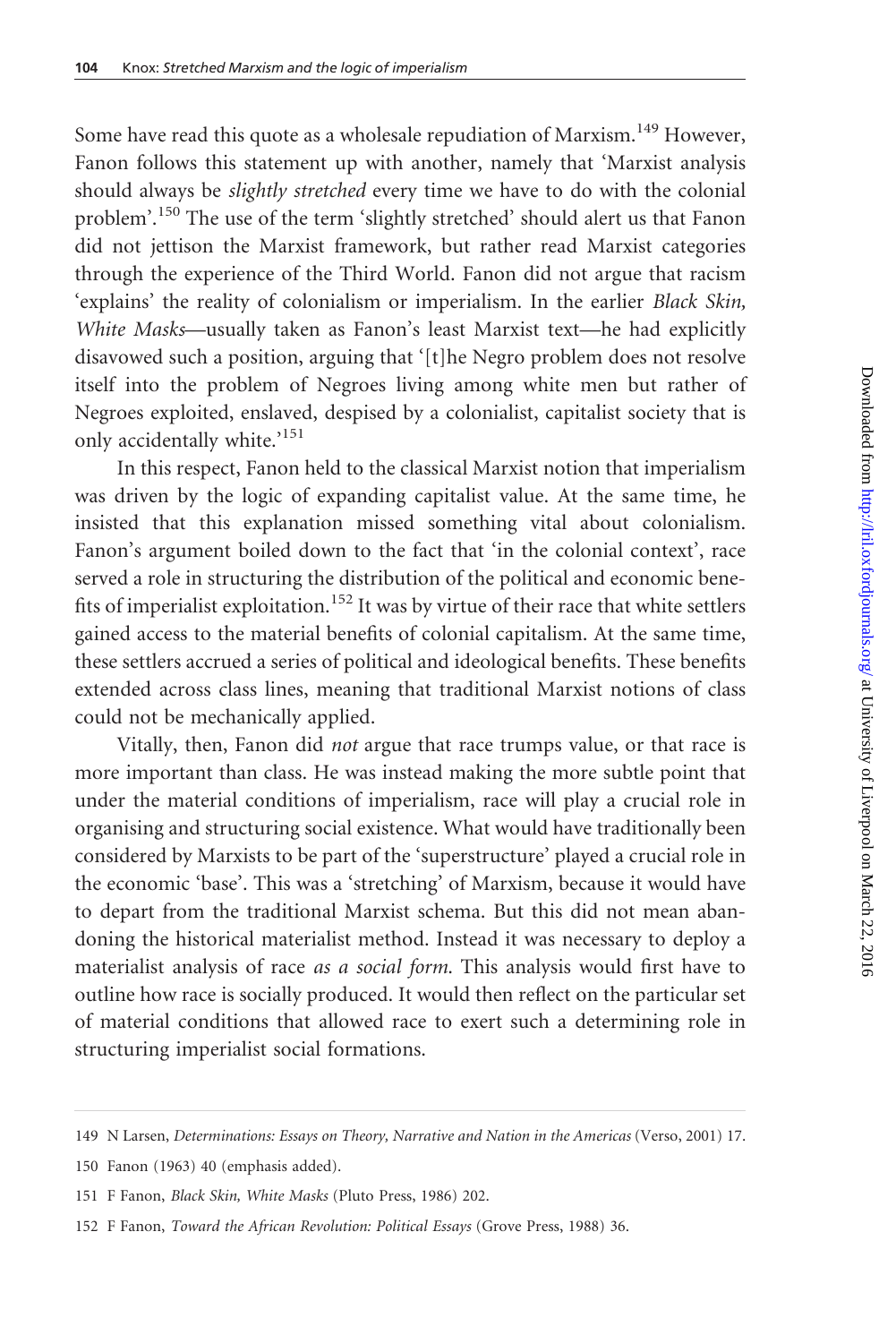In Black Skin, White Masks Fanon argued that blackness was the result of a series of 'aberrations of affect', rooting the black man<sup>153</sup> 'at the core of a universe from which he must be extricated'.<sup>154</sup> He traced how colonial relations produced a 'Manichean' psychic affect where white is 'good' and superior and black is 'bad' and inferior.<sup>155</sup> This Manichaeism was not simply felt on the part of the white colonial masters, but was psychologically internalised by black, subject peoples. Consequently, black people aimed to 'become' white by going to the metropolis and learning to be 'civilised'.<sup>156</sup> This created a situation in which black individuals became neurotic.<sup>157</sup>

Crucially, for Fanon, the widespread and systematic nature of this 'psychoexistential complex' meant that it could not be explained from an individual psychological standpoint.<sup>158</sup> He argued that the 'inferiority complex' that he described was the 'outcome of a double process'. This process was primarily an 'economic' one, which was then psychologically internalised by colonised populations.<sup>159</sup> For Fanon, the fact of blackness was not absolute. He noted that as 'long as the black man is among his own, he will have no occasion, except in minor internal conflicts, to experience his being through others'.<sup>160</sup> It is only in relation to the white man that the black man is able to experience his status as a black man.<sup>161</sup> However, the mere 'contact' with a white man is not enough to induce a sense of inferiority. Instead the inferiority comes about because after the 'white man has come ... at a certain stage he [the black man] has been led to ask whether he is indeed a man'.<sup>162</sup> As a black man, one 'begin[s] to suffer from not being a white man to the degree that the white man imposes discrimination on me, makes me a colonized native, robs me of all worth, all individuality, tells me that I am a parasite on the world, that I must bring myself as quickly as

- 155 Ibid 44-46.
- 156 Ibid 18.
- 157 Ibid 79.
- 158 Ibid 16.
- 159 Ibid 13.
- 160 Ibid 109.
- 161 Ibid 110.
- 162 Ibid 98.

<sup>153</sup> The use of the term black man follows Fanon here, but can—provisionally—be understood to blackness (and racial difference) more generally. There is not space in this article to address the rich literature which connects questions of value, race and gender, but see A Davis, Women, Race, & Class (Vintage, 1983).

<sup>154</sup> Fanon (1986) 10.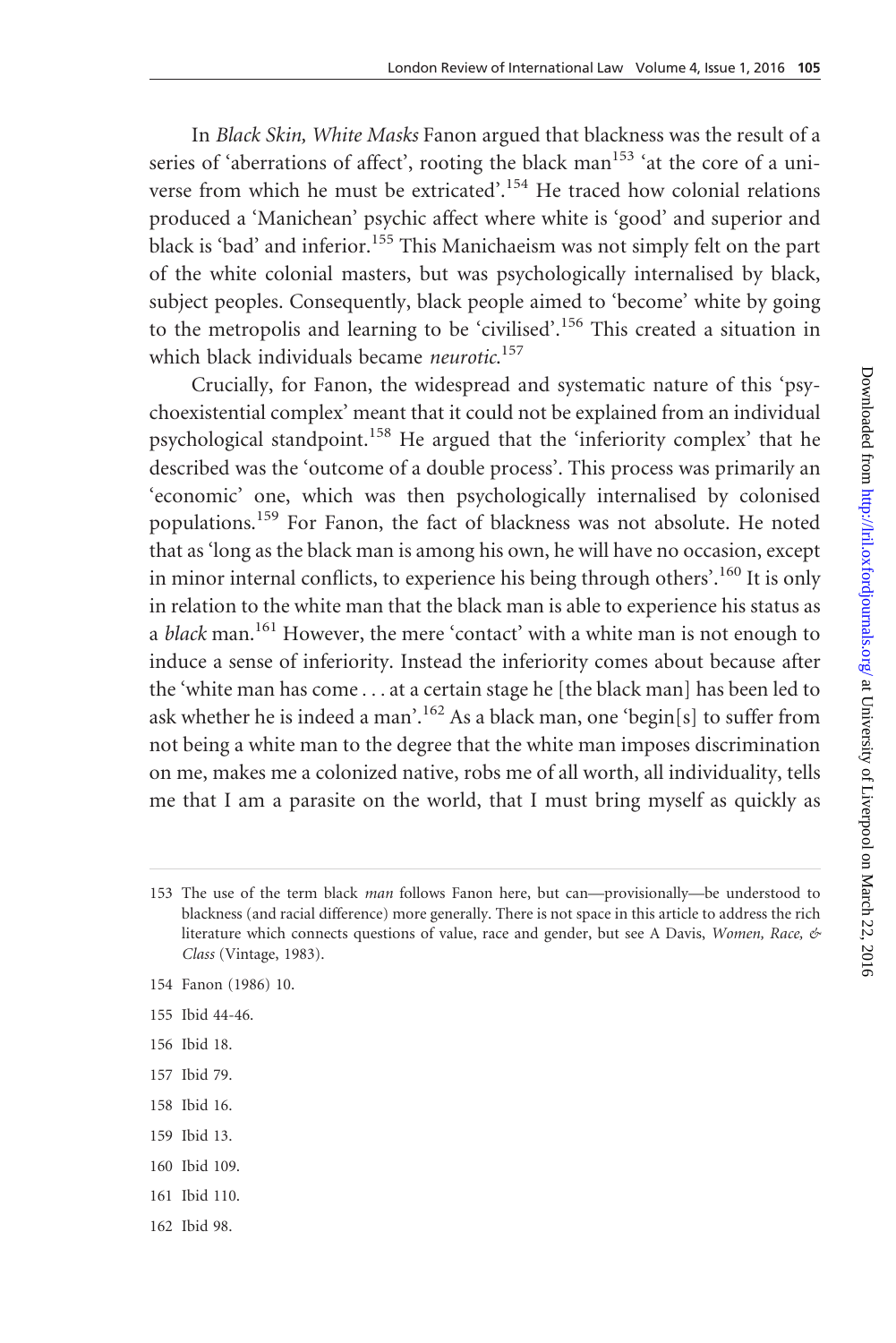possible into step with the white world'.<sup>163</sup> The 'inferiority complex' thus arises because the white man comes to the colony not as a generic 'other' but as master. 164

Fanon, therefore, argued that the Manichean division into black and white arose because the Europeans had come to the rest of the world to exploit it economically. Impelled by the processes of capitalist accumulation to control colonised populations, they created a series of racial justifications for this control. Fanon's central point was that any country that 'lives, draws its substance from the exploitation of other peoples, makes those people inferior.<sup>165</sup> This creation of inferiority was necessary for a number of reasons, all closely linked with the imperatives of capitalist accumulation.

Any system based on geographically-differentiated exploitation necessarily produces great concentrations of wealth in the hands of a minority. The nature of capitalist imperialism meant that only a small number of the native bourgeoisie would receive a share in this surplus value, with the majority flowing to the 'mother country' or to white settlers within the colonial territory.<sup>166</sup> By ascribing racial inferiority to the natives, it became possible to justify dispossessing them of their land, and withholding the benefits of exploitation from them. Racialisation was not simply needed to establish and justify European dispossession of non-Europeans, it was also vital in heralding the material transformations required by the export of capital. With the birth of imperialism, it became necessary to transform fundamentally-peripheral territories. Natives needed to be forcibly transformed into 'labourers' and capitalist social relations had to be implanted and intensified. This, however, came into conflict with the culture of the native inhabitants. Accordingly, the colonial situation required 'the destruction of cultural values'.<sup>167</sup> In order to fully carry through such a transformation, it was not enough 'to impose its rule upon the present and the future of a dominated country',<sup>168</sup> native culture had to be cast as intrinsically flawed throughout all its history.

These social transformations also required that the colonised themselves internalise the inferiority of blackness. The racial inferiority complex was promoted in such a way as to convince native populations that without European 'guidance', they 'would at once fall back into barbarism, degradation and

165 Fanon (1988) 41.

- 167 Fanon (1988) 39.
- 168 Fanon (1963) 210.

<sup>163</sup> Ibid.

<sup>164</sup> Ibid 138, note 25.

<sup>166</sup> Fanon (1986) 51.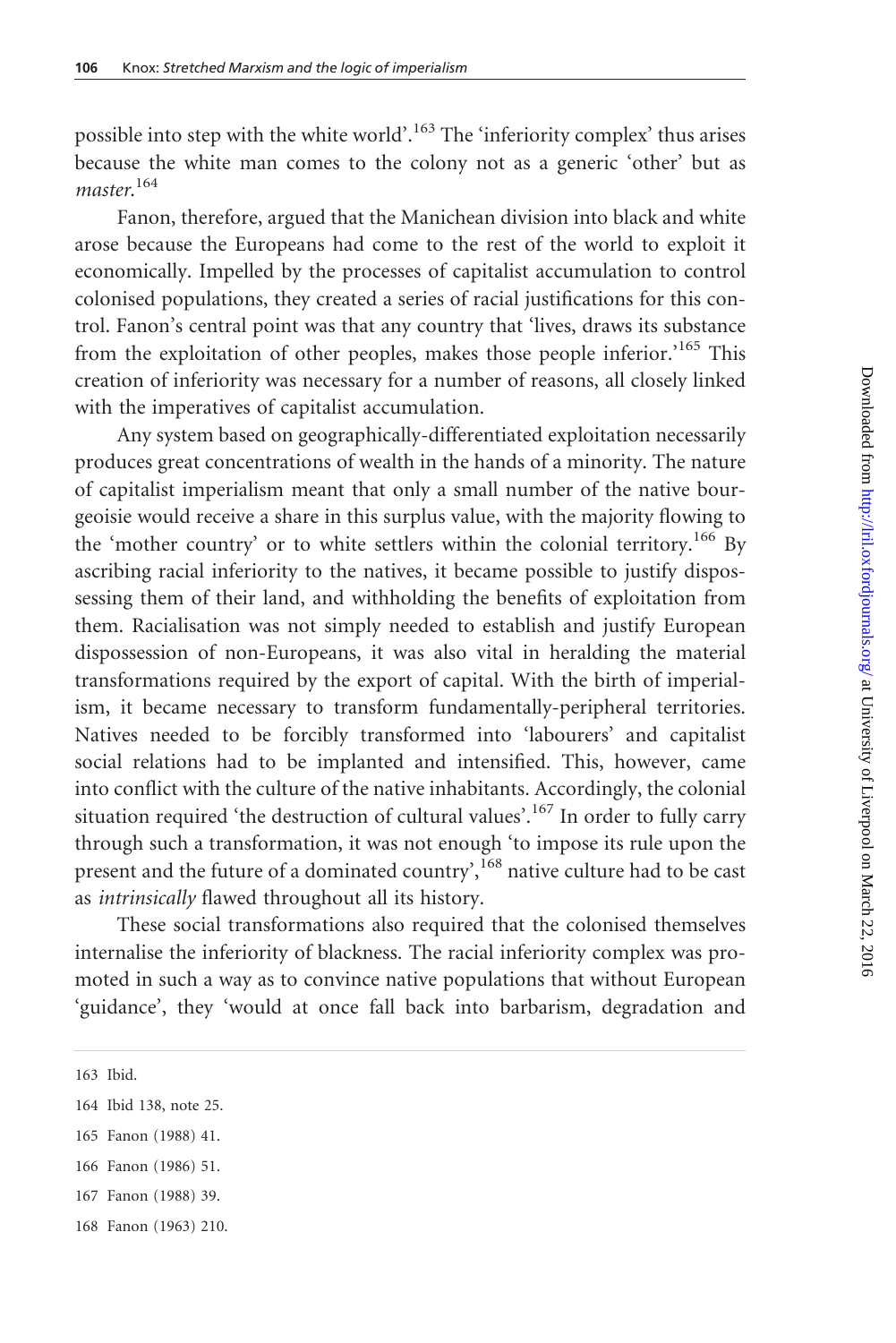bestiality'.<sup>169</sup> This was especially the case with native intellectuals, who were inculcated with European thought and social mores.

Fanon also maintained that race was deployed to manage the antagonisms thrown up by colonialism and imperialism. By destroying any sense of a 'national' culture, potential resistance to the colonial project is deprived of a key weapon.<sup>170</sup> Race also enabled colonial populations to be *stratified* and turned against each other, with a racialised hierarchy formed which would allow some natives to share in the benefits of imperialist exploitation, in what Fanon termed 'the racial distribution of guilt'.<sup>171</sup> This did not just operate at the level of the colonised. By structuring how value flowed in the colony (and internationally), racial categories were able to create *unity* amongst metropolitan populations.<sup>172</sup> This enabled the creation of a *cross-class* coalition that was united in its support of colonialism.

Ultimately, for Fanon, a 'colonial country is a racist country'.<sup>173</sup> This blunt assertion underscored his sophisticated 'stretched Marxist' argument, which suggested that under the material conditions of imperialism, race would become a central element in the 'economic base'. Processes of racialisation were accordingly present at key moments in the process of capital accumulation. Given this close connection between racialisation and the material logic of capitalism, Fanon paid detailed attention to how specific racialised forms were thrown up by the changing configurations of international capitalism.

Since race is a social relation, Fanon understood that its 'targets' were by no means fixed, but always varied according to which particular population was subject to exploitation.<sup>174</sup> Fanon also insisted that changes in regimes of accumulation and techniques of production would also give rise to different forms of racialisation. He explained that in the initial period of capitalist expansion, involving 'crude exploitation of man's arms and legs' and the mere plunder of resources, imperialism gave rise to '[v]ulgar racism in its biological form'.<sup>175</sup> However, with the 'evolution of techniques of production' racism evolved into

- 171 Fanon (1986) 103.
- 172 Fanon (1963) 313.
- 173 Fanon (1988) 40.
- 174 R Knox, 'Race, Racialisation and Rivalry in the International Legal Order', in A Anievas, N Manchanda & R Shilliam (eds), Race and Racism in International Relations: Confronting the Global Colour Line (Routledge, 2014).
- 175 Fanon (1988) 35.

<sup>169</sup> Ibid 211.

<sup>170</sup> Ibid 237.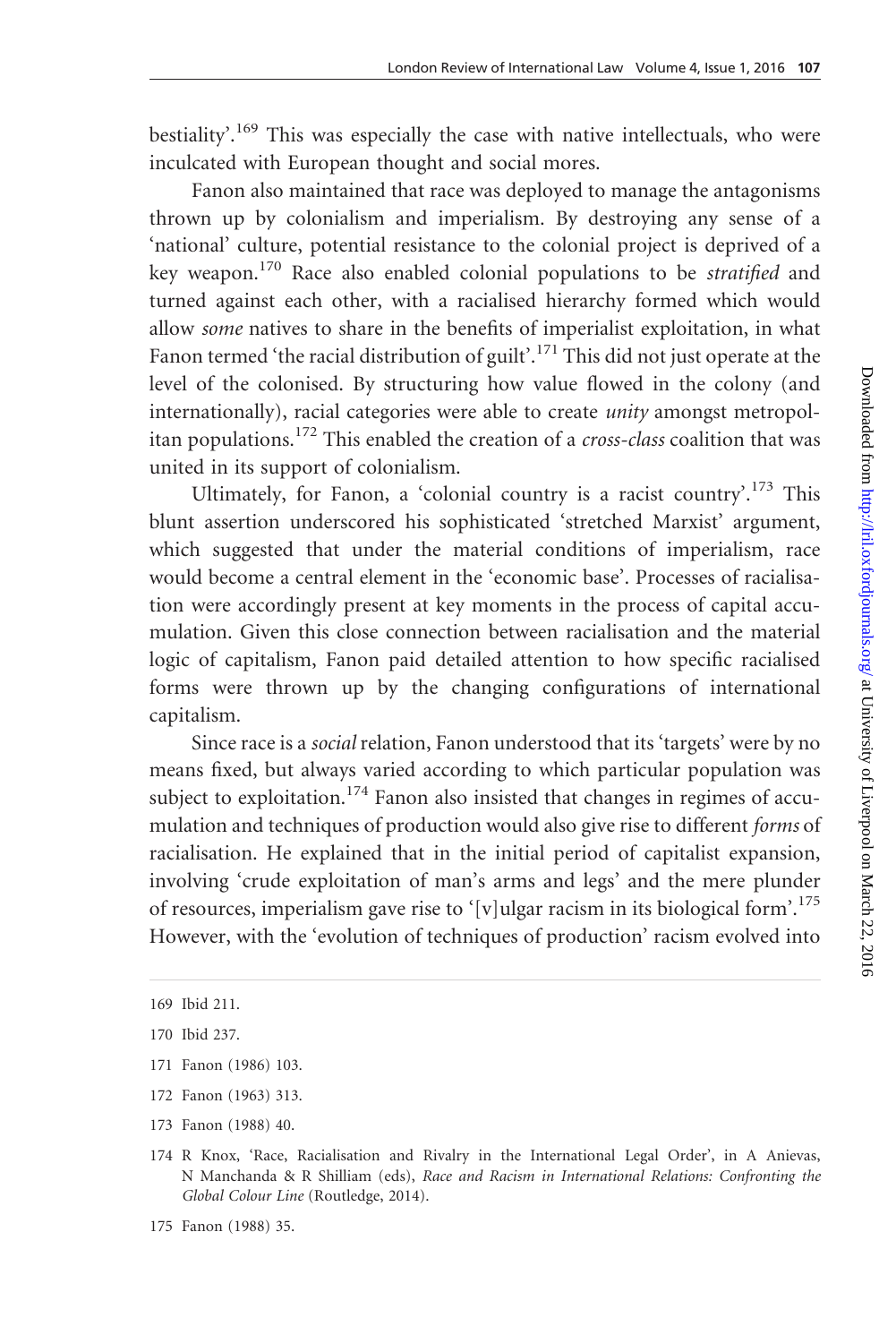'more subtle forms'.<sup>176</sup> Since imperial powers could no longer simply exterminate native populations but needed 'various degrees of approval and support' and the 'cooperation' of the exploited, racism assumed a 'more "cultivated" direction'.<sup>177</sup> Finally, aside from these more deep-rooted transformations, Fanon understood that racialised forms would change in line with conjunctural imperatives, particularly when they were challenged by anti-racist and antiimperialist resistance.<sup>178</sup>

The crucial point, then, is that—for Fanon—race and value are not counterposed. Instead, at every moment of the process of capital accumulation, race is central. Race initially enters the scene to justify the dispossession of native inhabitants and legitimise the transfer of value from the periphery. The deep social transformations required for expanded capitalist accumulation are articulated in terms of racial categorisations. Finally, these racialised categories play a crucial role in governing peripheral territories and containing resistance of processes of capitalist accumulation.

# FANONIAN INTERNATIONAL LEGAL THEORY

Fanon's analysis has important implications for how we understand the relationship between imperialism and international law. As previously described, those Marxists who subscribe to the commodity-form theory argue that there is a homology between the legal and commodity forms. Yet, if the commodity form is also closely linked with processes of racialisation, we would also expect to see a close link between race and the production of legal subjectivity.

As Brenna Bhandar has argued, the emergence of property is intrinsically linked with processes of racialisation. Following Pashukanis, Bhandar argues that capitalist property law is always centred around abstractions. Unlike precapitalist notions of ownership, private property is not necessarily based on actual possession or use, but is rather rooted in a 'metaphysical' idea of entitlement.<sup>179</sup> This metaphysical idea is dependent on the fact that certain people have the capacity or right to own and dispose of property, that is, they are legal subjects.<sup>180</sup> Thus, the idea of property as abstract entitlement only comes into

<sup>176</sup> Ibid.

<sup>177</sup> Ibid 37.

<sup>178</sup> Ibid 44.

<sup>179</sup> B Bhandar, 'Property, Law, and Race: Modes of Abstraction' 4 UC Irvine Law Review (2014) 203, 210.

<sup>180</sup> B Bhandar, 'Disassembling Legal Form: Ownership and the Racial Body', in M Stone, I Wall & C Douzinas (eds), New Critical Legal Thinking: Law and the Political (Birkbeck Law Press, 2012) 112, 120.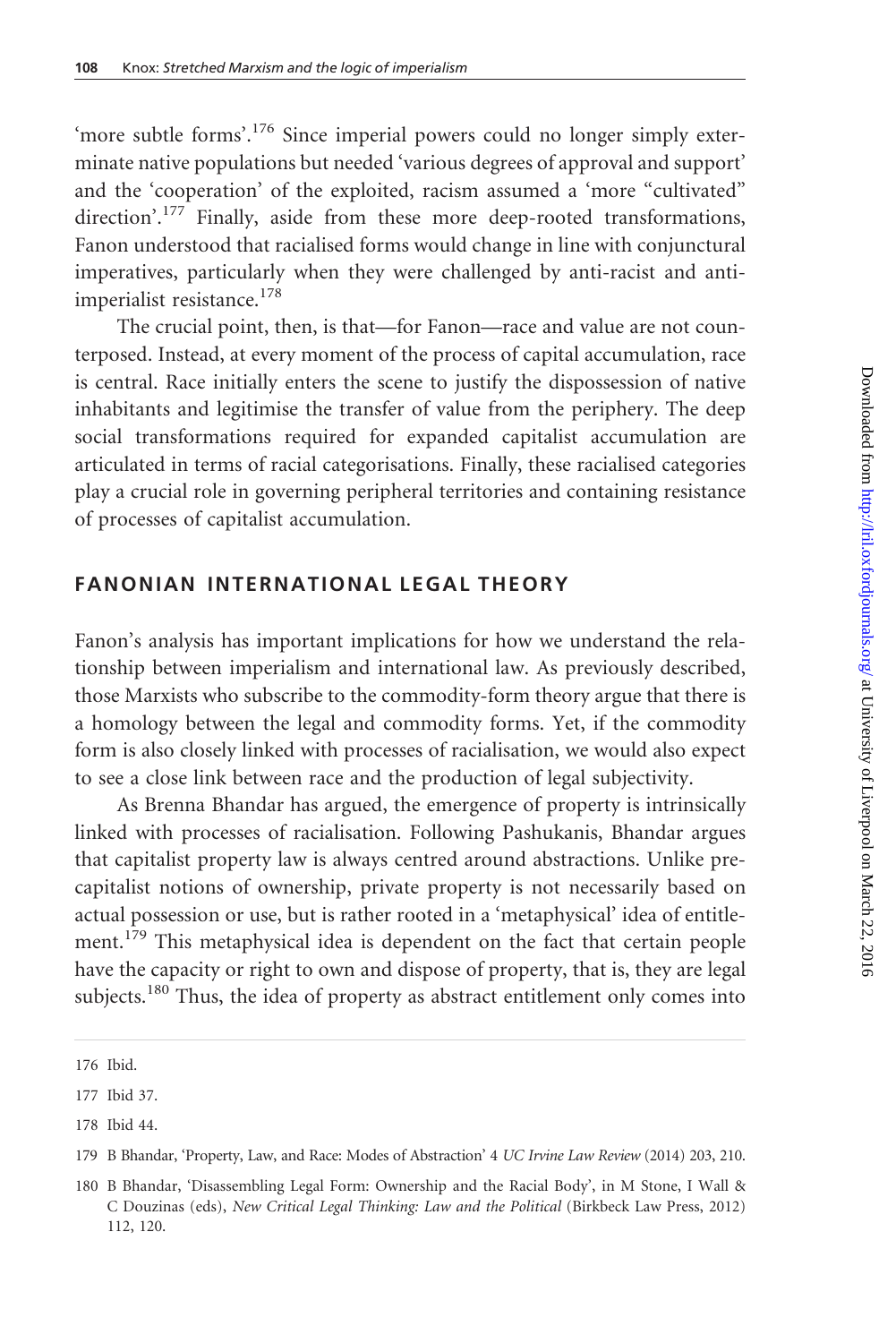being with the full development of capitalism. As Pashukanis himself put it, it was '[o]nly with the full development of bourgeois relationships' that law was able to 'obtain an abstract character.'<sup>181</sup> For Pashukanis, this only occurs when 'bourgeois civilization affirmed its authority over the whole globe'.<sup>182</sup> Yet, the way in which bourgeois civilisation affirmed its global authority was through a series of racialised categories, which cast the non-capitalist world as racially inferior and therefore in need of transformation. As a matter of historical fact, the emergence of abstract legal subjectivities was coterminous with the emergence of a series of racialised categories.<sup>183</sup>

Specifically, abstract notions of ownership emerged in the context of two racialised figures. The first of these were indigenous peoples, who were conceived of as lacking any notion of private property and so were able to be dispossessed of their common-land. The second were African slaves who, despite being living human beings, were nonetheless transformed into property because of their race. In this way, Bhandar argues, '[e]mergent forms of property ownership were constituted with racial ontologies of settler and native, master and slave.'<sup>184</sup> These categories were mutually constitutive, insofar as notions of abstract property were affirmed through the dispossession of natives and the ownership of slaves. At the same time, it was through legal argument that the particular statuses of the native and slave were solidified.

Thus, when Pashukanis argued that the legal subject represented 'the abstract commodity owner elevated to the heavens', he missed a crucial qualification: this abstract commodity owner was both white and European. Abstract formal equality obtained between these subjects only. As Fanon noted, the quality of being 'human'—or in this case being recognised as a legal subject—was defined as 'Western humanity as incarnated in the Western bourgeoisie'.<sup>185</sup>

Consequently, both race and law operate as 'modes of abstraction'.<sup>186</sup> Law abstracts from concrete entities and posits them as legal subjects. Race too abstracts individuals and societies from their concrete existence and inserts them into hierarchies based on supposed 'difference'.<sup>187</sup> These two abstractions were intertwined. Racial abstractions played a crucial role in determining the

<sup>181</sup> Pashukanis, 'General Theory' (1980) 81.

<sup>182</sup> Ibid 78.

<sup>183</sup> B Bhandar & A Toscano, 'Race, Real Estate and Real Abstraction' 194 Radical Philosophy (2015) 8, 14.

<sup>184</sup> Bhandar (2014) 212.

<sup>185</sup> Fanon (1963) 163.

<sup>186</sup> Bhandar (2014) 203.

<sup>187</sup> RW Gilmore, 'Fatal Couplings of Power and Difference: Notes on Racism and Geography' 54 The Professional Geographer (2002) 15, 16.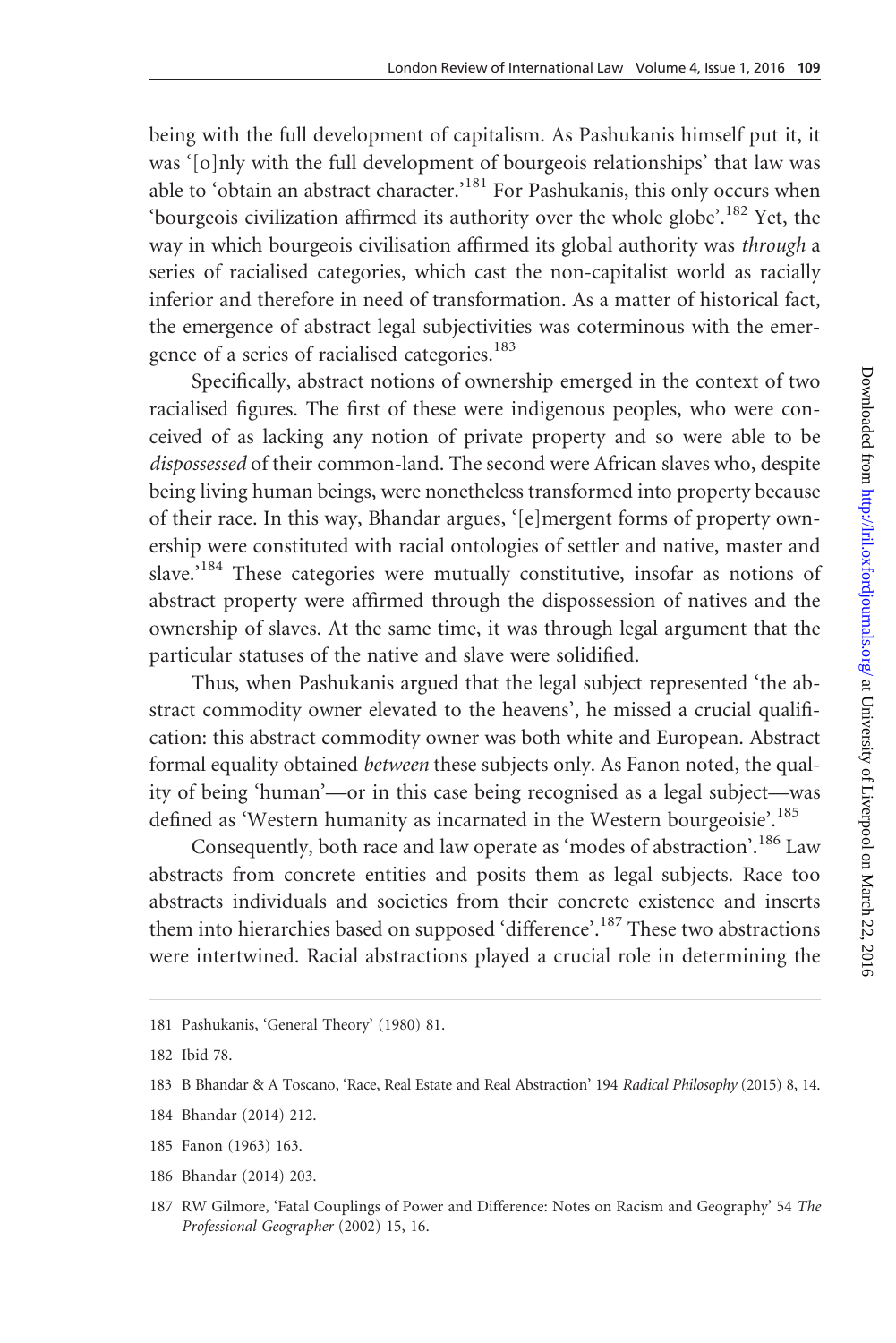distribution of legal benefits and subjectivities, with full legal subjectivity available to the white, European subject. At the same time, legal abstractions were central in defining and formalising these racial categories.<sup>188</sup> It is here that Fanon's insights as to the relationship between racism and capital accumulation become particularly important. Fanon identified a number of key 'moments' in the accumulation of capital in which racialisation played a central role. Each and every one of these moments is also juridical.

With this interdependence of law, race and value in mind, it becomes possible to think about how Fanon's stretched Marxism might help us make sense of international law's relationship to imperialism. In Imperialism, Sovereignty and the Making of International Law, Anghie famously argued that international law was governed by a 'dynamic of difference'. According to Anghie:

International lawyers over the centuries maintained this basic dichotomy between the civilized and the uncivilized, even while refining and elaborating their understanding of each of these terms. Having established this dichotomy, furthermore, jurists continually developed techniques for overcoming it by formulating legal doctrines directed towards civilizing the uncivilized world. I use the term 'dynamic of difference' to denote, broadly, the endless process of creating a gap between two cultures, demarcating one as 'universal' and civilized and the other as 'particular' and uncivilized, and seeking to bridge the gap by developing techniques to normalize the aberrant society. The dynamic is self-sustaining and indeed, as I shall argue, endless; each act of arrival reveals further horizons, each act of bridging further differences that international law must seek to overcome.<sup>189</sup>

Anghie's own explanation for why this dynamic recurs within international law is somewhat contradictory. At times he treats it as an inevitable feature of the discipline, with the management of 'cultural difference' operating transhistorically.<sup>190</sup> At other times though, this general pattern was a result of international law being 'profoundly shaped by . . . [the colonial] encounter, encoding within its disciplinary structures... the discriminatory features of cultural difference'.<sup>191</sup> It is the 'idealism' of this account that Marxists have tended to react

<sup>188</sup> CI Harris, 'Whiteness as Property' 106 Harvard Law Review (1993) 1707, 1715-44.

<sup>189</sup> Anghie (2005) 4.

<sup>190</sup> Ibid.

<sup>191</sup> M Craven, 'Colonialism and Domination', in B Fassbender & A Peters (eds), The Oxford Handbook of the History of International Law (Oxford UP, 2012) 862, 863.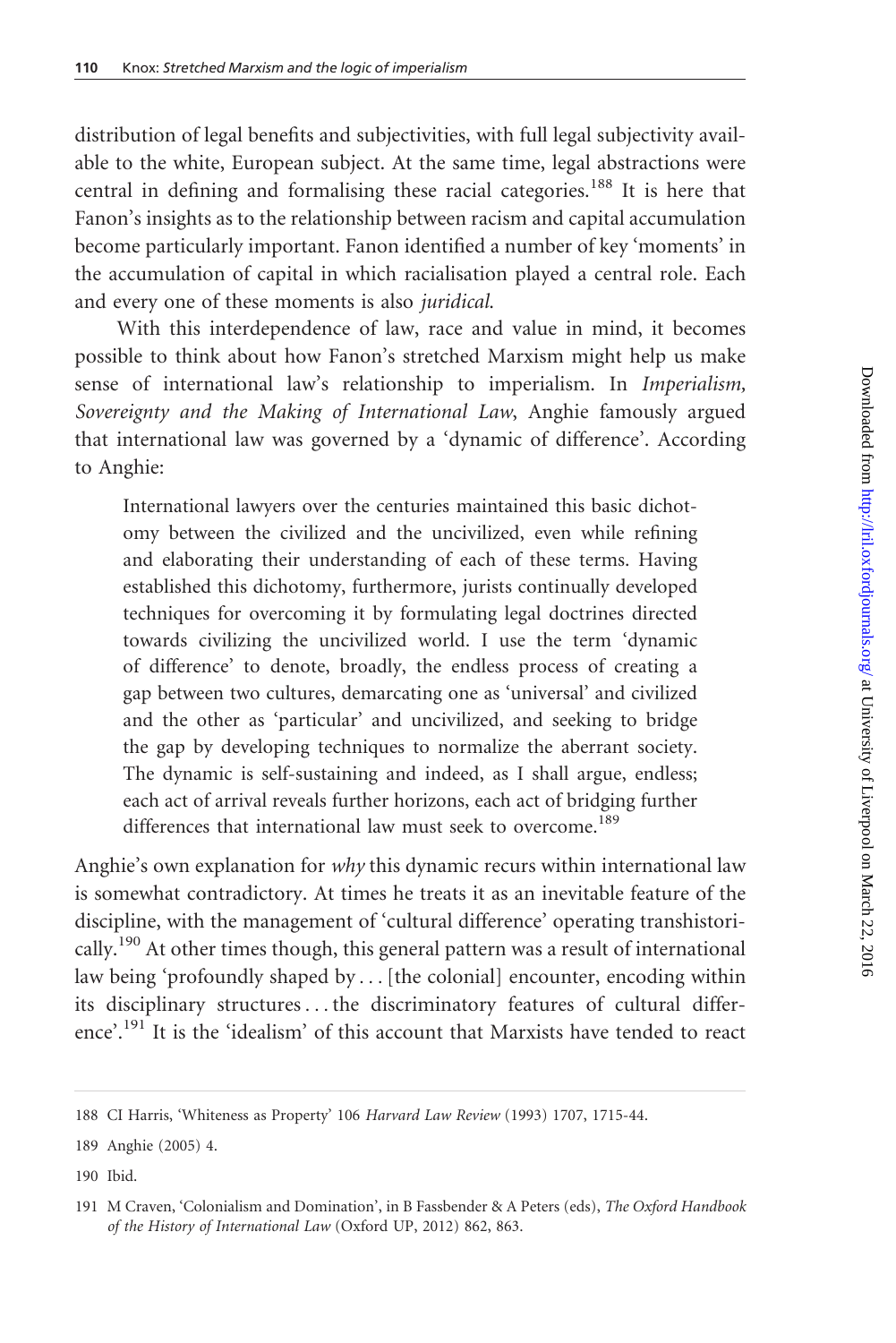against.<sup>192</sup> However, from the perspective of stretched Marxism it is possible to maintain Anghie's insights about the 'dynamic of difference', without adopting his particular explanatory mechanisms for its recurrence. In other words, it might be possible to formulate a materialist 'dynamic of difference'.

Reading Anghie in this light, one cannot help but notice a similarity between his description of the dynamic of difference and Marx's and Engels's rhetorical flourishes in the Communist Manifesto. There, they wrote that the 'need for a constantly expanding market for its products chases the bourgeoisie over the whole surface of the globe' and that it must 'nestle everywhere, settle everywhere, establish connexions everywhere'.<sup>193</sup> This class, they continued, was forced constantly to revolutionise production, leading to 'uninterrupted disturbance of all social conditions, everlasting uncertainty and agitation'.<sup>194</sup>

Almost all of the features Anghie ascribes to the dynamic of difference can be understood in the light of capital accumulation. The pressures created by capitalist competition mean that capitalists must constantly push beyond their boundaries, positing capitalism as the 'universal' model of social organisation which must replace all others. The 'techniques to normalize the aberrant society' are those which enable capitalists to penetrate and transform other social formations. However, the aim of capitalists is not 'development', but increased profits. Consequently, capitalists make use of 'non-capitalist' forms of organisation and exploitation. Moreover, colonial and neo-colonial expansion produces uneven economic development in a few key sectors and high concentrations of wealth amongst a narrow group of people.<sup>195</sup> All of this means that the 'normal' operation of imperialism in the peripheries always produces incomplete, hybrid economic systems characterised by extremely uneven development. Because of these low levels of 'development', outside intervention is needed to 'improve' them thus revealing 'further horizons' for intervention.

This also underscores the endless nature of the 'dynamic of difference'. One of the key lessons of the Marxist tradition is that capitalism necessarily needs endless accumulation. As Lenin put it, capitalists are compelled 'to seize the largest possible amount of land of all kinds in all places... taking into account potential sources of raw materials and fearing to be left behind'.<sup>196</sup>

196 Lenin (1972) 100.

<sup>192</sup> Haskell (2014) 409-10.

<sup>193</sup> Marx & Engels (1978) 476.

<sup>194</sup> Ibid.

<sup>195</sup> Fanon (1963) 148-79.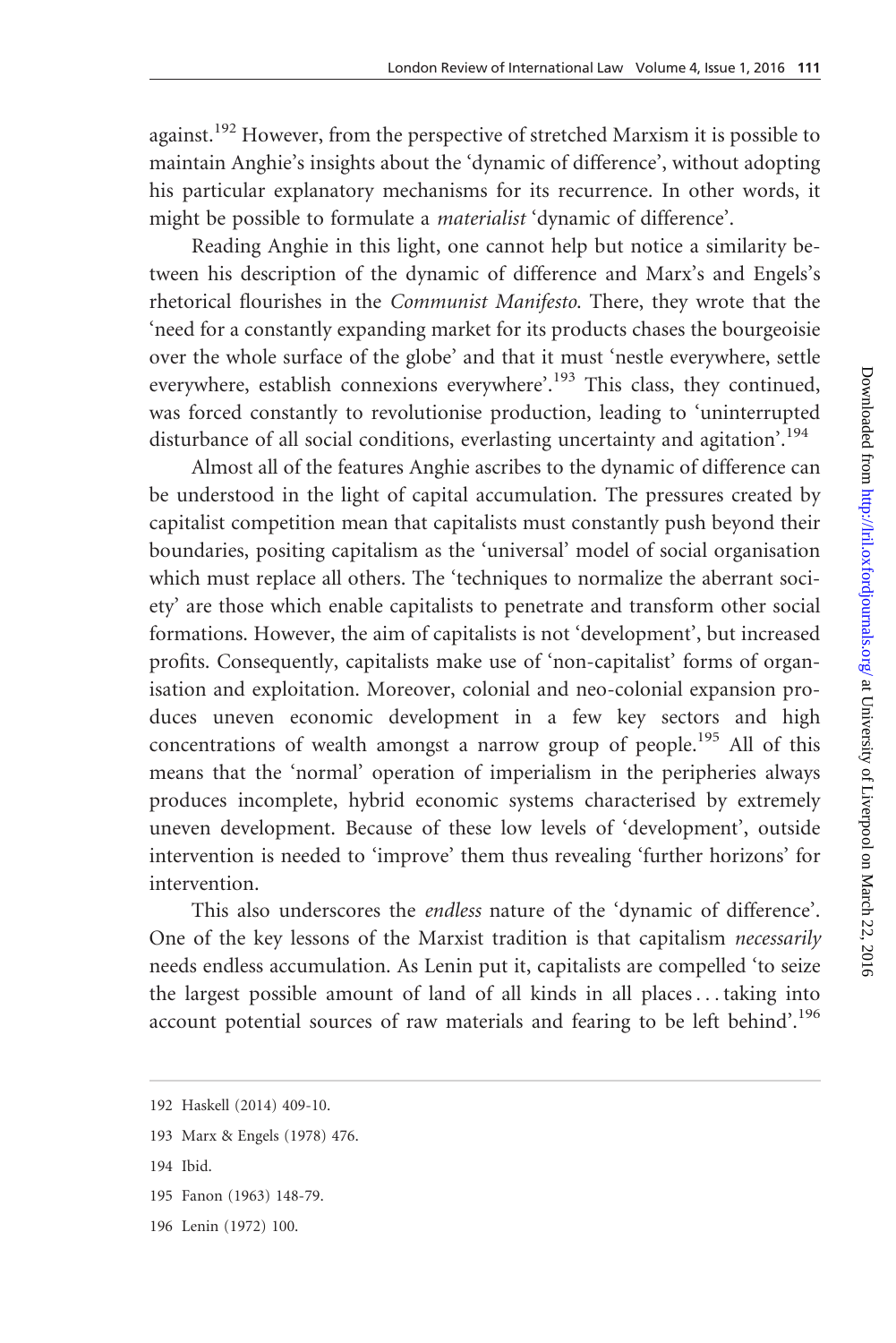We might say that the dynamic of difference is 'as unbounded as the capitalist lust for profit'.<sup>197</sup>

Each element of Anghie's 'dynamic of difference' can, therefore, be understood as underscored by the material foundation of capital accumulation. To be more precise, given the close connection between capital accumulation and racialisation, we can read Anghie as describing the process of capital accumulation from one particular angle. A Fanonian—or stretched Marxist—perspective, therefore, enables us to read Anghie's work (and that in the TWAIL tradition more generally) and Marxist work in complementary ways. The dynamic of difference needs to be historicised and located within capitalist social relations, but we must understand those social relations as fundamentally structured by the dynamic of difference. International law, therefore, is deeply, indeed structurally, rooted in both capital accumulation and racialisation. It mediates and articulates the expansion of capital through racialising certain territories and societies. In so doing, it opens them up for the penetration of capital, and facilitates their control and management. As the particular character of capital accumulation changes, so too does the form of racialisation, which is constituted through international legal categories. Marxist jurists from the Third World have intuitively grasped elements of this, locating how international law has inserted peripheral territories into the global capitalist order.<sup>198</sup> However, none of these figures quite captured the dynamics of stretched Marxism, being largely inattentive to the racialised nature of capital accumulation.

#### HAITI, RACE AND INTERNATIONAL LAW

Returning, then, to Miéville's analysis of Haiti, we can now see how a 'stretched Marxism' can make better sense of both Haiti's history and the 2004 intervention. The island now known as Haiti was originally inhabited by the Taino people, who named it 'Ayti'. In 1492, Columbus landed on the island, naming it Hispaniola. Initially, the encounter was shaped by Spain's dealings with the 'Moors', the Muslim peoples with whom the Spanish had been at war for centuries; a war which had been justified in the name of converting the heathen.<sup>199</sup> The Spanish, as the 'superior civilisation', justified their presence

<sup>197</sup> R Hilferding, Finance Capital: A Study of the Latest Phase of Capitalist Development (Routledge & Kegan Paul, 1981) 335.

<sup>198</sup> M Bedjaoui, Towards A New International Economic Order (UNESCO, 1979) 49-100; UO Umozurike, International Law and Colonialism in Africa (Nwamife, 1979).

<sup>199</sup> Castro (2007) 19.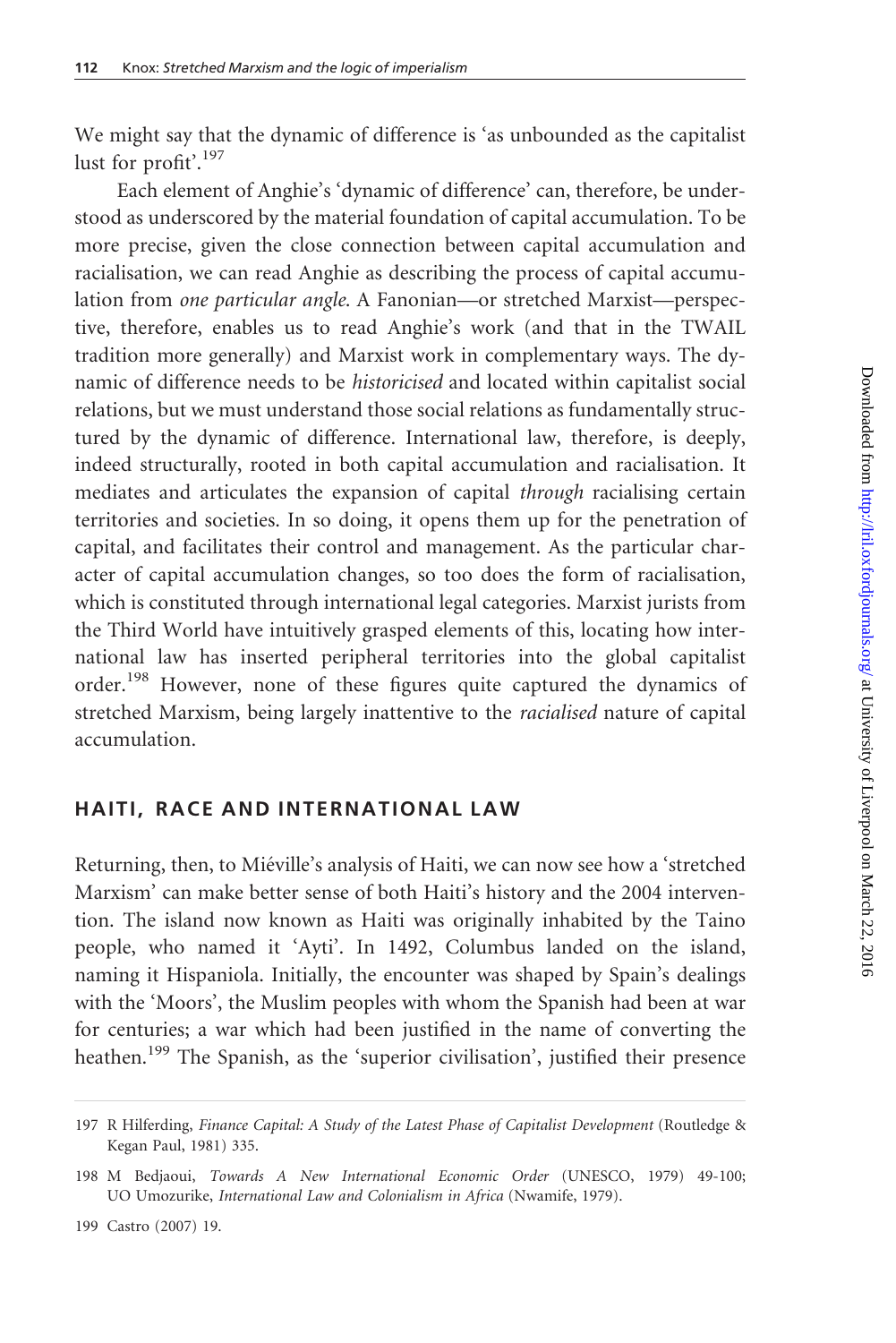because of their duty to convert the heathen natives. The acquisition of the Indies was thus justified on racialised grounds, namely the inherent superiority of the Spanish. However, it soon became apparent that the Indians were not the Moors, leading to the debates described previously.

The Spanish Empire was primarily 'a land-grabbing exercise chiefly concerned with the extraction of tribute and taxes from subject populations'.<sup>200</sup> Accordingly, the Spanish implemented the encomienda system. In this system, the natives were seen as 'wards' of the Spanish, who were to be civilised. A settler would become a trustee of a group of wards, and be entitled to lifetime rights to the product of native labour and tribute.<sup>201</sup> In exchange, the trustee would evangelise the population. In practice, the system was extremely brutal, involving forced labour. A number of Spanish 'humanitarians' opposed the system, notably Bartolomé de las Casas, a Dominican Friar who gained 'notoriety as an ardent defender of the people indigenous to the Western Hemisphere'.<sup>202</sup>

Las Casas argued that labour conditions were too hard on the natives and verged upon slavery, which ran against their legal rights, in place of the encomienda system he proposed that the natives be protected by labour regulations. These suggested reforms clashed with the objective of Spanish accumulation, which aimed at maximising 'Indian tribute and mineral wealth extracted through the *encomienda* system<sup>'.203</sup> Any slackening of the rate of exploitation of the natives would need to be compensated. To remedy this, Las Casas proposed 'the importation of a limited quantity of slaves to recompense the settlers for their Indian labour supply'.<sup>204</sup> The 'advantages' of slavery were two-fold: first, slaves were naturally more suitable for difficult and menial labour.<sup>205</sup> Secondly, since they had been 'justly' enslaved, no legal problem would arise as to subjecting them to harsh discipline.

Although Las Casas's proposals were not implemented in full, 'as a direct result of his proposals, the Spanish Crown granted a licence to a Flemish courtier, Gouvenot, which gave him permission to import 4000 slaves... into the Indies'.<sup>206</sup> This presaged future developments in the region.

- 203 Colás (2006) 58.
- 204 S Wynter, 'New Seville and the Conversion Experience of Bartolome´ de Las Casas: Part One' 17 Jamaica Journal (1984) 25, 27.
- 205 S Wynter, 'New Seville and the Conversion Experience of Bartolome´ de Las Casas: Part Two' 17 Jamaica Journal (1984) 46, 47-49.

206 Ibid 49.

<sup>200</sup> Colás (2006) 73.

<sup>201</sup> Ibid 57.

<sup>202</sup> J Anaya, Indigenous Peoples in International Law (Oxford UP, 2004) 10.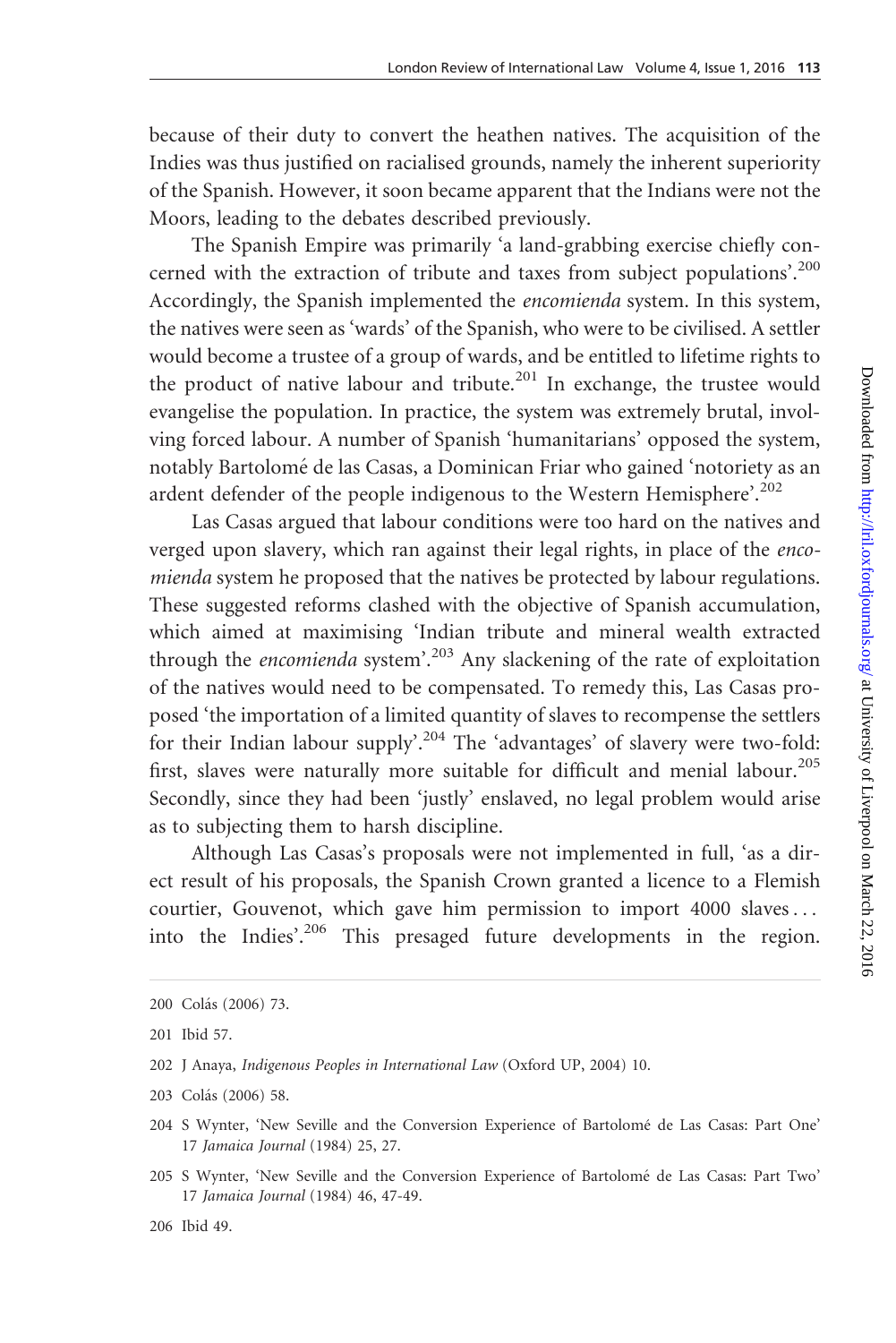Although the associations between slavery and blackness had not yet fully solidified, the African coast provided the most ready source of slaves. These slaves were particularly 'efficient' at the production of sugar, the demand for which within Europe was rising. This created an expanding dynamic. African slaves proved effective at sugar production, which became more profitable. Accordingly, settlers clamoured to produce more sugar, which created a greater demand for slaves, who were primarily to be found in Africa, which buttressed the connection between slavery and blackness.<sup>207</sup>

Las Casas's arguments represented, however inadvertently, the logical outcome of the juridical arguments that played a key role in constituting Spanish accumulation in Hispaniola. Given the religious and political complexities of feudal Europe, and the necessity for extracting wealth, wholly dispossessing or exterminating the native population was not a possibility. As such, the natives were granted some limited legal personality, but subjected to regimes of 'trusteeship' and governed by a law of nations which universalised Spanish practices. As a result, they were partially racialised, whilst retaining limited legal subjectivity. However, these legal arguments clashed with the imperatives of Spanish accumulation, which demanded harsh labour discipline. Las Casas articulated a legal solution to this quandary: protect the natives by supplementing their labour with a group of people who were without legal personality, and could, therefore, be subjected to the harshest forms of labour discipline. Although not fully conceived of in racial terms, Las Casas provided the basic building blocks for an argument in which accumulation could be guaranteed through a racialised hierarchy.

#### Towards revolution

In the 1620s, the French and British also began to occupy areas of Hispaniola. Under the 1697 Treaty of Rsywick, the Spanish ceded the West of the Island to the French, who named it Saint-Domingue. These legal titles were, of course, based upon the idea that Ayti's native inhabitants had no title to the land themselves.

When Las Casas made his initial recommendations, the racial character of slavery had not yet fully solidified. Although Africans made up the bulk of slaves, slavery was at that point organised along religious lines.<sup>208</sup> It was only in the mid-1600s that the association between blackness and slavery was fully

<sup>207</sup> R Blackburn, The Making of New World Slavery: From the Baroque to the Modern, 1492-1800 (Verso, 1998) 137.

<sup>208</sup> Wynter, 'New Seville Part Two' (1984) 47.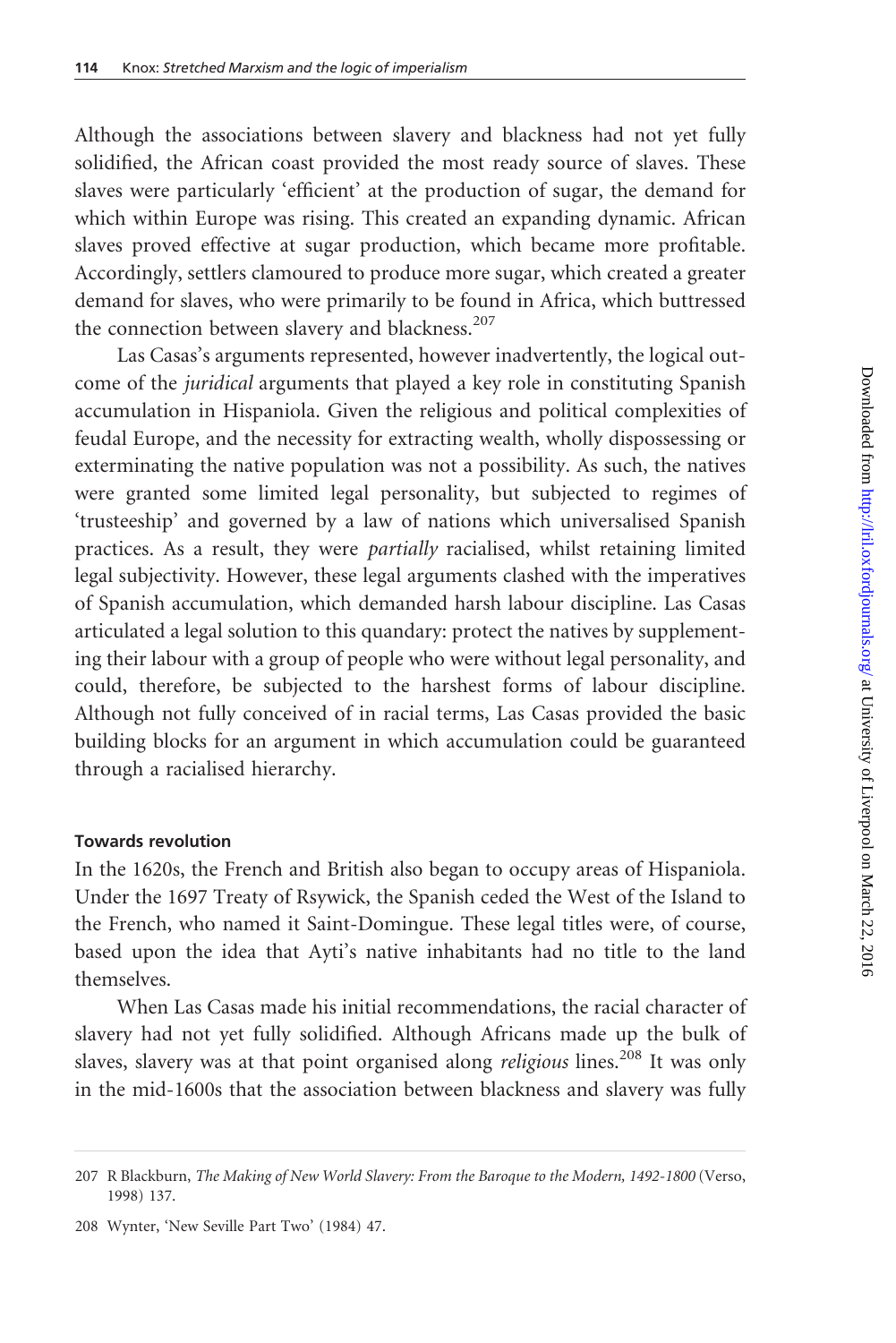concretised.<sup>209</sup> There are numerous reasons for this, but two are pertinent. First, black populations were easier to manage, severed as they were from their homes and social connections.<sup>210</sup> Secondly, there was a real fear that the forms of unfree labour in which black and white workers commonly engaged in generated unity between these populations. In this way, 'the turn to racial slavery was a response to sharp social divisions among settlers and sought to create an ersatz unity among whites, indeed by creating "white" itself as a social and legal category'.<sup>211</sup>

By the late 1600s, slavery had been consolidated firmly through the law. In the French case, this was achieved by the 1685 Code Noir, a decree passed by King Louis XIV. Although nominally presented as protecting slaves, the Code was crucial in formalising the racial character of slavery. As is evident from the name, the Code fully associated slavery with 'Negroes'. It also formalised the hereditary nature of slavery (Article XIII) and the slave's status as property by depriving slaves of the ability to buy or sell goods (Articles XVIII and XIX). The Code underscored the inferior legal status of enslaved blacks and—in consequence—also defined the privileges of free (white) men. This was matched by a series of Articles forbidding 'carrying any offensive weapons or large sticks' (Article XV) and preventing 'slaves who belong to different masters from gathering' in large numbers (Article XVI). The racialised categories of slavery were thus also used to manage the possibility of slave resistance.

Over the 1700s, more than 800,000 slaves were imported to Saint-Domingue.<sup>212</sup> By 1789, the population stood at 450,000 black slaves, 28,000 free blacks and mulattoes and 40,000 white settlers. Very rapidly, Saint-Domingue became central to the French economy: it produced a huge amount of high quality sugar and coffee for export.<sup>213</sup> The comparatively low cost of reproducing slave labour, and the intensive nature of the sugar and coffee plantations, meant that racialised slavery was key to high profits.<sup>214</sup>

- 212 A Appiah & HL Gates, Africana: The Encyclopedia of the African and African American Experience (Oxford UP, 2005) 128.
- 213 CLR James, The Black Jacobins: Toussaint L'Ouverture and the San Domingo Revolution (Vintage, 1989) 27-61.
- 214 A Anievas & K Nisancioglu, How the West Came to Rule: The Geopolitical Origins of Capitalism (Pluto Press, 2015) 163-68.

<sup>209</sup> H Scott, 'Was There a Time before Race? Capitalist Modernity and the Origins of Racism', in C Bartolovich & N Lazarus (eds), Marxism, Modernity and Postcolonial Studies (Cambridge UP, 2002) 167, 171.

<sup>210</sup> Ibid.

<sup>211</sup> DR Roediger, How Race Survived US History: From Settlement and Slavery to the Obama Phenomenon (Verso, 2010).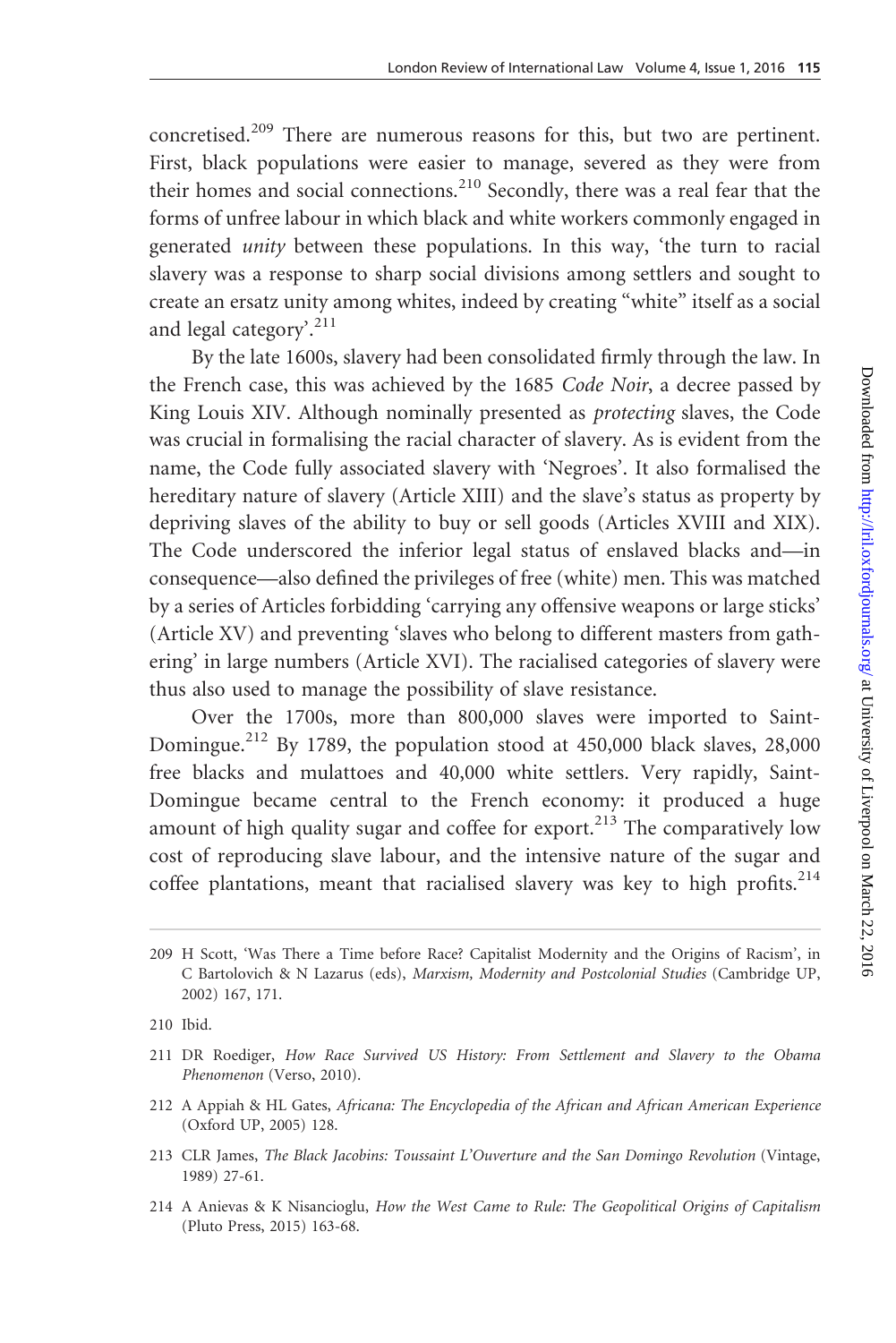As such, France's position in the global economy was dependent upon a form of racialised labour discipline, constituted and maintained by juridical relations, on both the domestic and international scale.<sup>215</sup> The argument tentatively advanced by Las Casas was systematised by the French.

There had always been periodic slave uprisings in Saint-Domingue, but in 1791, under the shadow of the French Revolution, a revolution began. Black slaves rose up, eventually demanding the abolition of racialised slavery.<sup>216</sup> Recognising the close connection between race and value, the white settlers argued that 'there can be no agriculture in Saint-Domingue without slavery'.<sup>217</sup> They sensed that any concession to the uprising could prove fatal to the institution of slavery itself, with 'the slaves who have hitherto remained loyal' also turning to violence to gain the same benefits. $218$ 

The dynamic of the French Revolution made it increasingly difficult to maintain this attitude. The French masses 'were striking at royalty, tyranny, reaction and oppression of all types, and with these they included slavery'.<sup>219</sup> With the abolition of the Monarchy and the declaration of a Republic, the new National Convention would deliberate under these circumstances. The Commissioners dispatched to Haiti had not yet heard of such developments, and so continued to advocate for slavery. This led Touissant L'Ouverture, the chief figure in the slave revolution, to declare support for the Spanish in their war with the French.

Recognising the importance of gaining the support of the black army, in 1793, a General Emancipation decree was issued, abolishing slavery in the North. Then, in February 1794, the Convention abolished slavery in all of France's colonies. L'Ouverture and the newly-freed slaves went over to the side of the French. Emboldened by this success, in 1801 L'Ouverture proclaimed a new constitution—sent to France—abolishing slavery and all racial distinctions. At the same time, however, it asserted the 'French-ness' of the colony, by, for example, making Catholicism the official religion. $^{220}$ 

These concessions were not enough, Napoleon had come to power in France, smothering much of the emancipatory nature of the Revolution.

<sup>215</sup> Umozurike (1971) 340-41.

<sup>216</sup> James (1989) 85-117.

<sup>217</sup> C Fick, The Making of Haiti: The Saint Domingue Revolution from Below (University of Tennessee Press, 1990) 154.

<sup>218</sup> Ibid 147.

<sup>219</sup> James (1989) 120.

<sup>220</sup> P Kaisary, 'Hercules, the Hydra, and the 1801 Constitution of Toussaint Louverture' 12 Atlantic Studies (2015) 393, 401.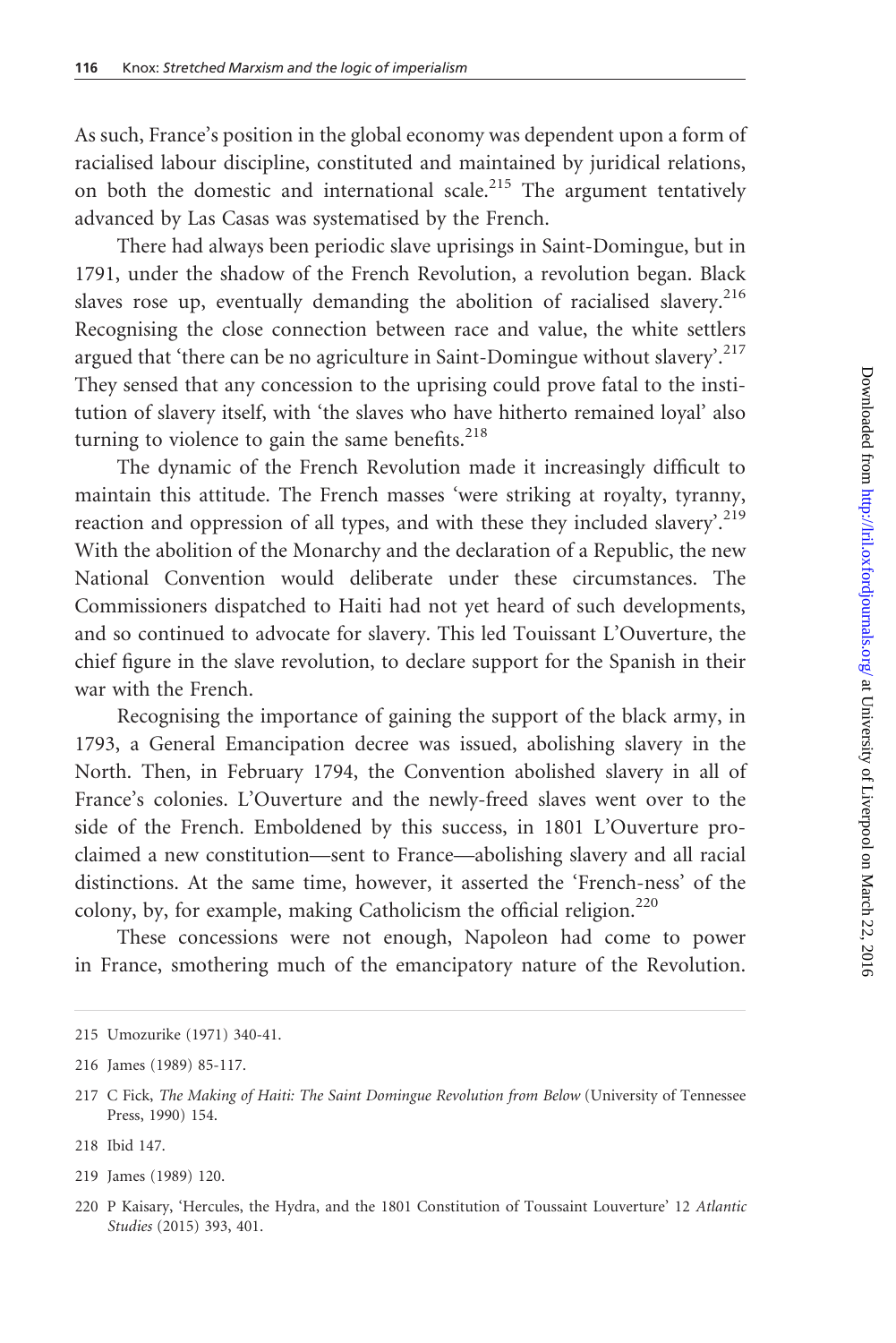In particular, he sought to restore slavery to France's colonies, recognising it as a key element of French prosperity and to this end he sent an army to Saint-Domingue to restore its colonial status.<sup>221</sup> By 1803, the French forces were defeated and in January 1804 Jean-Jacques Dessalines declared a new independent state of Haiti.

#### Post-revolutionary recognition

The first challenge that the newly-independent Haiti faced was its isolation. As with any new state, Haiti could only survive insofar as it made formal legal contacts with other states and was recognised by those states as an independent entity. Having just fought a war to prevent independence, France was unlikely to recognise Haiti. This was not simply bitterness or pride. Although Haiti had been the 'jewel of the Caribbean', it was not France's only colony; France had colonies in—inter alia—Grenada Guiana and Martinique, both of which relied on racialised slave labour. Following the logic of the planters in Saint-Domingue, the French realised that a successful Haiti would become a beacon to those colonies. During 'the crucial first months and years of Haitian independence, French agents attempted to rupture established networks of trade'.<sup>222</sup> The ultimate aim of this policy was to force the new republic back under the 'protection' of France and demonstrate the folly of anti-colonial slave rebellions.<sup>223</sup>

During their struggle for independence, the slaves had made tentative contacts with the British. The British, who were at war with the French, saw that the loss of Saint-Domingue would be a great blow to their enemies, and so gave limited military aid.<sup>224</sup> Thinking this might also hold true in the aftermath of independence, some elements of the new Haitian government approached Britain. However, the British government did not wish to acknowledge fully Haiti's new status; instead they explored 'ways that Haiti could remain independent from France but not entirely independent of foreign influence and control'.<sup>225</sup> The British attempted to sign a commercial treaty that would have given some limited recognition to Haiti, whilst allowing the 'British Empire to dictate domestic and foreign policy'.<sup>226</sup> The treaty was refused.

<sup>221</sup> James (1989) 269.

<sup>222</sup> J Gaffield, Haitian Connections in the Atlantic World: Recognition after Revolution (University of North Carolina Press, 2015) 57.

<sup>223</sup> L Dubois, Haiti: The Aftershocks of History (Macmillan, 2012).

<sup>224</sup> James (1989) 365.

<sup>225</sup> Gaffield (2015) 91.

<sup>226</sup> Ibid 92.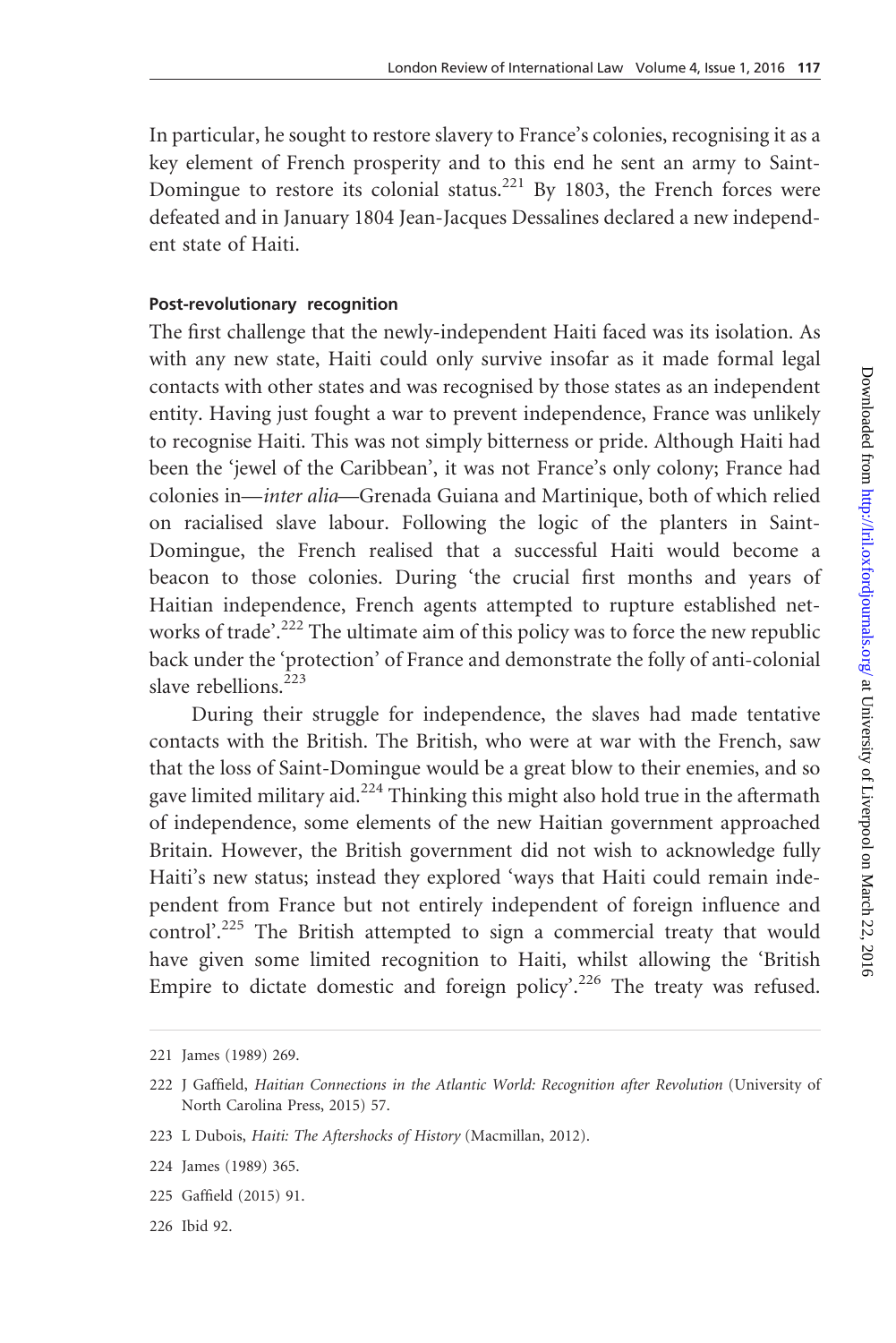By 1807, 'while the British government happily let their merchants trade with Haiti, they refused to recognize Haiti's independence'.<sup>227</sup> There was an obvious reason for this: although Britain had abolished the slave trade, it continued to maintain slavery in its colonies. Any recognition of Haitian independence would 'send a message to their own population that an antislavery revolt was acceptable'.<sup>228</sup>

It was for this reason too that the US refused to recognise Haiti. In theory, the US should have eagerly endorsed Haitian independence. Both were states that had thrown off their former colonial masters, and the US and Haiti had a long history of semi-legal trade during French colonial role.<sup>229</sup> However, the US was a slave power. Even more than in Britain or France, slave labour was crucial to the US's global economic position.<sup>230</sup> Moreover, given its status as an immigrant nation, the construction of 'whiteness' took on a crucial role in the US. Any wholesale recognition of Haiti could threaten both the US's economic position and its political cohesion.

As such, the US was marked by a deep ambivalence towards Haiti. For two years after independence there was a booming trade between the US and Haiti. However, in February 1806, partly under pressure from the French and partly because of Haiti's status as a black republic, the US Congress outlawed trade with Haiti<sup>231</sup> (over the objections of numerous US merchants, who saw plentiful business opportunities in Haiti<sup>232</sup>). After the ban was lifted, trade increased. By the 1820s, Haiti's exports to the US were worth \$2 million a year, with Haiti providing 'one-third of all the coffee consumed in the United States'.<sup>233</sup> Yet, recognition was still not forthcoming. The US Congress remained worried that recognition would ultimately threaten the position of the slave-holding Southern States.<sup>234</sup>

Race and value were deeply intertwined. On the one hand, the imperative to trade clearly motivated advanced capitalist powers to deal with Haiti. At the same time though, there was no 'pure' sphere of the economy. The major powers' economic positions were built upon regimes of legalised racial

<sup>227</sup> Dubois (2012) 71.

<sup>228</sup> Ibid.

<sup>229</sup> Ibid 137.

<sup>230</sup> W Johnson, River of Dark Dreams (Harvard University Press, 2013) 5-12.

<sup>231</sup> Gaffield (2015) 124.

<sup>232</sup> Ibid 127.

<sup>233</sup> Dubois (2012) 138.

<sup>234</sup> J Esquirol, 'Latin America', in Fassbender & Peters (eds) (2012) 553, 561.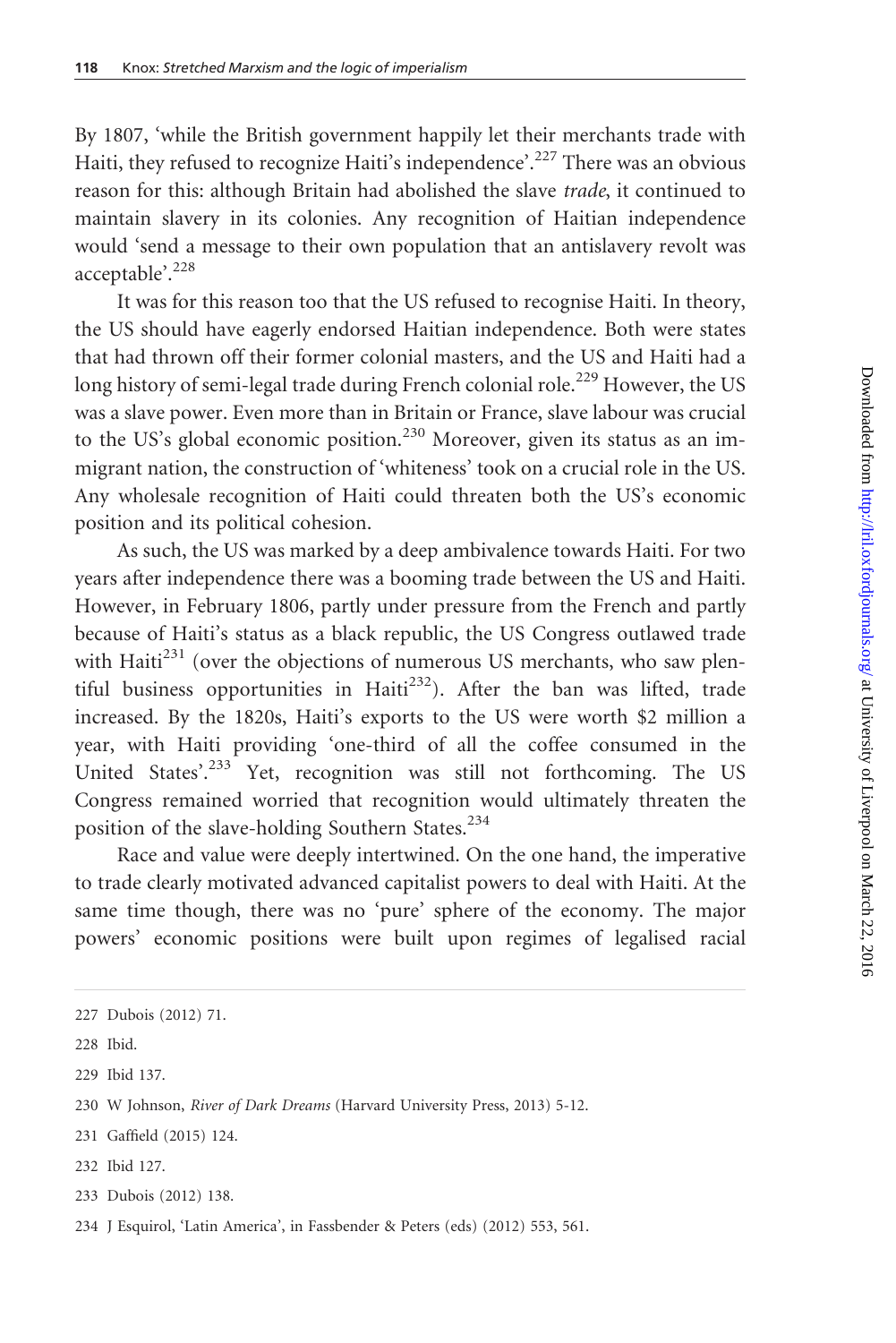hierarchies, as embodied in slavery, but also more generally in colonial occupations. To recognise Haiti, and contribute to its success, threatened to turn it into an example which might undermine those racial hierarchies, and thus threaten their profits. This was mediated through international law: there was a minimal form of contact, through trade treaties, but a withholding of full recognition.

France eventually acknowledged that isolating Haiti was a lost cause. In 1825, Charles X issued a Royal Ordinance, addressed to 'the French part of Saint-Domingue' recognising its independence. The legal form of this agreement—a Royal Ordinance addressed to a subject of France, not a treaty between two nations—was not accidental. Haiti was essentially addressed as a wayward colony, which was being granted independence. However, recognition came with a catch. Under the first Article of the Ordinance, Haiti was to open itself up to trade from all nations, with an equal tariff for all, apart from France, which would only pay half the standard rate. The second, most controversial, Article demanded that Haiti pay 150 million francs to compensate for the loss of slave property occasioned by the revolution.<sup>235</sup>

In agreeing to compensate for the loss of slave property, the Haitian government necessarily recognised both the *legality* and *legitimacy* of the racialised slave trade. Here, then the relationship between race and value—as mediated through the law—had come full circle. France was willing to recognise Haiti's independence, and open it up to processes of further capitalist expansion, provided the Haitians accepted the legitimacy of racialised slave property by compensating for its loss. In order to repay the indemnity, Haiti was forced to take a loan from a French bank. The 'terms of the loan were highly disadvantageous: the Haitian government required to repay 30 million francs over 25 years at an annual interest rate of 6 percent' with the bank charging an additional 20 per cent just for the loan.<sup>236</sup>

In this way, the racialised debt regime had the perverse effect of further bonding Haiti to its former colonial master. Haiti was placed in a position of profound weakness in the global economic order and forced to invite in as much French capital as possible. Whilst Miéville is right to stress that imperialism can articulate itself 'in the recognition of formally independent postcolonial states', in Haiti's case this imperialism of recognition was articulated through racialised categories.

<sup>235</sup> Dubois (2012) 99.

<sup>236</sup> Ibid 102.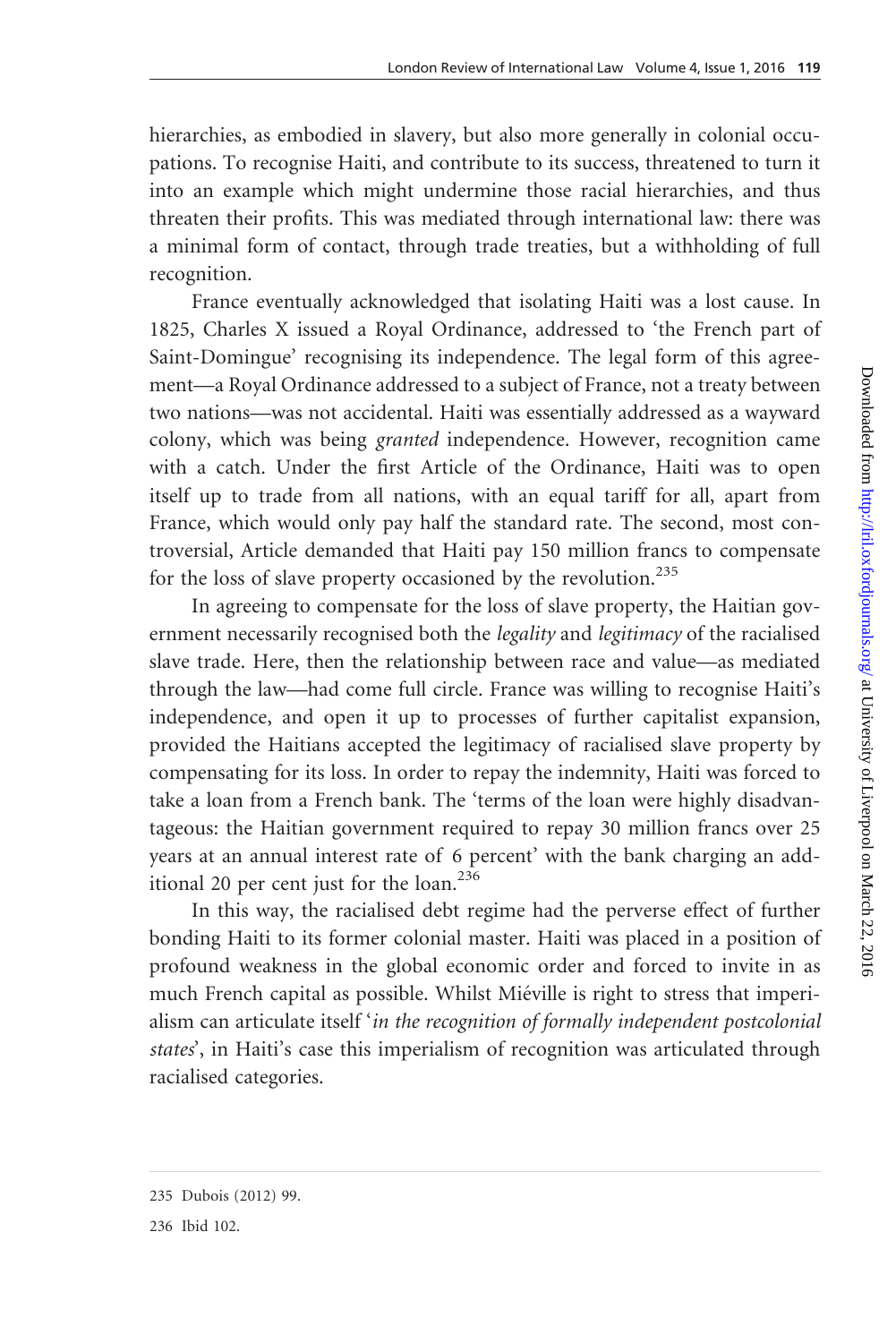### The US occupation

Even after France recognised Haiti's independence, the US continued to refuse to do so. Despite the Monroe Doctrine, Haiti's status as a black republic meant that throughout the 1800s, such recognition was not forthcoming.<sup>237</sup> It was only in 1862, with the secession of the South, that the US government finally recognised Haiti's independence, in part because it believed that Haiti could serve as a bulwark against the Spanish-controlled Dominican Republic. This signalled the beginning of open US interest in Haiti.

The Haitian state was increasingly burdened by debt. Although Haiti had paid off the initial indemnity, in 1883, it had been forced to take out further loans to stave off default. In 1909, the Haitian National Bank had been bought out by two US banks, with US capital increasingly penetrating Haiti's economy.<sup>238</sup> Yet, US capital did not bring relief. By transforming the Haitian countryside and disrupting peasant agriculture, it created greater levels of social and political instability. This instability was amplified by the poor economic situation brought about by the necessity of constantly paying off debt.

Haiti's situation was dire, and US policymakers feared Haiti might default on its debts. Haitians, the US argued, lacked the ability to engage in effective self-governance and needed tutelage from the US.<sup>239</sup> Indeed, Woodrow Wilson, in a 1914 speech to the Associated Press, declared that the US had been 'obliged by circumstances' to shoulder the burden of trusteeship for Latin America.<sup>240</sup> Consequently, Wilson's approach to Haiti, and other nations of Latin America and the Caribbean, prefigured his later advocacy of the League of Nations Mandate System. At the same time, it precisely echoed those same racialised assumptions deployed by the Spanish in their initial occupation of Hispaniola.

All of this came to a head in 1915, when President Vilbrun Sam was killed. In the aftermath, the US deployed its marines in Haiti for 'preservation of order and the protection of the legations'. $^{241}$  The intervention and subsequent occupation were justified under three international legal arguments: 'first, preservation of national order; second, protection of US diplomatic and economic legations, foreign capital and property; third, infringement of the Monroe

<sup>237</sup> Esquirol (2012) 561.

<sup>238</sup> M Renda, Taking Haiti: Military Occupation and the Culture of US Imperialism, 1915-1940 (University of North Carolina Press, 2001) 100.

<sup>239</sup> Dubois (2012) 213.

<sup>240</sup> Renda (2001) 92.

<sup>241</sup> PH Douglas, 'The American Occupation of Haiti I' 42 Political Science Quarterly (1927) 228, 241.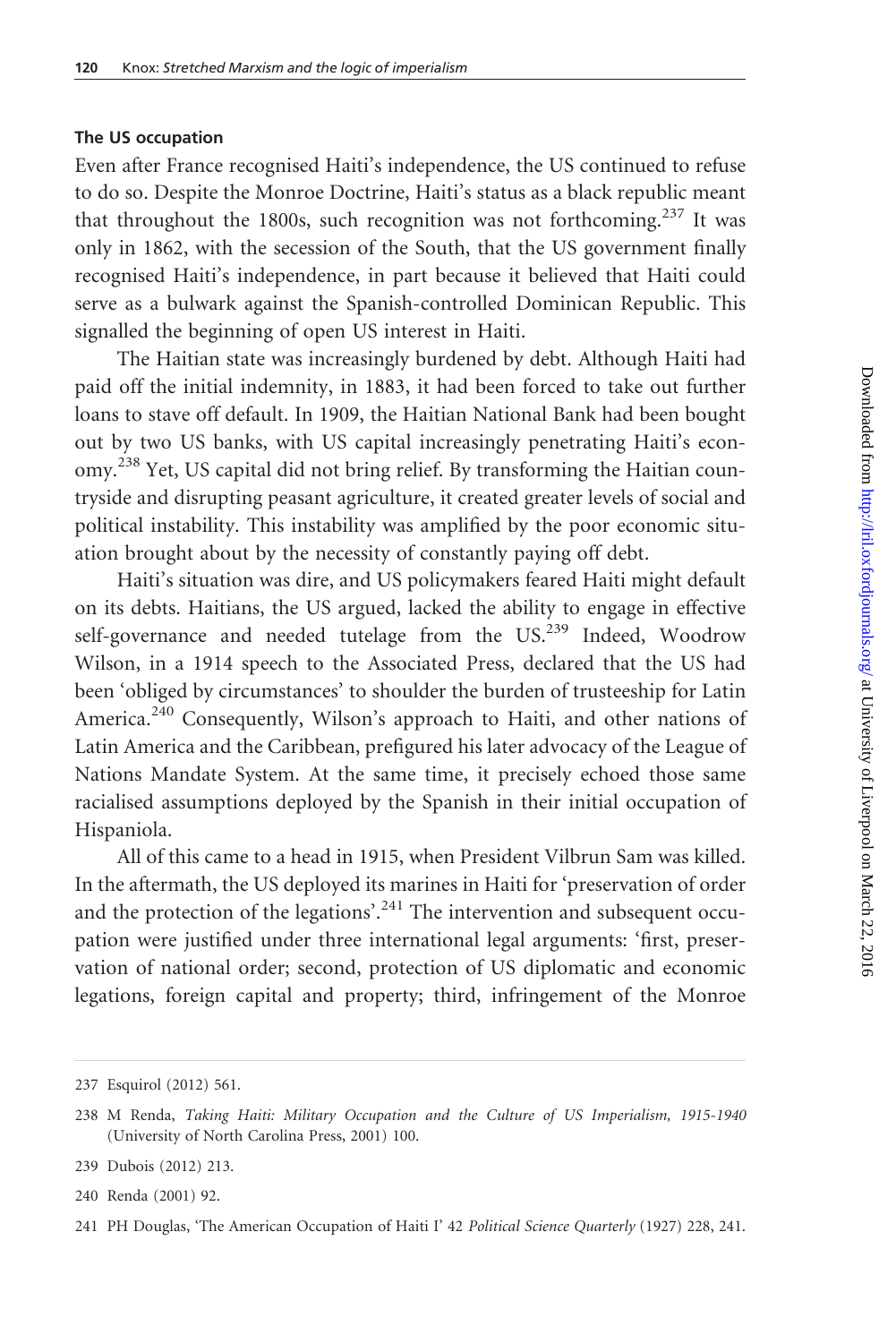Doctrine because of French "intervention"<sup>242</sup> The legal justifications were explicitly undergirded with racialised notions of trusteeship. For example, Philip Marshall Brown—then Associate Editor of the American Journal of International Law—argued, somewhat paradoxically, that the occupation guarded 'against the cession of territory by Haiti to any foreign government, or the impairment of its independence'.<sup>243</sup> As 'a responsible member of the family of nations', he stated, the US had to act 'as an elder brother'.<sup>244</sup> Elsewhere, Brown argued that too strict a reading of the prohibition on intervention in relation to Haiti ignored the fact that '[c]ertain peoples in a retarded stage of political development cannot reasonably be held to rigid interpretations of ... international law' and that it was up to the US to help Haiti fulfil its legal obligations.<sup>245</sup>

The first act of the occupation was to ensure its candidate (Philippe Dartiguenave) won in new elections. Upon victory, he signed the ominously titled 'Treaty Between Haiti and the United States Regarding the Finances, Economic Development and Tranquillity of Haiti', which put the occupation on a firmer international legal basis.<sup>246</sup> Under Article II, a 'General Receiver' (nominated by the US) would be appointed who, under Article IV, would 'collate, classify, arrange and make full statement of all the debts of the Republic' and report monthly to both the Haitian and US governments (Article VII). This General Receiver took control of all customs revenues (Article III) and was mandated to use those revenues to (in order of priority): pay the salaries of those employed by the Receivership; service Haiti's debt; and maintain the constabulary. To these concerns with debt were also added concerns with security: the Haitian government committed never to cede any land to a foreign power (Article XI) and was instructed to establish a constabulary 'organized and officered by Americans, appointed by the President of Haiti, upon nomination by the President of the United States' (Article X). In effect,

243 PM Brown, 'The Armed Occupation of Santo Domingo' 11 American Journal of International Law (1917) 394, 398.

245 PM Brown, 'International Responsibility in Haiti and Santo Domingo' 16 American Journal of International Law (1922) 433, 434.

<sup>242</sup> J Leininger 'Haiti, Conflict' in Max Planck Encyclopaedia of Public International Law (2008), available at<http://opil.ouplaw.com/view/10.1093/law:epil/9780199231690/law-9780199231690-e1293> (last visited 8 January 2016).

<sup>244</sup> Ibid 399.

<sup>246 &#</sup>x27;Treaty Between Haiti and the United States Regarding the Finances, Economic Development and Tranquillity of Haiti' 10 American Journal of International Law Supplement: Official Documents (1916) 234.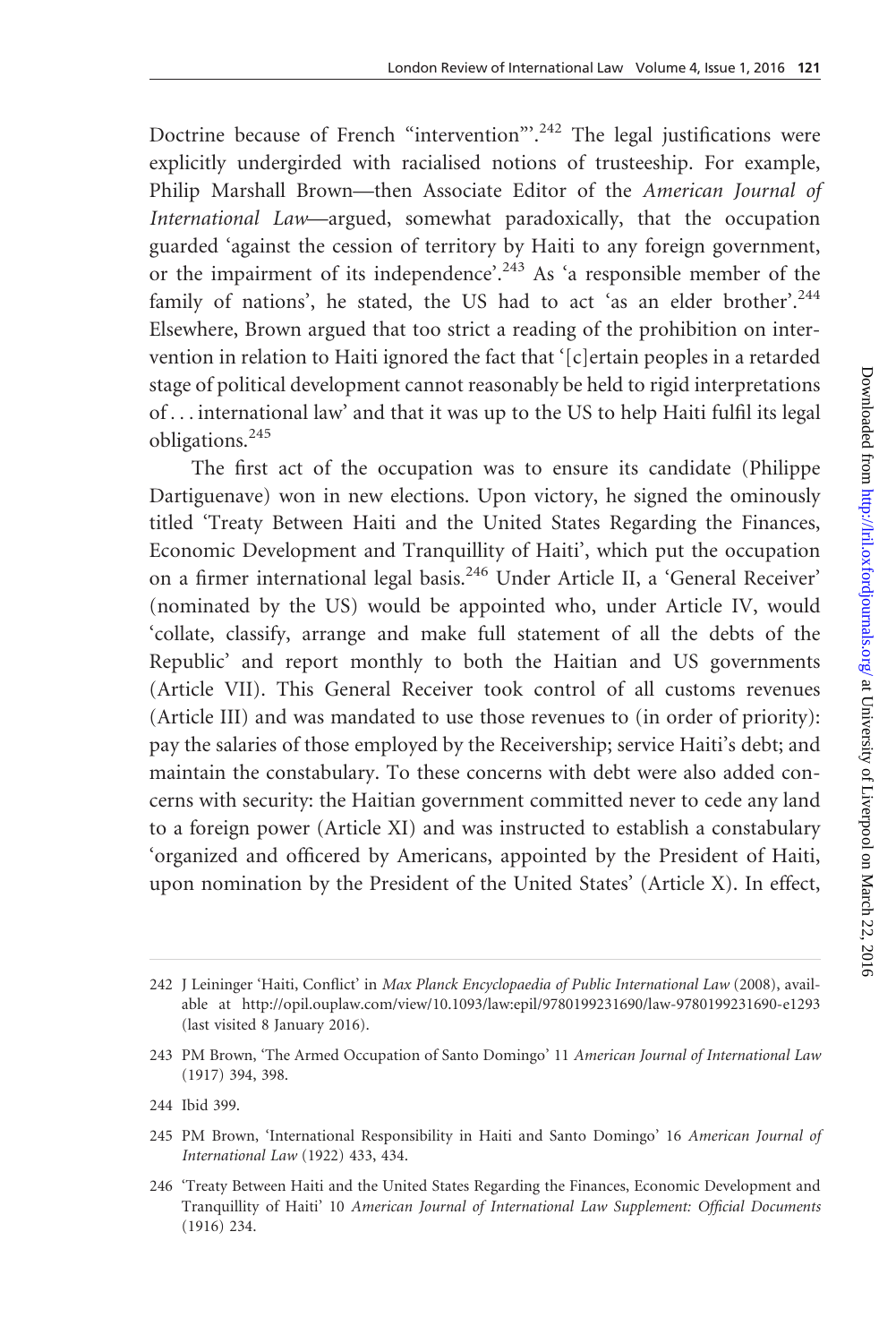'the United States was to take control of Haitian customs houses and the state treasury'.<sup>247</sup>

When opposition to the treaty began to arise the US declared martial law, proclaiming the need to 'preserve fundamental human rights'. Anti-US newspapers were shut down and 'false propaganda' was banned. The US-controlled treasury refused to pay officials until the agreement was signed. Under intense pressure, the Haitian Senate ratified the agreement.<sup>248</sup> In this way, the Haitian populace was deemed as (racially) unfit to manage their own affairs. This set the space for an intervention explicitly designed to reshape the Haitian economy under the rubric of promoting 'good government' in Haiti.<sup>249</sup> The occupation achieved these objectives with aplomb, US capital flooded into Haiti, building railroads and re-establishing agricultural monoculture.<sup>250</sup> At the same time, US military dominance in Haiti was achieved by the creation of the Gendarmerie, a Haitian military and police force which was 'officered by marines and molded in the image of the Marine Corps'.<sup>251</sup>

However, the Haitian Constitution still stood in the way of full social and economic transformation. The anti-colonialism of the Haitian Revolution was embedded in a constitutional clause which forbade foreign ownership. Any removal of this clause was strongly resisted by the Haitian opposition. In response, the US military dissolved the Assembly at gunpoint, and put the new constitution to a highly dubious referendum, which duly passed.<sup>252</sup> Under this new regime, the role of foreign capital grew apace, particularly in the sectors of sugar and banana cultivation. In order to contain resistance to the occupation, the US imported its Jim Crow laws of racial segregation into the occupation.<sup>253</sup> Once again, a legally sanctioned regime of racial hierarchy was employed to manage the Haitian populace, in which all Haitians were coded as 'black' and therefore inferior.<sup>254</sup> Any resistance was dealt with harshly by the Gendarmerie, which was justified by the supposed savagery of the Haitian populace.<sup>255</sup>

248 Ibid 219-22.

250 Ibid 267.

- 253 H Schmidt, The United States Occupation of Haiti, 1915-1934 (Rutgers UP, 1971) 138.
- 254 V Kaussen, Migrant Revolutions: Haitian Literature, Globalization, and U.S. Imperialism (Lexington Books, 2007) 73-74.

255 Renda (2001) 138.

<sup>247</sup> Dubois (2012) 213.

<sup>249</sup> Ibid 244.

<sup>251</sup> Renda (2001) 10.

<sup>252</sup> M Largey, Vodou Nation: Haitian Art Music and Cultural Nationalism (University of Chicago Press, 2006) 55.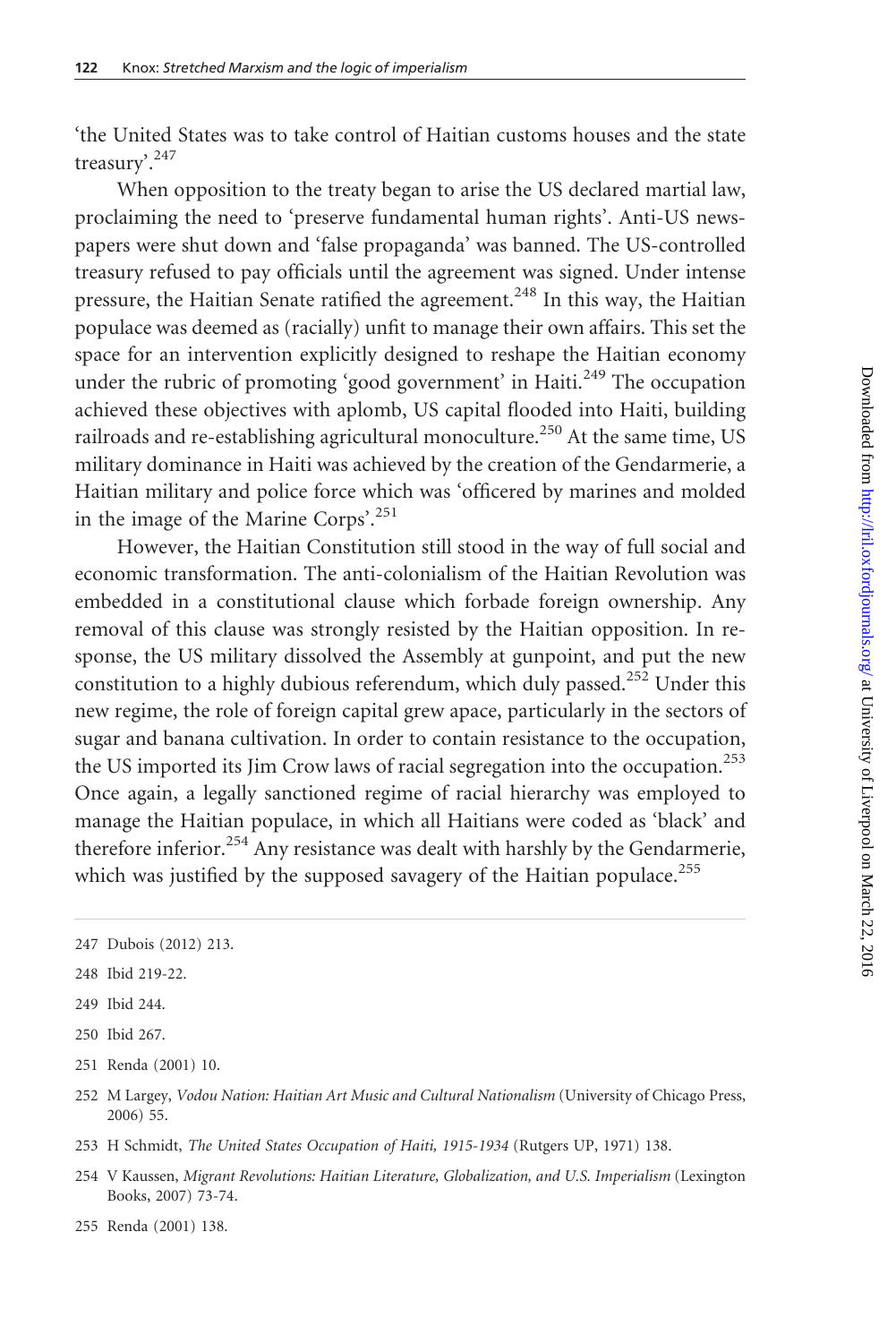Even after Haiti was recognised as a sovereign state, therefore, it suffered from the legacy of the formalised racism of the slave trade. This came in the form of debt, which had integrated Haiti into a cycle of debt dependency which drew the Haitian state closer to France and later the US, leading to further levels of political and economic instability. This instability then combined with racialised ideas about the uncivilised and incompetent nature of Haiti, which enabled US military intervention, which itself opened Haiti up for further rounds of capital accumulation.

### Racialised interventions

The US only left Haiti in 1934. The lopsided focus of Haitian development on primary commodities, as well as continued debt dependence, meant that Haiti suffered heavily in the Great Depression.<sup>256</sup> In the following years, Haiti was marked by constant political turmoil until the 1957 election of François Duvalier, who imposed a brutal regime. Duvalier was initially opposed by the US, but found favour as a bulwark against 'communism'. He was succeeded by his son, who continued to rule until he was ousted by a popular uprising in 1986.

The US occupation and its aftermath set the pattern for Haiti's future. While the more overt racism of the period could no longer operate, a tight nexus of racialised stereotypes and debt-dependency continued to allow global capital into Haiti. This is particularly evident in the role that international financial institutions (IFIs) have played in Haiti following the end of the Duvalier dictatorships. During the 1980s, Haiti's main economic strength exports in agricultural commodities—had fallen. Haiti lacked the productive advancements necessary to compete on the global scale, as competitors flooded the market and depressed global prices.<sup>257</sup> This left Haiti in a perilous economic state, requiring the help of IFIs.

The IFIs—deploying the same explanations they had applied to Africa attributed Haiti's lack of competitiveness to currency problems and a lack of openness to trade. They believed Haiti could 'export their way out of poverty by specializing in primary commodity production, which was supposedly their area of comparative advantage'.<sup>258</sup> Haiti was forced to float its currency on the market, leading to a plunge in the value of the Haitian gourde causing massive inflation. Since wages had stagnated, this led to a massive decline in the real wages of Haitian workers.

<sup>256</sup> F Senauth, The Making and the Destruction of Haiti (AuthorHouse, 2011) 31.

<sup>257</sup> J Gros, 'Indigestible Recipe: Rice, Chicken Wings, and International Financial Institutions: Or Hunger Politics in Haiti' 40 Journal of Black Studies (2010) 974, 980.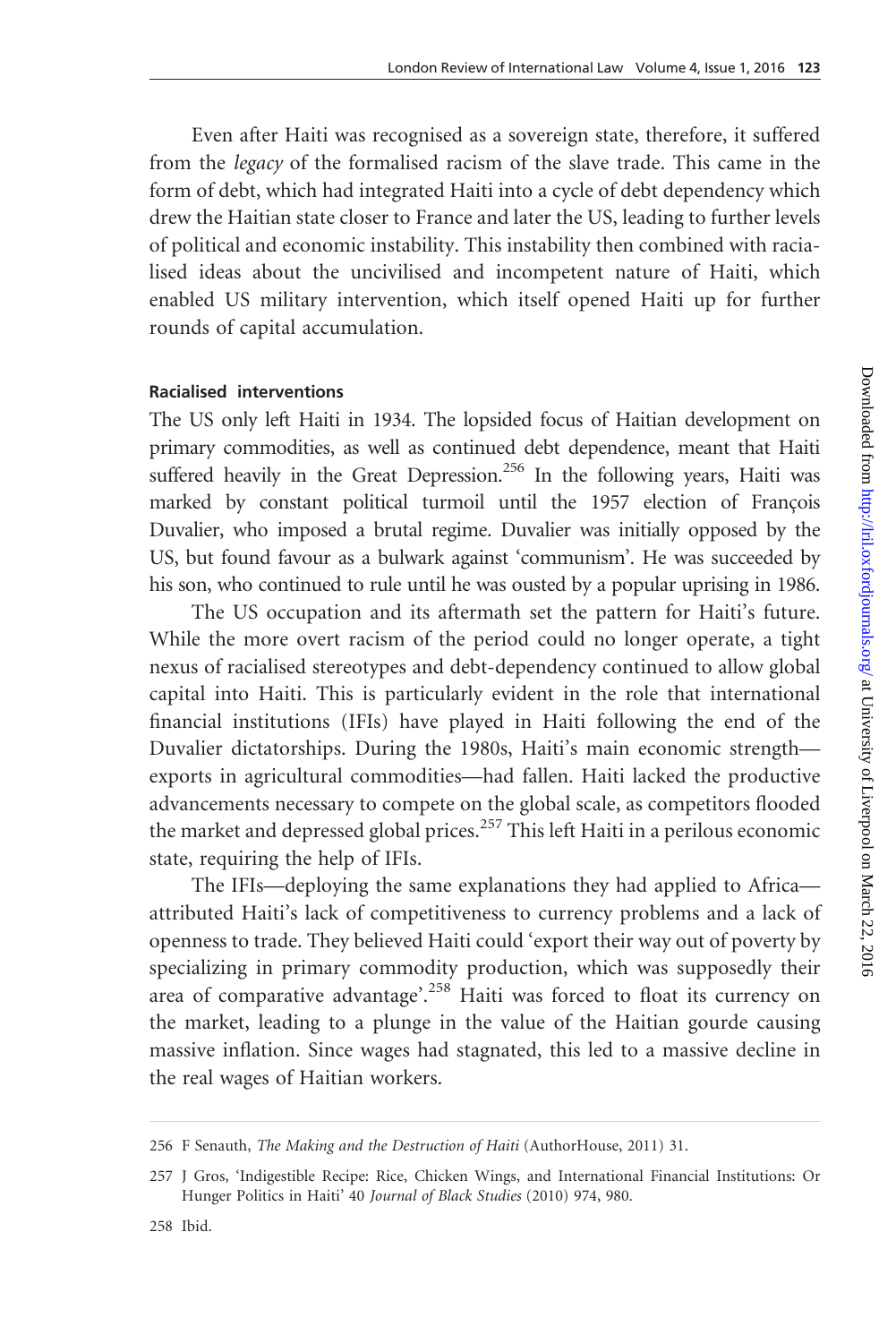The IMF also made Haiti 'open its market by adopting some of the lowest tariff regimes in the Caribbean'.<sup>259</sup> This led to a flood of imports of heavilysubsidised US rice. Similarly, US chicken exports 'destroyed the traditional Haitian poultry industry'.<sup>260</sup> Haiti's free-range reared chickens could not compete in price or speed with the US's industrially produced ones. At the same time, Haiti's lack of productive advancements, as well as a lack of global demand, meant that farmers were not able to simply switch to new cash crops. All of this was coupled with a huge fall in customs duties, which had historically been a primary source of revenue for the Haitian state.<sup>261</sup> By pushing down wages, these interventions created a labour force suited for the labourintensive textile market. But these industries, of necessity, must keep down their wages. Moreover, they are either directly owned by capitalists from advanced states, or are tightly integrated into their supply chains. Consequently, all profits flowed *out* of Haiti.

However, the IFIs are incapable of admitting that Haiti's problems might be caused by the institutions themselves, let alone the global economy.<sup>262</sup> Instead, in the words of a 2002 World Bank report, 'poor governance' 'is the greatest impediment to effective development assistance in Haiti' and 'a major determinant of Haiti's high poverty levels'.<sup>263</sup> The report continues that the 'government was overwhelmed by the diverse, complex procedures of donors'.<sup>264</sup> These 'human resource constraints' allow 'opportunities for corruption'.<sup>265</sup> Here, the Bank relies on a language that is highly reminiscent of the US in its occupation, stressing the inability of Haitians to self-govern and understand the complexities of modern life. This racialised language was crucial in enabling international control over Haiti's economy, opening it up further to global capital.

Haiti's history thus perfectly captures the close relationship between racialisation, capital accumulation and the law. At every stage of Haiti's relationship with global capitalism, the law racialised it in particular roles, with these roles changing in step with the patterns of global accumulation. Spanish jurists

262 Marks (2012).

<sup>259</sup> Ibid 981.

<sup>260</sup> Ibid 983.

<sup>261</sup> Ibid 984.

<sup>263</sup> World Bank Operations Evaluation Department, 'Haiti: Country Assistance Evaluation', Report No. 23637, 12 February 2002, available at [http://ieg.worldbank.org/Data/reports/haiti\\_cae.pdf](http://ieg.worldbank.org/Data/reports/haiti_cae.pdf) (last visited 8 January 2016) 4.

<sup>264</sup> Ibid.

<sup>265</sup> Ibid 21.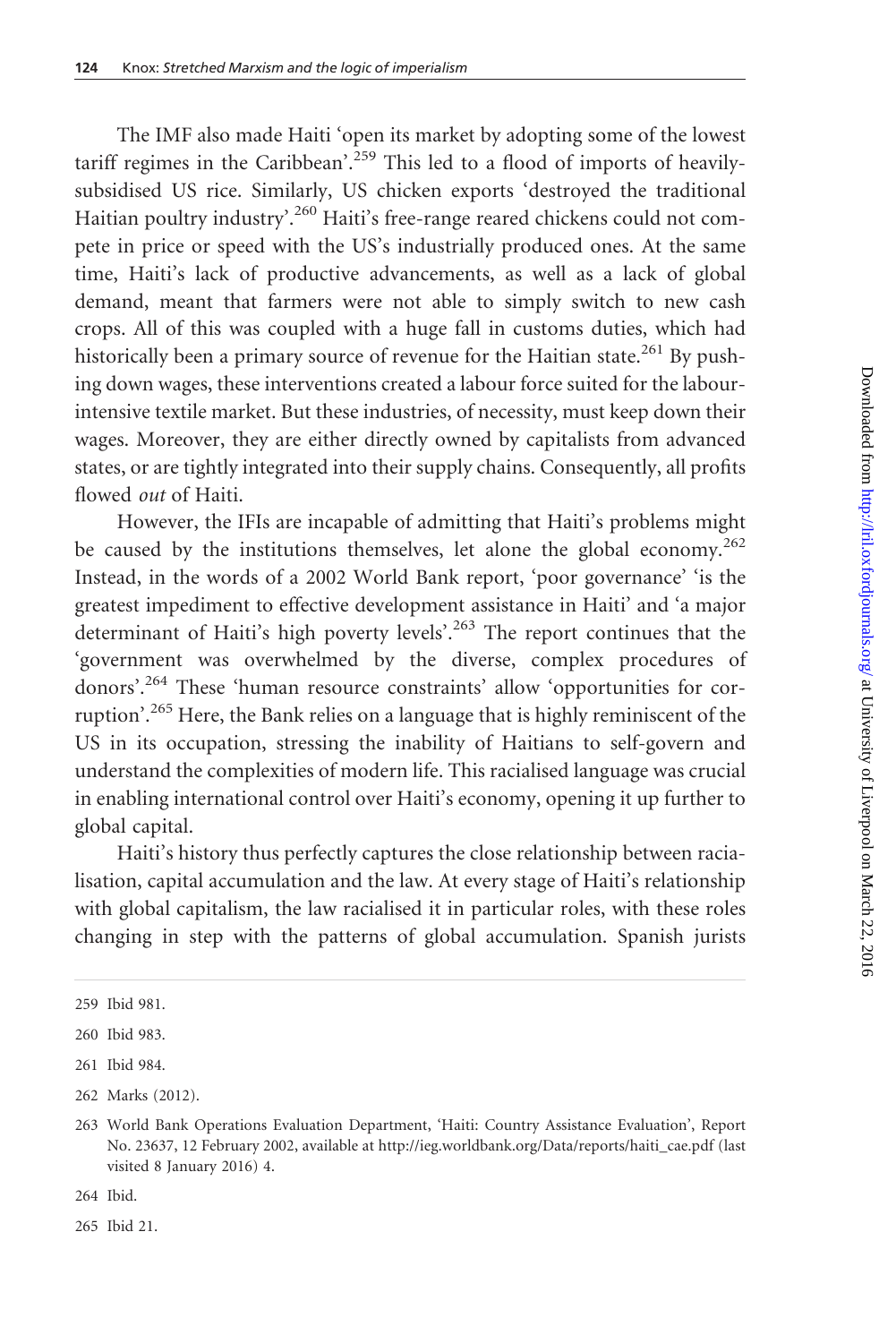justified practices of primitive accumulation through racialising the natives of Ayti, and positing Spanish civilisation as inherently superior. The limits of this model—which lay in the inability to fully exploit the natives—were solved through articulating a racialised hierarchy through the law, in which the black slave could be worked as hard as necessary. This became the foundation of French prosperity in Saint-Domingue.

When Haiti managed to overturn this hierarchy, it remained fundamentally isolated on the world stage, since all of the major capitalist powers owed their economic position to racialised slave labour. When Haiti was finally recognised by France, compensation for the racialised slave trade tied Haiti further to processes of capitalist accumulation. Race continued to structure the relationship of global capital to independent Haiti. The legal justifications for the 1915 US invasion—which opened Haiti up to US capital—were undergirded by racialised notions of trusteeship, and Haiti's inability to self-govern. When resistance to these processes flared up, it was managed through the imposition of racial hierarchies—as with the Code Noir and Jim Crow Laws—or delegitimised through the use of racial stereotypes about violence and instability. In the modern era, this racism has assumed more 'cultivated' forms, but the IFIs continue to rely on those same racialised assumptions about Haitian incompetence and corruption to legitimate keeping Haiti open to global capital.

In this way, the 2004 intervention is a perfect recapitulation of Haiti's preceding history. Haiti's transformation into a low wage, textile-driven economy was achieved by mobilising racialised stereotypes about laziness and corruption. Just as in 1915, the influx of foreign capital contributed massively to political instability. When the UN stepped in, it reproduced, almost completely, the language of the US in its 1915 intervention—appealing to Haitians' inability to self-govern and the need to restore 'law and order'. Any resistance was delegitimised by deploying racialised stereotypes. Profit maximisation was underscored and undergirded by racialisation.

## **CONCLUSION**

In 1966, the First Solidarity Conference of the Peoples of Africa, Asia and Latin America, better known as the Tricontinental, was held in Havana. Bringing together radical Third-World governments, national liberation movements and assorted revolutionaries, the Tricontinental represented 'a radical antiimperialism located firmly in the socialist camp'.<sup>266</sup> On a 1965 visit, its chief organiser, the Moroccan revolutionary Mehdi Ben Barka—who was murdered

<sup>266</sup> Young (2001) 213.